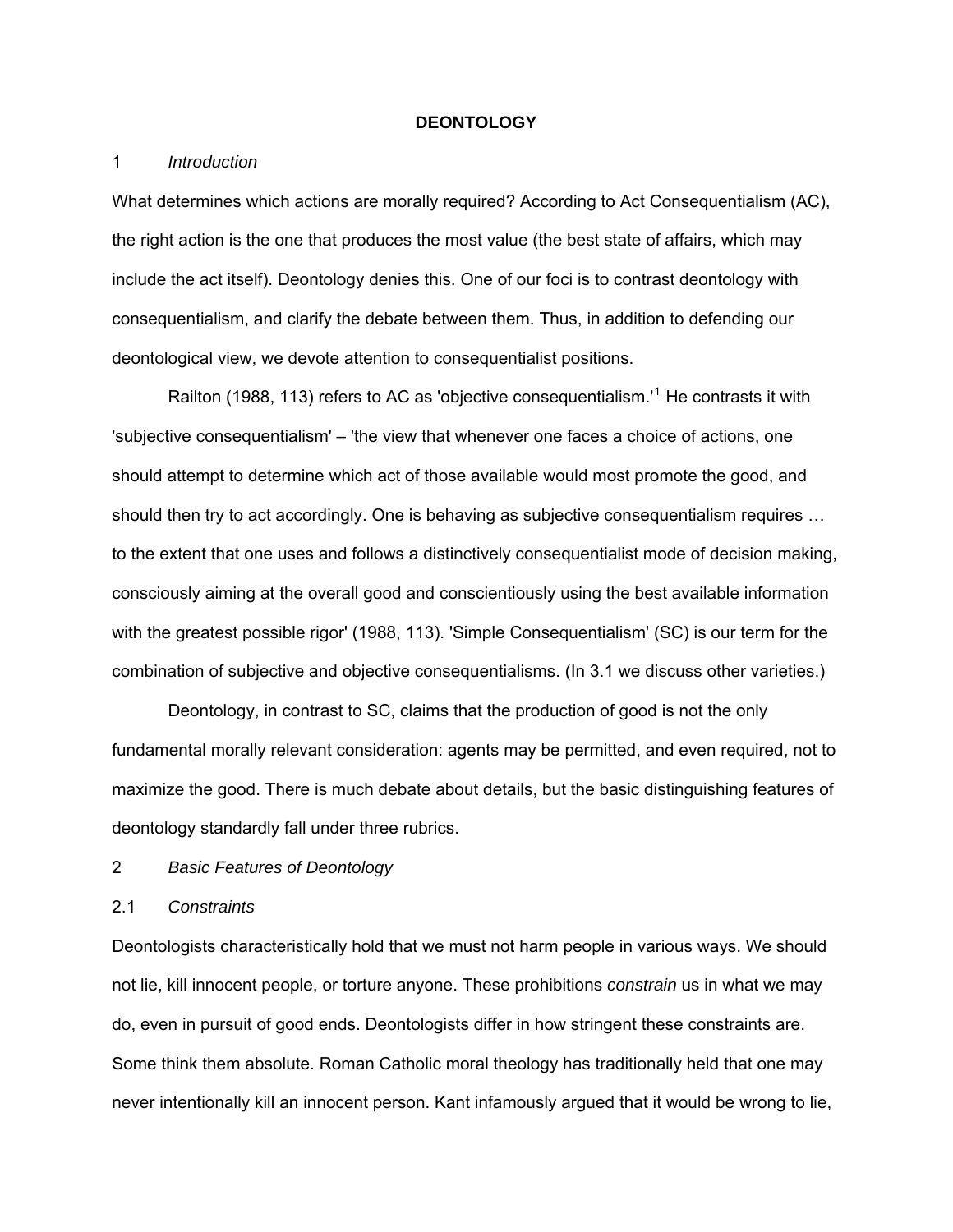even to prevent murder. Other deontologists have held that, though constraints are always a significant consideration, they may be overridden, especially if that is the only way to avoid catastrophe. Either way, deontology sometimes *requires* agents not to maximize the good. Whilst, of course, any moral requirement restricts us in what we are permitted to do, we shall use the term 'constraints'<sup>[2](#page-50-1)</sup>: to refer to moral restrictions that may require one not to maximize the good, where these restrictions do not stem from our special relationships to others. These latter restrictions fall under a separate category: duties of special relationship.

### 2.2 *Duties of Special Relationship*

Many of our duties stem from special commitments to others. Some commitments are explicitly undertaken, such as promising. Some are tacit – as in commitments to friends. Some are not voluntarily acquired – consider commitments to parents. Like constraints, the responsibilities that come with relationships curtail our freedom of action even when we could maximize the good by shirking them. John might benefit more from my help than will Jane, but if I have already promised Jane to help her, and I cannot help both, then it is Jane I ought to help. Duties of special relationship differ from constraints in that they are owed, by their very nature, only to those to whom we stand in such relationships, whereas there are constraints against torturing or unjustly killing *anyone*.

### 2.3 *Options*

Given the amount of suffering in the world and the disparities in wealth, to follow SC and maximize the good would require enormous sacrifice from anyone with more than a minimal standard of living. SC may thus seem too demanding. Many deontologists suggest that our duty to help others is limited. There is some point, though its location is hard to determine, at which agents have done all that duty demands. At that point they have an *option* to decline to do more<sup>[3](#page-50-1)</sup>. We admire those who make the extra sacrifice, but it is supererogatory – more than morality requires. SC leaves no conceptual space for supererogation.<sup>[4](#page-50-1)</sup>

2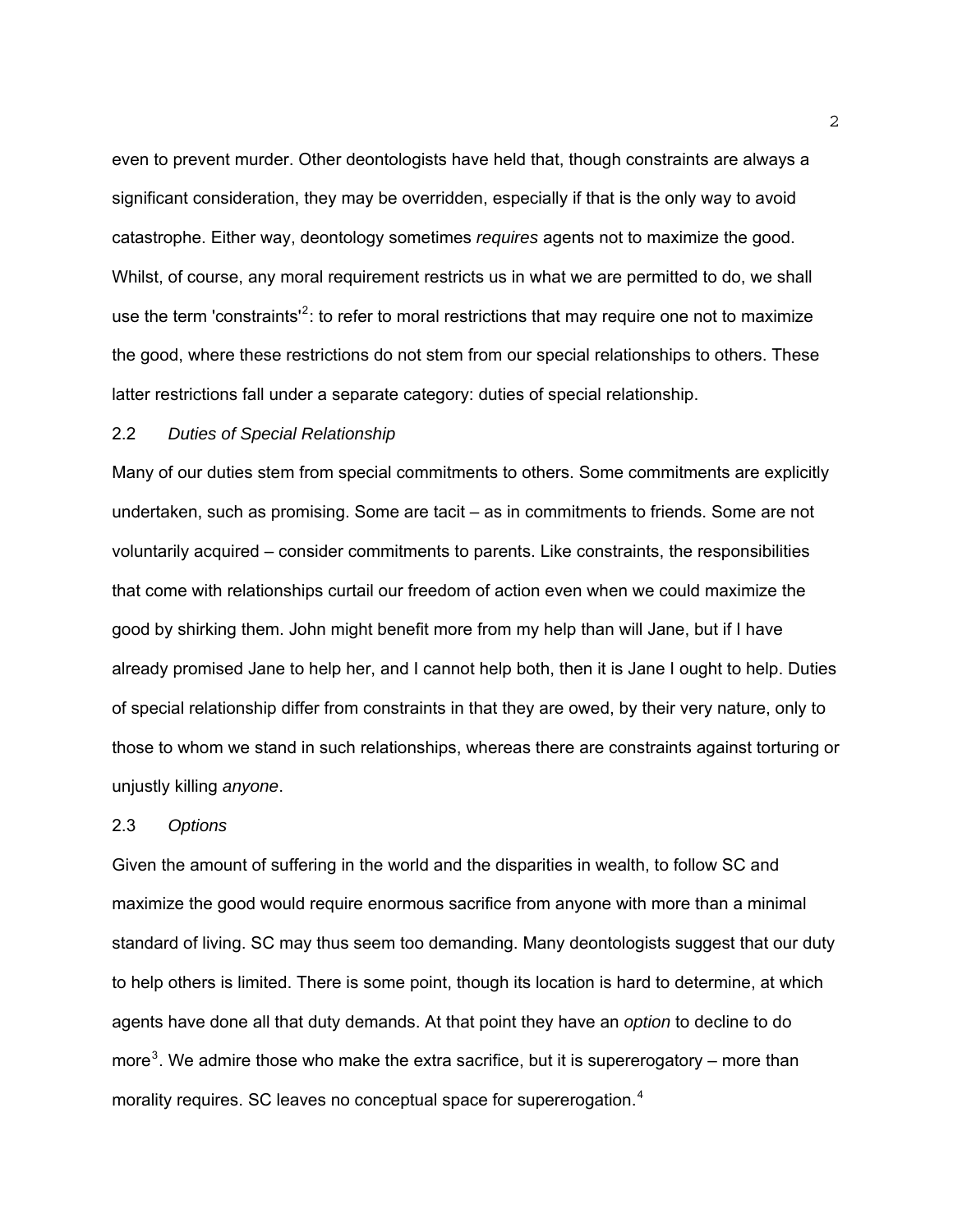Deontologists don't deny that morality can be demanding. We may be obliged to make significant sacrifices – even of our lives – rather than breach a serious constraint or betray a friend. And we have a duty to do good. But, unlike SC, most deontologists see this latter duty as limited.

# 2.4 *Agent-relative and Agent-neutral Theories*

Traditionally, SC and deontology are distinguished by their differing accounts of the relation between the right and the good. SC holds that the good determines the right – the amount of goodness produced by an action is the sole determinant of its rightness – whereas the deontologist denies this, holding that other considerations are relevant. More recent writers<sup>[5](#page-50-1)</sup> distinguish between the two in terms of agent-relativity and agent-neutrality, claiming that SC is an agent-neutral theory whereas deontology incorporates agent-relative elements.

The distinction between the agent-neutral and the agent-relative may be introduced by reference to reasons for acting<sup>[6](#page-50-1)</sup>. Roughly, someone's reason is agent-relative if, at base, there is reference within it to the agent. For example, egoists hold that each of us has reason to promote only *her own* welfare, whereas utilitarians believe each of us has reason to promote the general welfare. Note that both varieties of reason apply to us all, but agent-neutral reasons incorporate an added element of universality: to say that each of us has reason to promote the general welfare is to say that each of us has reason to pursue the *common* aim<sup>[7](#page-50-1)</sup> of promoting the general welfare (and this requires that any person sacrifice her welfare if that will increase the general total), whereas according to egoism, each of us has a *distinct* aim: I have reason to pursue my welfare, you yours.

How does this distinction mesh with that between SC and deontology? SC holds that all moral reasons are agent-neutral, whereas deontology denies this. According to SC we each have reason to maximize the good, and morally speaking this is all we have reason to do. We have one common moral aim: that things go as well as possible. Someone may object that we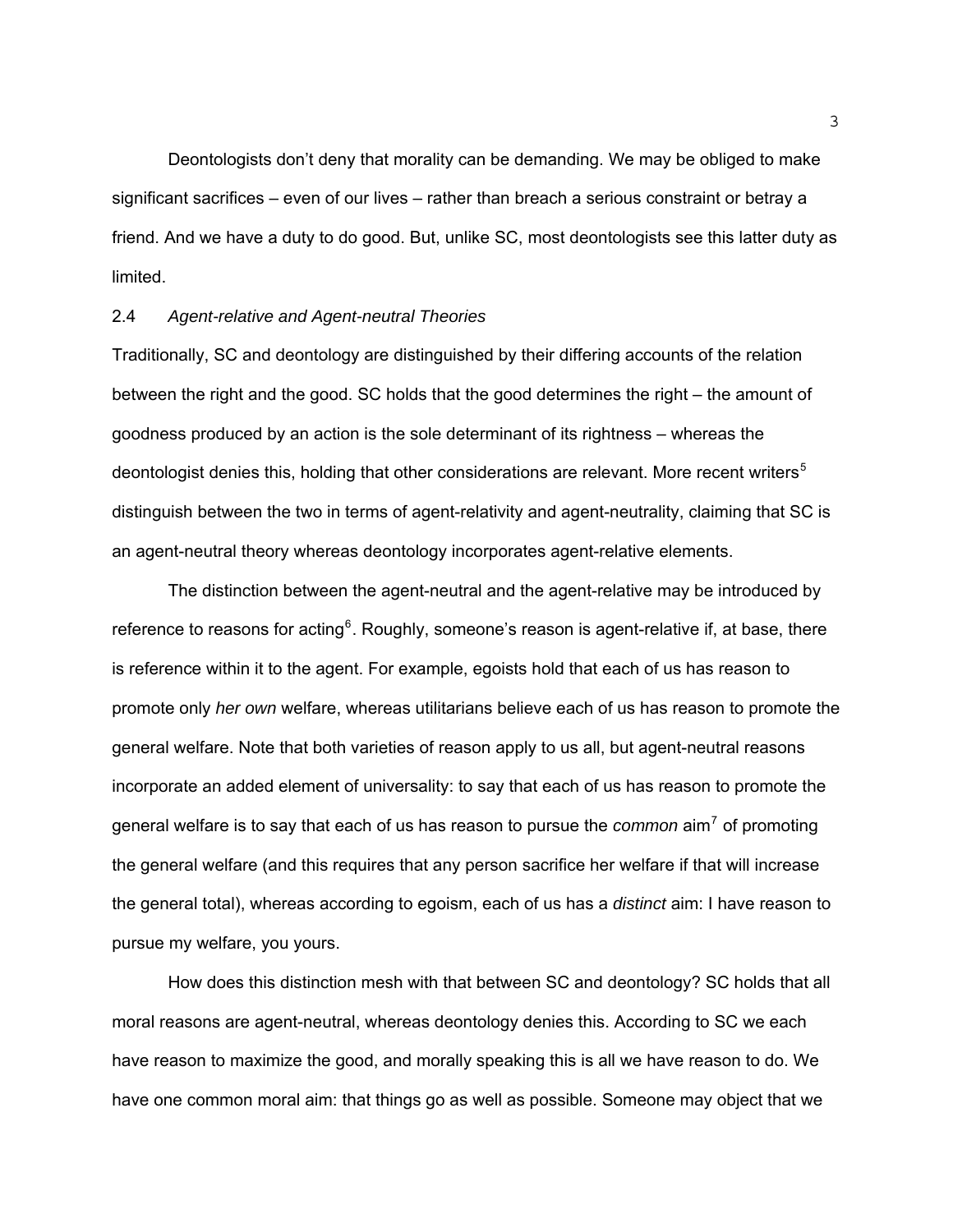have distinct aims because my aim is that *I* maximize the good, and your aim is that *you* do so. Perhaps there are circumstances in which *my* maximizing the good does not result in the good being maximized. But this is to misread SC. Suppose I can directly produce ten units of good or five, and in the former case you will directly produce zero whereas in the latter you will produce six. SC prescribes that I directly produce the five, since the total produced will then be greater. SC cares not about who produces what directly, but about what is produced overall.

Deontology, by contrast, maintains that there are agent-relative moral reasons. Duties of special relationship are obviously agent-relative. That she is *your* daughter gives you special moral reason to further her interests. On this view, I am required to care for *my* family, you for *yours*: we have distinct aims. Contrast this with an SC view on which parental care-giving is valuable. On this view we have the common aim of promoting parental care-giving – which requires that I neglect my own children if I can thereby increase the total amount of parental care-giving.

Constraints are also agent-relative. Suppose I can only prevent you killing two innocents by killing one myself. Those deontologists who advocate an absolute constraint against killing the innocent forbid my killing the one (they also forbid, of course, your killing the two, but we are assuming here that you will ignore this proscription): I have overriding moral reason (a distinct moral aim) not to kill anyone *myself* (as you should aim not to kill anyone *yourself*). Thus although you will do wrong in killing the two, I should not kill the one in order to prevent you. SC, by contrast, holds that, ceteris paribus, I should kill the one: killing innocents is bad, so I have an agent-neutral moral reason to contribute to the common aim of minimizing the killing of innocents.

Options need not be agent-relative in their formulation. They simply permit us not to maximize the good. But their standard rationale is agent-relative. Each of us is morally permitted to give special weight to *our own* interests.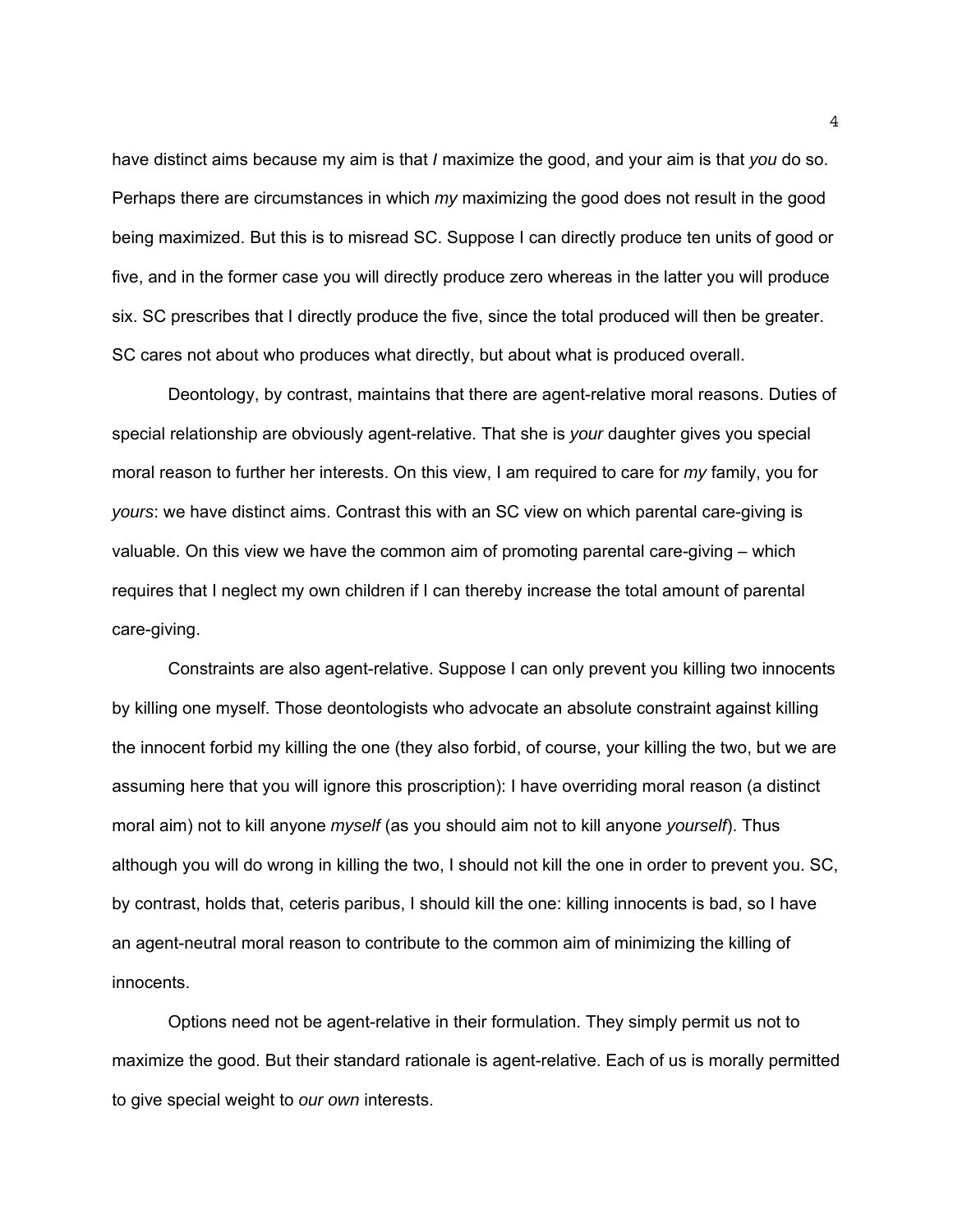There seem to be two ways of distinguishing between agent-relative and agent-neutral moral theories. On the one hand, theories prescribe aims, and these can be common or distinct. By this criterion, a moral theory is agent-neutral exactly if it prescribes common aims, and is agent-relative otherwise. On the other hand, a theory is agent-neutral just in case it countenances only agent-neutral moral reasons, and is agent-relative otherwise. SC is agentneutral, and deontology agent-relative, on either account.

Common-sense morality $^8$  $^8$  (CSM) acknowledges special obligations, constraints and options. Thus deontology is closer to CSM than SC in this regard. Those advocates of SC who are radical reformers $^9$  $^9$  claim that CSM is mistaken here. But many moral theorists hold that we cannot ignore our common-sense moral intuitions, seeing them as a key source of evidence. Other non-deontological theories, then, including other forms of consequentialism, endeavor to achieve a closer fit with our moral intuitions by allowing room for agent-relative considerations. We turn next to discussing some of these theories.

# 3 *Non-Deontological Theories*

#### 3.1 *Consequentialisms*

According to AC, the right action is the one that maximizes good ('right equals best'). SC supplements this with a decision procedure that has us 'consciously aiming at the overall good' (Railton 1988, 113). SC, then, is apparently direct in the sense that one should employ the criterion of right action in deciding what one ought to do.

But there is a complication. Regan (1980, 264-65, note one) offers the following example. You must choose between acts *f* and *g,* where *f* has an even chance of producing zero or ten (objective) utiles, and *g* is sure to produce 9 utiles. Unbeknownst to you, *f* will produce 10 utiles, and is thus best, and hence the right act by AC's criterion. But surely you ought to *g*. We shall interpret 'consciously aim at the overall good' as 'consciously aim at maximizing expected objective utility'. We think of 'ought' as action-guiding; thus when we speak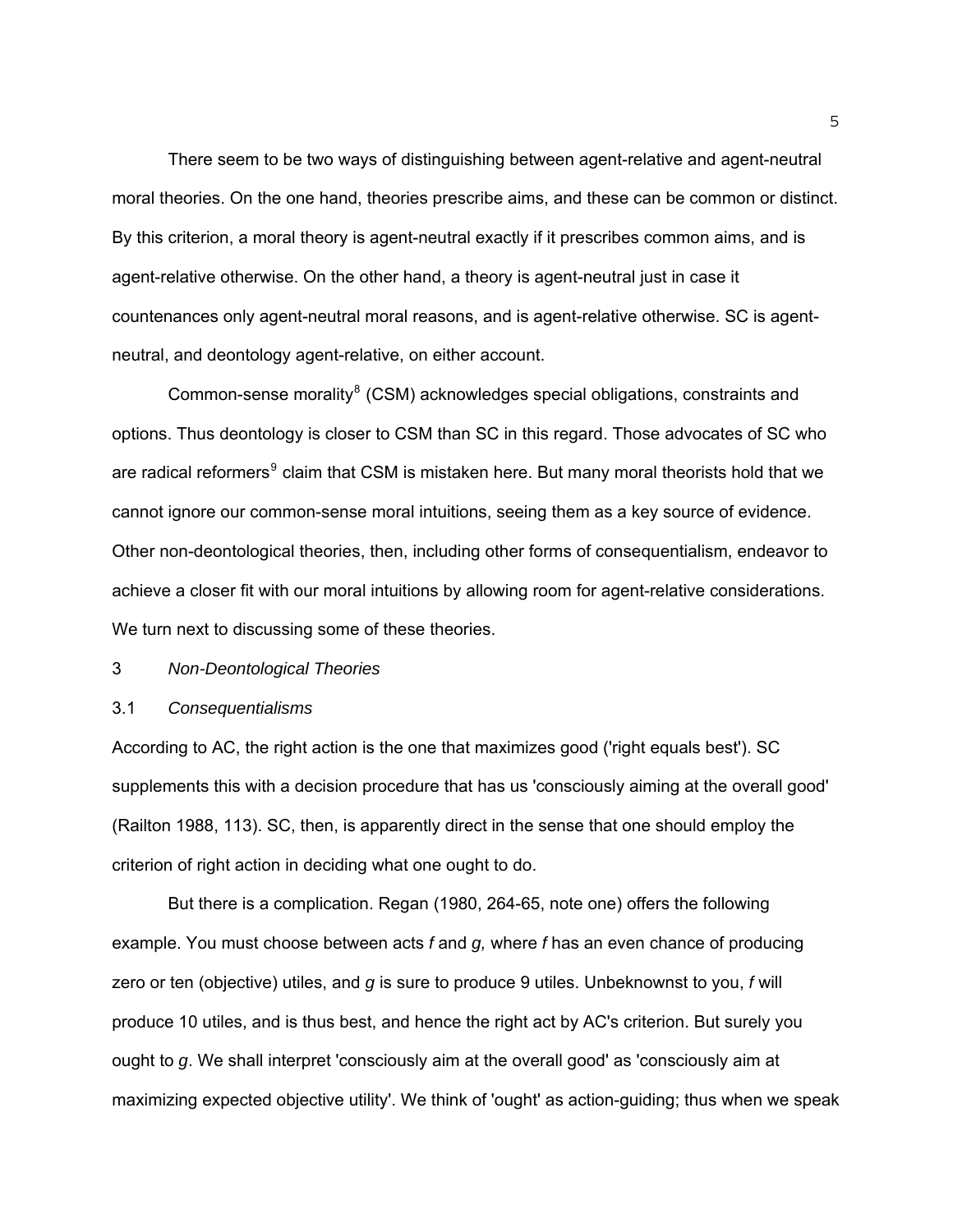of what the agent ought to do, we are referring to the output of the recommended decision procedure when correctly followed. Thus what the agent ought to do according to SC is what, on the basis of the information available to her, she calculates will maximize expected objective utility, where no calculation error is made but where her information may be less than full. We shall leave in place the AC criterion of rightness. Thus in Regan's case, according to SC, what you ought to do is the wrong thing. You cannot, however, know in advance that it is wrong. SC, then, maintains that 'right equals best', even where you cannot know what is best. What you ought to do is epistemically accessible, thus what you ought to do may be wrong. But what you ought to do is never something that you know at the time to be wrong.

Some authors<sup>[10](#page-50-1)</sup> refer to a consequentialist theory as 'direct' just in case it is a form of AC. Rule consequentialism (RC) is an example of a consequentialist theory that is not direct in this sense. According to RC: 'An act is wrong if and only if it is forbidden by the code of rules whose internalization by the overwhelming majority … has maximum expected value' (Hooker 2000, 32). RC assesses rules, but not acts, in terms of their contribution to the good. Wrong actions are those that violate the rules. Thus an act may not be wrong and yet fail to produce the best ('right does not equal best') since the optimal rules must be, for example, simple enough to learn and sufficiently appealing that people will generally follow them. So they will often lead us to do less good than we could. Rules that would be fine for angels might be disastrous for humans. And even if humans could be trained to follow them, the cost of inculcating them might be too high.

AC theories, whilst direct in the foregoing sense, may be psychologically indirect: they may tell you not always to think about the (expected) good in deciding what to do (i.e., they may not be subjective consequentialisms in Railton's sense), because you may produce less good if you are obsessively concerned with its production.

Railton is an AC who advocates such psychological indirection. His 'sophisticated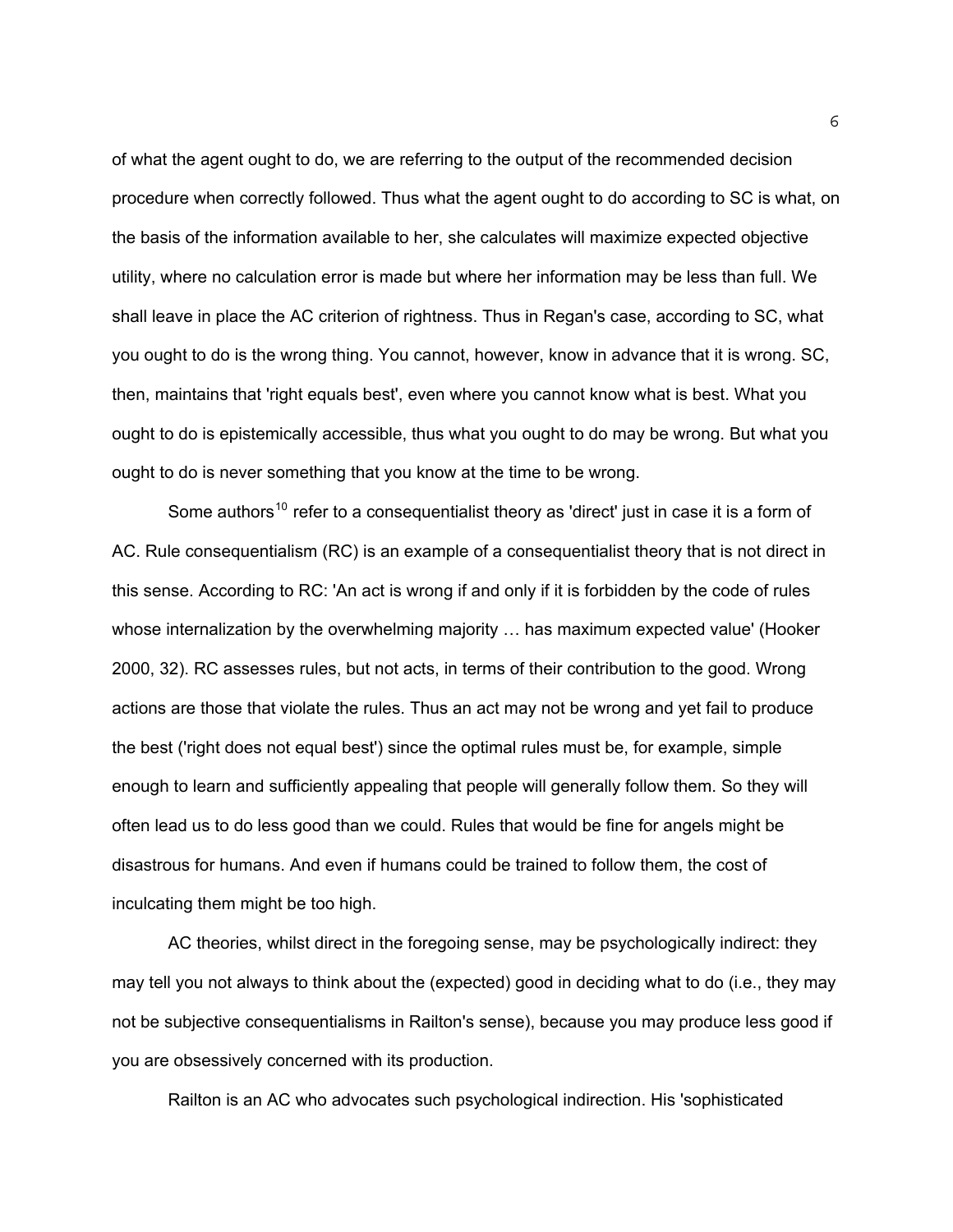consequentialist is someone who has a standing commitment to leading an objectively consequentialist [i.e., AC] life, but who need not set special stock in any particular form of decision making and therefore does not necessarily seek to lead a subjectively consequentialist life' (1998, 114). Indeed, it may be that a sophisticated consequentialist (Sophisticated C) 'should have (should develop, encourage, and so on) a character such that he sometimes knowingly and deliberately acts contrary to his objectively consequentialist duty' (1998, 121) – i.e., unlike the SC, the Sophisticated C *can* know in a particular case that what he ought to do is the wrong thing.  $11$ 

Consequentialist theories may be indirect in both senses. Consider RC. Given that the optimal code has been internalized as part of a 'shared conscience' (Hooker 2000, 2) the agent should, it seems, generally follow her conscience rather than worry about the rules. In the case of RC, we interpret the question of psychological indirection as asking whether we ought to worry about right and wrong when deciding what to  $d\sigma^{12}$  $d\sigma^{12}$  $d\sigma^{12}$ , hence RC is psychologically indirect: the agent should not always consciously employ the criterion of right action in deciding what to do.

Although RC and Sophisticated C are both psychologically indirect, they may differ on how to think in morally tricky cases. According to Sophisticated C, when faced with a morally tricky decision where deliberation is in order, you should often *not* focus upon the right (but upon, say, your spouse). But for RC, in such cases, it is plausible to maintain that you *should* focus upon the right – either by wondering what your current rules tell you to do in this case, or by wondering whether your current rules are the best set.

Motive consequentialism (MC), as we shall understand it<sup>[13](#page-50-1)</sup>, is similar to RC vis-à-vis indirection.<sup>[14](#page-50-1)</sup> The right act need not be best, but is in conformity with the best set of motives<sup>[15](#page-50-1)</sup>. And, assuming one has internalized this set, one should in general simply follow it without worrying about rightness. MC and Sophisticated C differ in their criteria of right action, although

7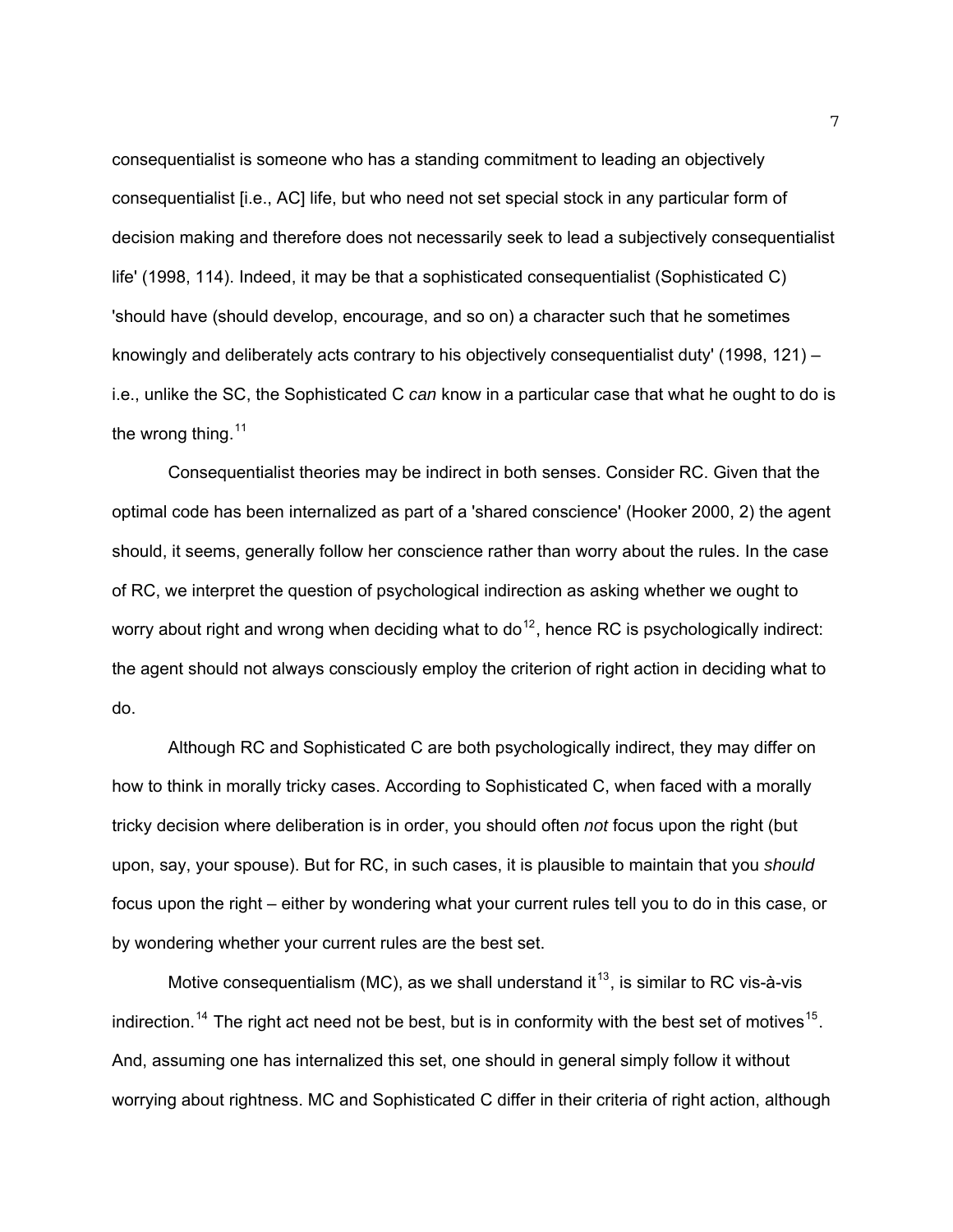both claim that virtuous agents act in accord with the best motives.

Our classificatory efforts are summarized in table I.

#### Table I

|                                 | Act is wrong if not best<br>(AC theories) | Sub-optimal act need not<br>be wrong |
|---------------------------------|-------------------------------------------|--------------------------------------|
| <b>Psychologically direct</b>   | <b>SC</b>                                 |                                      |
| <b>Psychologically indirect</b> | Sophisticated C                           | MC, RC                               |

In (2.4) we characterized agent-relative moral theories in terms both of reasons and aims. We noted that deontology is agent-relative on both accounts, and SC agent-neutral. How are MC, RC and Sophisticated C to be classified? If we think of aims as the outputs of decision procedures, all three are agent-relative by the aim criterion.

RC incorporates, for example, a fairly simple rule against killing the innocent, because the adoption of a more complicated rule that allowed killing in pursuit of the good would be harder to follow and would undermine our valuable reluctance to kill. (Such prohibitions will not be absolute. Agents are permitted to breach them when catastrophe threatens.) There will also be rules that require us to devote time and energy to looking after friends and family.<sup>[16](#page-50-1)</sup> These rules give each agent a distinct aim. I have the aim that *I* not kill the innocent, and look after *my* family etc.; you have the aim that *you* not kill the innocent, and look after *your* family. And these rules do not permit their own violation in order to promote greater conformity to them.

Similar remarks apply, *mutatis mutandum*, to MC and Sophisticated C.

Turning to the reason criterion, we assume that, for MC and RC, one has most reason to do the right thing. Thus MC and RC are agent-relative by this criterion also: a rule (motive) against killing the innocent is part of the best set (where, recall, this is determinative of rightness), thus I have strong moral reason not to kill the innocent *myself* (even to minimize the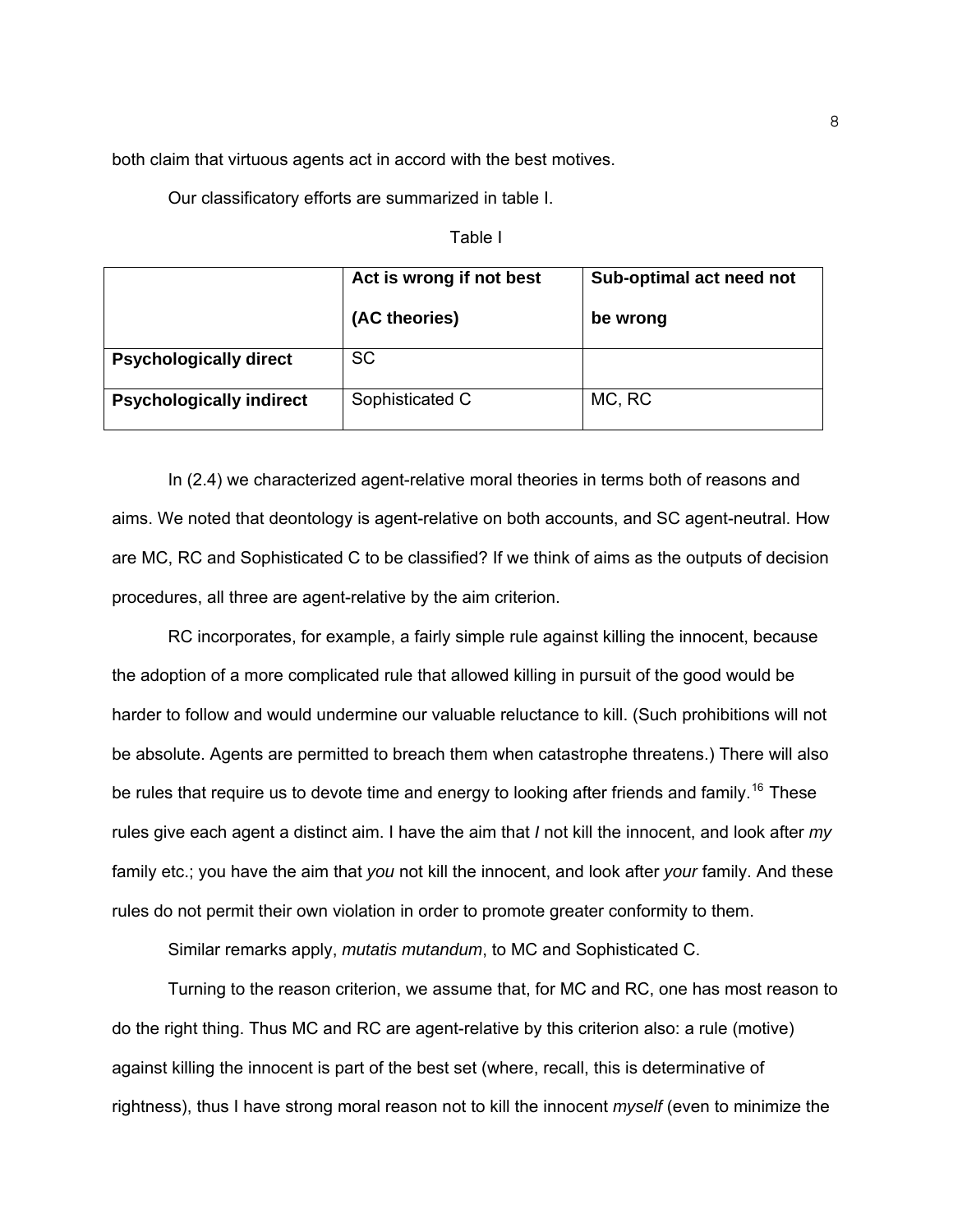number of such actions).

The case of Sophisticated C is not so straightforward. Does one have most reason to do the right thing or to follow the best motives? If the former, Sophisticated C is agent-neutral by the reason criterion (one has moral reason only to maximize the good); if the latter, agentrelative (the Sophisticated C has the same best motives as the MC).

If, then, these theories are genuinely consequentialist, it might appear that the agentrelative/agent-neutral distinction is not the apt way to draw the distinction between deontology and consequentialism. On the traditional distinction, by which consequentialism, but not deontology, claims that the right is determined solely by the good, at least AC (and hence Sophisticated C), although not RC or MC, is consequentialist.

There is another sense, however, in which all three theories are agent-neutral. We can assess an action's value from some particular person's perspective – we can ask, for example, whether it is bad for her. But we can also assess its value impersonally. For instance, pain is bad, regardless of whose it is. Claims about impersonal value make no fundamental reference to any particular agent, and so in this sense impersonal value is agent-neutral. Each form of consequentialism assesses something, at its base, in terms of impersonal value. But what they assess varies. AC assesses acts; MC assesses motives; Sophisticated C assesses both acts and motives; and RC assesses rules. As Hooker notes: 'the agent-relativity in RC is derivative. Agent-relative rules are justified by their role in promoting agent-neutral value' (Hooker 2000, 110). Similarly, the agent-relativity in Sophisticated C and MC is derived from considerations of agent-neutral value. Deontology, by contrast, holds that some agent-relative considerations are *underivatively* relevant. They have weight in their own right, not merely in virtue of their serving some further purpose.<sup>[17](#page-50-1)</sup>

3.2 *Non-Consequentialist Non-Deontological Theories*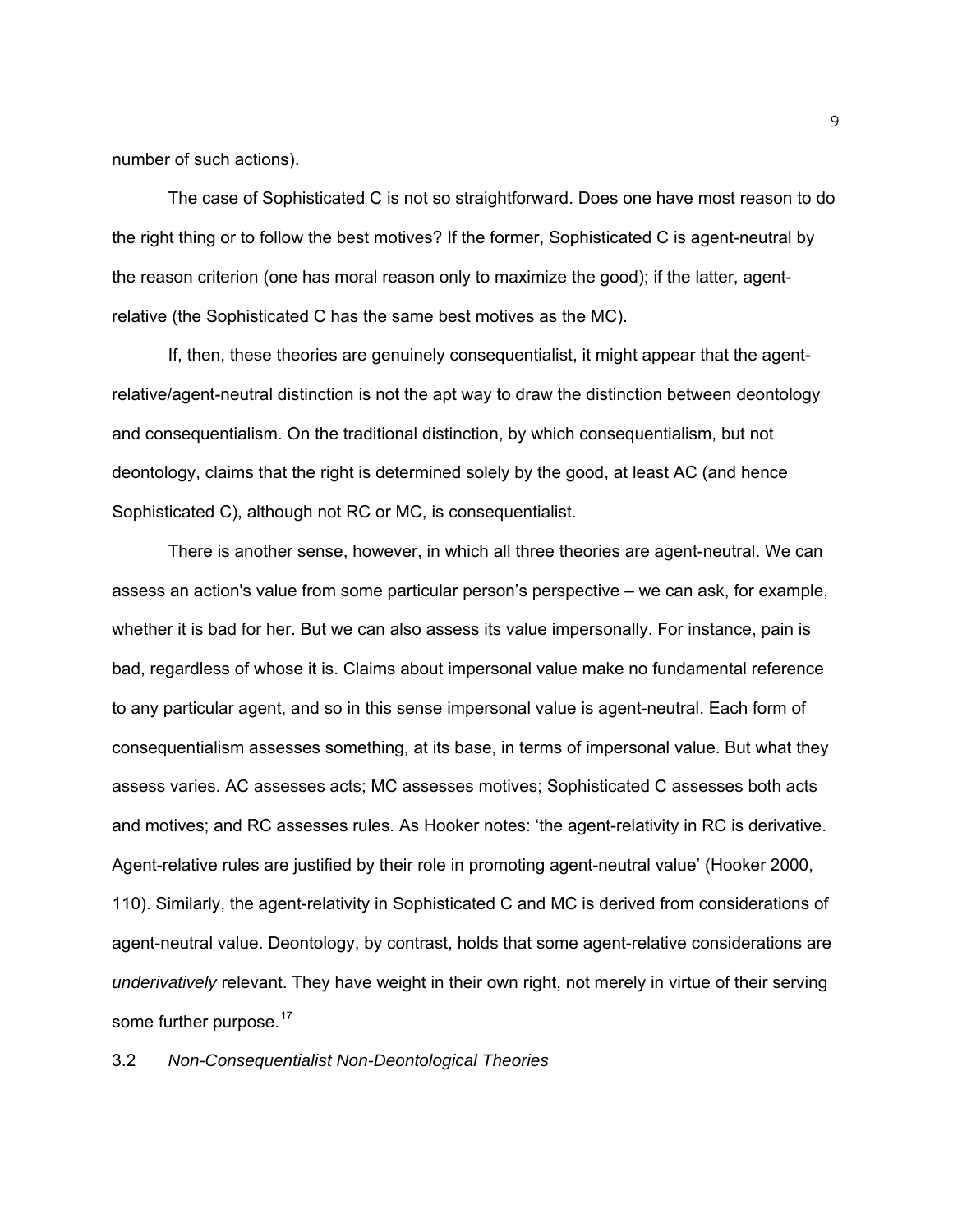Some non-consequentialist theories have the same structure as RC, but offer non-

consequentialist criteria for selecting the rules. Copp's society-centered theory, for example, sees a rule as 'justified in relation to a society just in case the rule is included in the moral code that the society would be rationally required to select, in preference to any other code, to serve as its social moral code' (Copp 1997, 190). It is practically rational for individuals or societies to select, roughly, what would best satisfy their needs and further their values. Such a theory will generate rules rather similar to those endorsed by RC. However, since the test for what rules are acceptable does not appeal to agent-neutral value, the theory is not consequentialist. But that does not make it deontological, since the moral force of any agent-relative considerations is only derivative.<sup>[18](#page-50-1)</sup>

Unlike Copp's theory, Scheffler's (1994) theory makes room for underivative agentrelativity. It agrees with SC's rejection of constraints but incorporates options, and justifies these by appeal to the cost to *the agent* of maximizing the good. In refusing to give the personal perspective any *moral* weight, consequentialism does not reflect the *natural* weight that agents give to *their own* projects, friends, family etc. Scheffler's theory is thus not consequentialist: it allows that agent-relative considerations have fundamental moral weight in justifying options. Yet arguably it is not a deontology. The latter, strikingly, sometimes *requires* us not to maximize the good, but Scheffler merely *permits* this, when it would significantly damage our concerns.

Having classified various non-deontological theories, we turn now to classifying deontologies.

# 4 *Rossian Deontology*

Ross (1930, ch. 2) claims that there are several distinct underivative agent-relative moral considerations, which he formulates as a list of basic principles or duties. These include agent-relative duties of promise-keeping, gratitude, reparation, and not harming others<sup>[19](#page-50-1)</sup>. In addition, he agrees with SC that there is an agent-neutral requirement to promote the good (which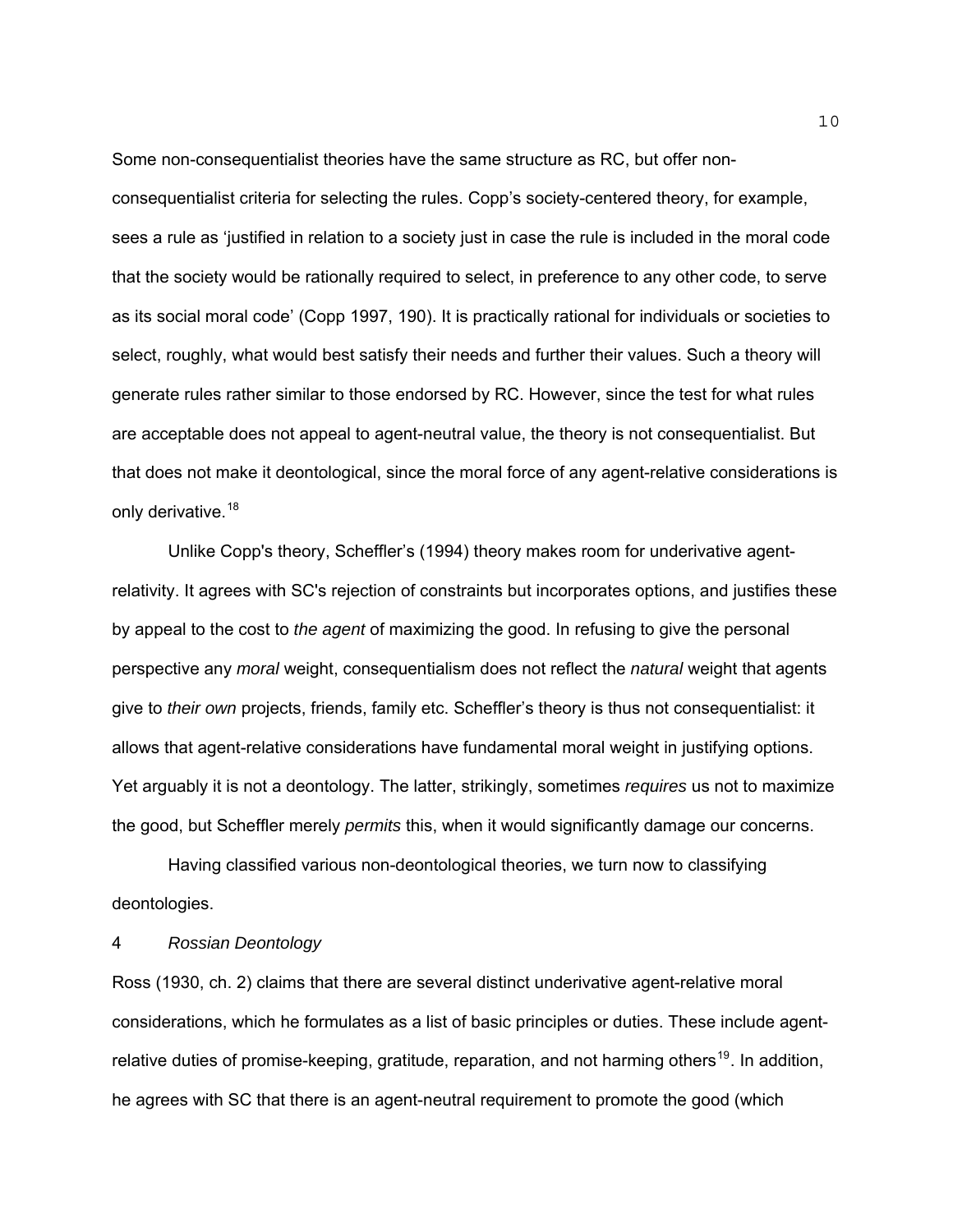includes, for Ross, justice). These duties are only *prima facie* (or, as we prefer, *pro tanto*) since, though each is relevant to determining what is right, they can conflict. If keeping a promise will harm someone, for example, to determine what is right, the duty to keep the promise must be weighed against the duty not to harm, where this weighing is governed by no higher rule – it requires discernment and judgment.

 Whilst other deontologists, such as Kant and Scanlon (see below), agree with Ross that there are a number of basic principles, they see them as basic only in the sense that they are not instances of some more general principle. For instance, all three might agree that the duty to pay one's debts is not basic because it is an instance of the duty to keep promises, whereas the latter is basic since it is not itself an instance of some more general duty. For Kant and Scanlon, however, but not Ross, even such basic principles rest on a common foundation (although Kant and Scanlon disagree as to what this is): there is a test that principles must pass – a test, furthermore, that is claimed to be in some sense definitive of morality. Ross denies that there is such a test. (SC agrees with Ross in this: there is no test that SC's fundamental principle, maximize the good, must pass.)

 Ross also claims that the *prima facie* duties are self-evident. By this he means (roughly) that they stand in no need of justification<sup>[20](#page-50-1)</sup>, and we can see their truth directly, without reasoning from further premisses.

In formulating his principles, Ross assumes that if a consideration is fundamentally morally relevant in one case it is relevant in the same way in all cases. If we have a fundamental *prima facie* duty not to harm, then the fact that an act will cause harm is invariably a moral reason not to do it, though not necessarily an overriding one. Harmfulness has invariably negative moral valence. Apparently Ross reasons thus. Any feature of an action may be morally relevant to its rightness, but many features are merely derivatively relevant. That it is Tuesday is morally relevant if I have promised to do something on Tuesday, but its relevance derives from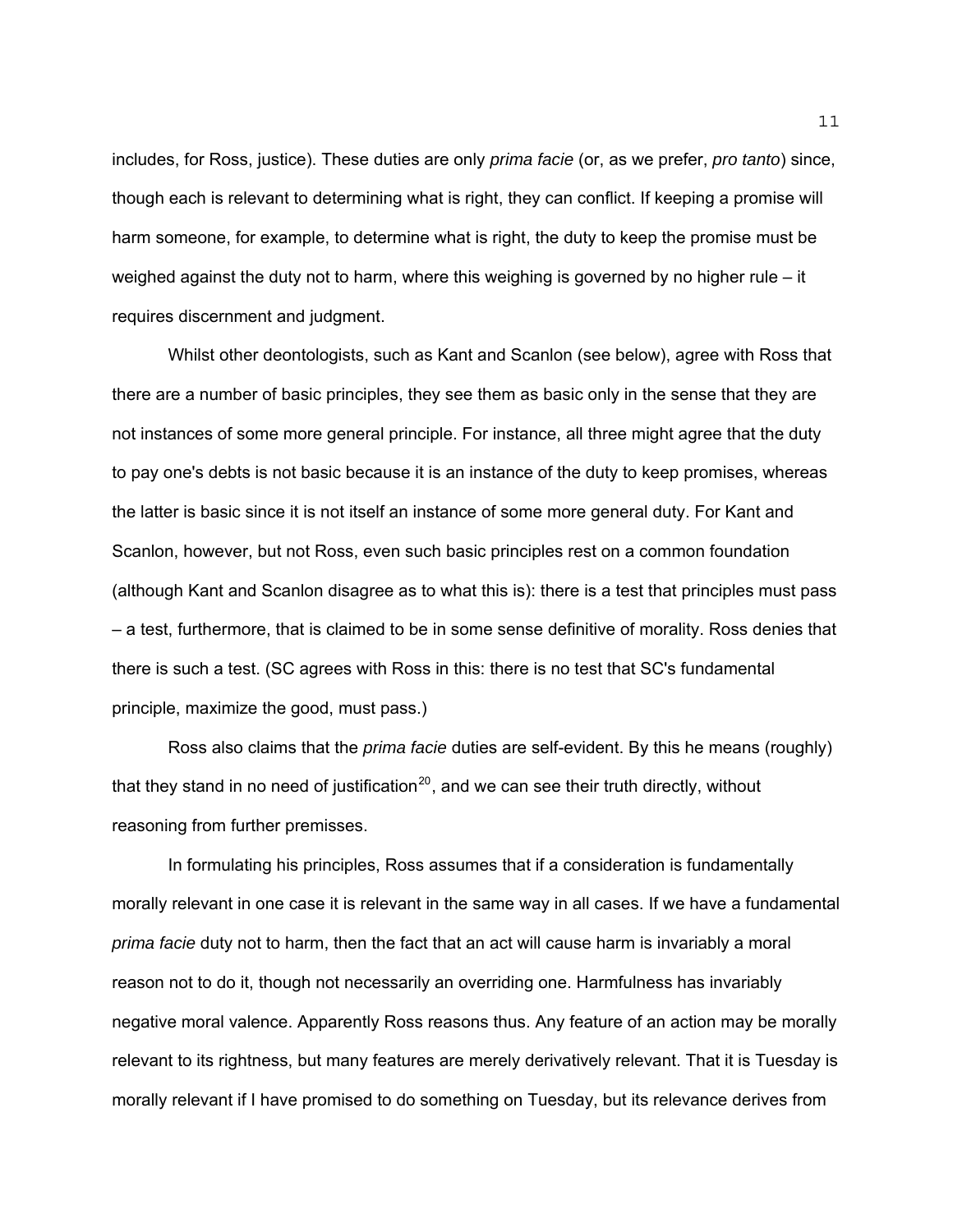the content of my promise. What is fundamentally relevant, however, cannot derive its moral force from elsewhere, and so must have it essentially. Its valence will not vary.

This argument is, however, invalid. A moral consideration may be basic, in that wherever it counts its moral force is underivative. Yet its force may be conditional on the presence of other features – it might not count in all cases. Take promise-keeping. Ross claims that my having promised to do an act always counts in favor of doing it. But this is mistaken. Promises extracted by fraud or force are null and void, as are promises to do something immoral. Suppose I promise to perform a contract killing. It is implausible to hold that, though I ought not to do it, all things considered, the fact that I promised gives me *some* moral reason to do it. The duty to keep promises is not derivative – when we have reason to keep a promise, there is no more basic moral reason that explains why – but it is conditional. $^{21}$  $^{21}$  $^{21}$ .

It may seem, however, that Ross can address this concern. We could arrive at a consideration that has invariant valence by simply adding the relevant conditions. Particularists (who hate a principle), however, disagree.

#### 5 *Particularism*

To what extent is morality codifiable? Some hold that moral theory should refine and qualify our moral principles so that a verdict can always be 'read off' from them. Ross and the particularist agree that there are no such verdictive principles. What of non-verdictive principles? Are there, for example, non-normative features with invariant valence? The particularist says not. For example, it might be claimed that there is always a moral reason not to lie. But Dancy (1993a, 60-61) raises the case of children's games in which lying is part of the fun. Lying in these contexts, he claims, does not carry negative weight. The particularist's general claim here is that any non-normative feature varies in valence according to context.

One response to this general claim is to increase the complexity of the non-normative features. Perhaps lying has universally negative valence except in contexts in which all relevant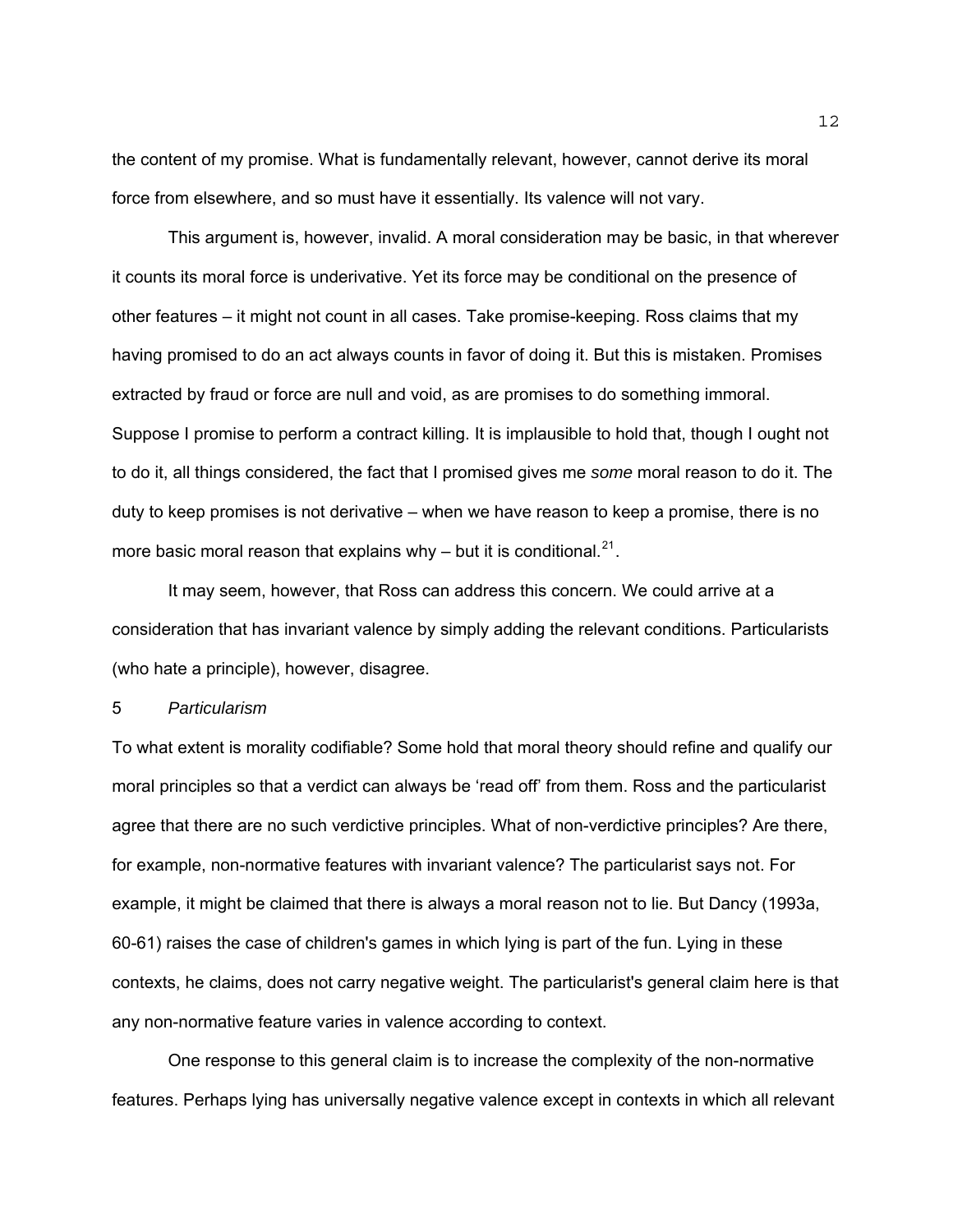parties tacitly acknowledge its acceptability. One worry here, however, is that acceptability is itself a normative notion. Second, there may be other exceptions to the principle that lying counts negatively – indeed, there may be no finite list of exceptions that suffices.

But Ross, we think, largely accepts this line, at least tacitly: apart from the case of (perhaps) promise-keeping, his principles claim invariant valence only for normative notions such as justice, gratitude, loyalty and reparation. Ross's principles, then, are usually couched in normative terms, and thus it requires moral sensitivity to determine whether an act falls under them.

Principlists might retort, however, that (1) there must be non-normative features with invariant valence because we cannot make moral judgments without appeal to them; and (2) consistency is essential to morality, and to be consistent is to follow principles or rules.<sup>[22](#page-50-1)</sup>

The response to (1) is to note that we test whether, say, lying under certain conditions has universally negative valence by searching for counter-instances. But the very possibility of such a search shows that we can tell whether lying is relevant in a particular case without appeal to our principle about lying. When we come across circumstances, real or imagined, that force us to qualify a principle, we recognize that the qualification is required. And this recognition, on pain of regress, is not achieved by appeal to some further principle. Furthermore, even if there are principles with finite numbers of exception clauses, the particularist claims that we can never know that we have listed them all. Principles are epistemically redundant.

The response to (2) is to recall one of the Wittgensteinian rule-following considerations. Suppose the principle is 'lying has universally negative valence'; then, in order to apply it, one must be able to determine whether a novel case is a case of lying. But to do so consistently, according to the view that consistency requires appeal to principles or rules, requires appeal to some further rule. Even if such can be formulated, its consistent application will require appeal

13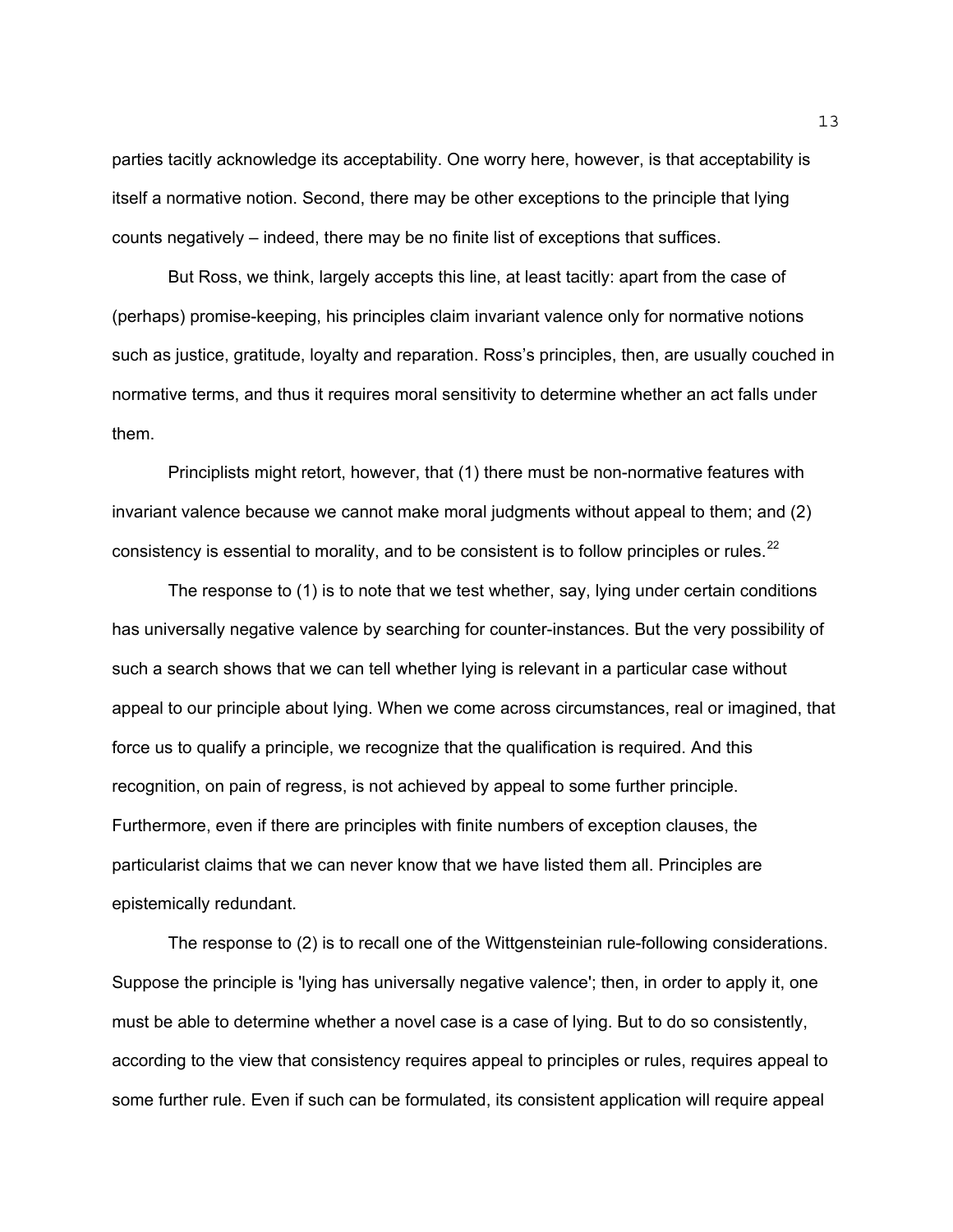to further rules, and so on. Eventually, there must be brute application without appeal to rules. And this will vitiate claims to consistency (on this view of consistency). Thus either we are inevitably inconsistent, or consistency is not a matter of rule-following.

 According to the particularist, then, reasons function holistically: no consideration is uninfluenced by its surroundings – the relevance of any feature may vary according to context. Do we, as Rossians, agree? Not if the particularist maintains that *all normative* features have variable valence. If the notion of a promise is a normative notion, then we might agree that promise-keeping is a normative feature that can vary from having positive valence to being irrelevant (though we doubt that there are cases where the fact that I made a promise counts *against* keeping it); but we find it implausible that there are cases in which features such as justice or loyalty are morally irrelevant or even negative. Justice and loyalty are thick moral concepts. These are, roughly, those associated with the virtues and vices. And these, we contend, have invariant valence.<sup>[23](#page-50-1)</sup> The particularist view that anything may count (or not), and in ways that cannot be specified in advance, seems to have no way of accounting for the moral centrality of the thick moral concepts beyond noting that they are more frequently relevant than others.

But have we not conceded too much to the particularist? It might appear that not only are there non-normative considerations that have invariant valence, but that there are actually such considerations that always make an act, say, wrong. We agree, for example, that gratuitous torture is always wrong. But we claim that the notion of gratuitous torture cannot be spelt out non-normatively. One might try: inflicting pain on another for no reason. But the difficulty is that reason is a normative notion. So how about: inflicting pain on others solely for one's own pleasure is always wrong. Again, we agree. But the proscription is tantamount to: inflicting pain on others where the only reason for doing so is one's own pleasure. And, again, this adverts to the normative notion of a reason.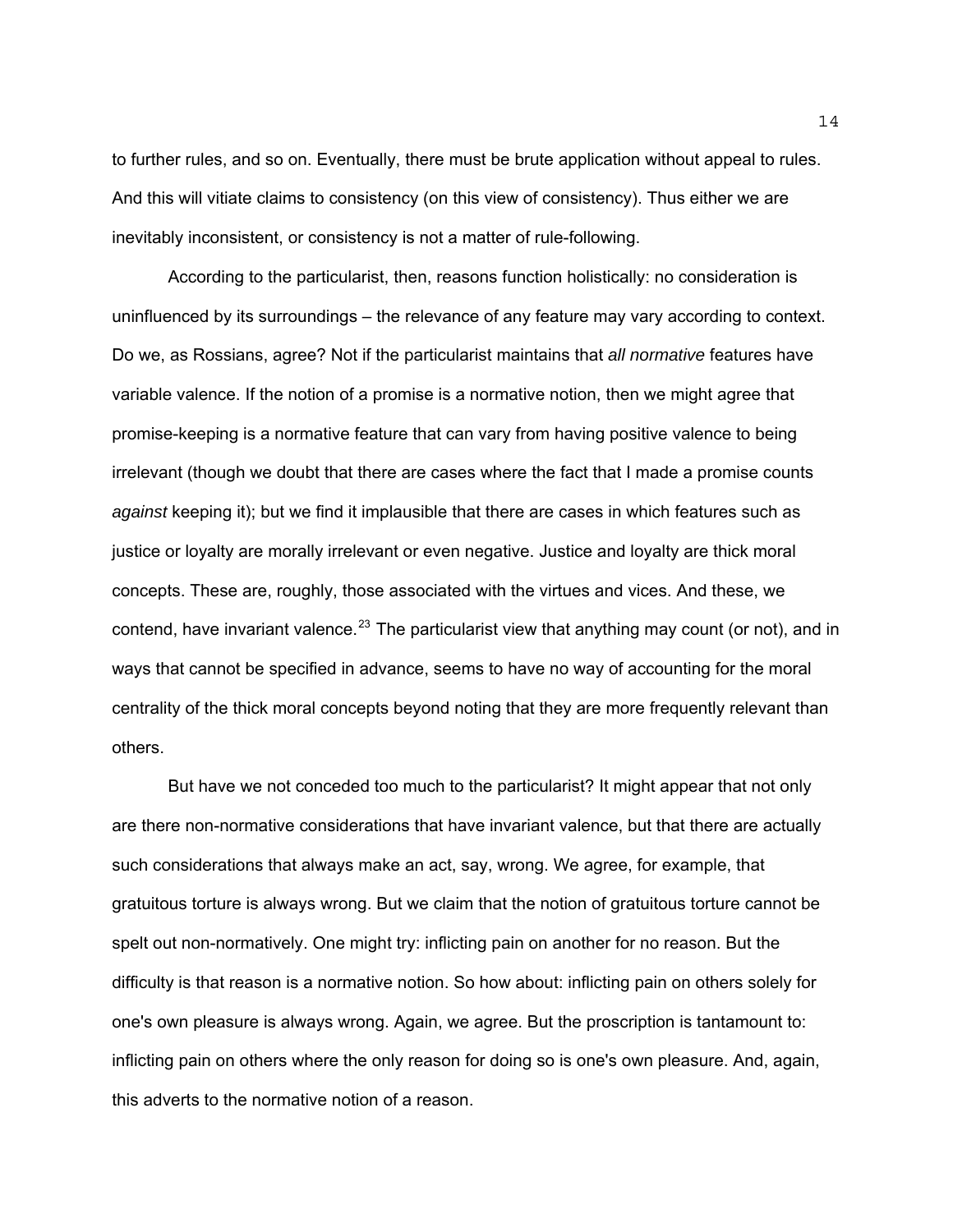Some form of Rossian deontology seems to us to strike the correct balance between principlism and particularism. Having defended Ross from the particularist, we now turn to alternative foundations for deontology and the attack from principlism.

# 6 *Alternative Foundations for Deontology*

Rossian deontology seems to have a number of drawbacks. First, there is a diversity challenge: in uncovering the fundamental moral principles, Ross appeals solely to our reflective convictions, so what do we say to those whose reflective moral beliefs differ significantly from ours? Second, we have a reasons hurdle: how do we argue with those who doubt that moral considerations are reasons? Third, there is the no algorithm difficulty. There are disagreements about what is right, both because people cannot agree about the weight to be given to competing considerations, and because there are disagreements about how to apply a principle. We may agree that harming others is *pro tanto* wrong, but disagree both about how this weighs against other considerations in a particular case, and about what constitutes harm. Ross offers no algorithms for deciding difficult cases. Finally, rather than a unified account of the nature of obligation, Ross offers an irreducible list of disparate fundamental considerations – the unity problem.

 Other deontological theories might appear to do better in addressing these difficulties. Some, such as Scanlon's (see 6.2), arrive at the content of morality by considering what principles people have reason to agree to. Others, such as Kantianism, ask what principles could be universally accepted.

# 6.1 *Kant[24](#page-50-1)*

Kant sees morality as a species of practical rationality, and offers a test of the latter: the categorical imperative (CI) test. Actions that fail this test are, he claims, wrong. Crucial to the test is the notion of a maxim. We act with certain aims (which we might not have consciously formulated), and these can be specific or general. Maxims are general aims. Thus my maxim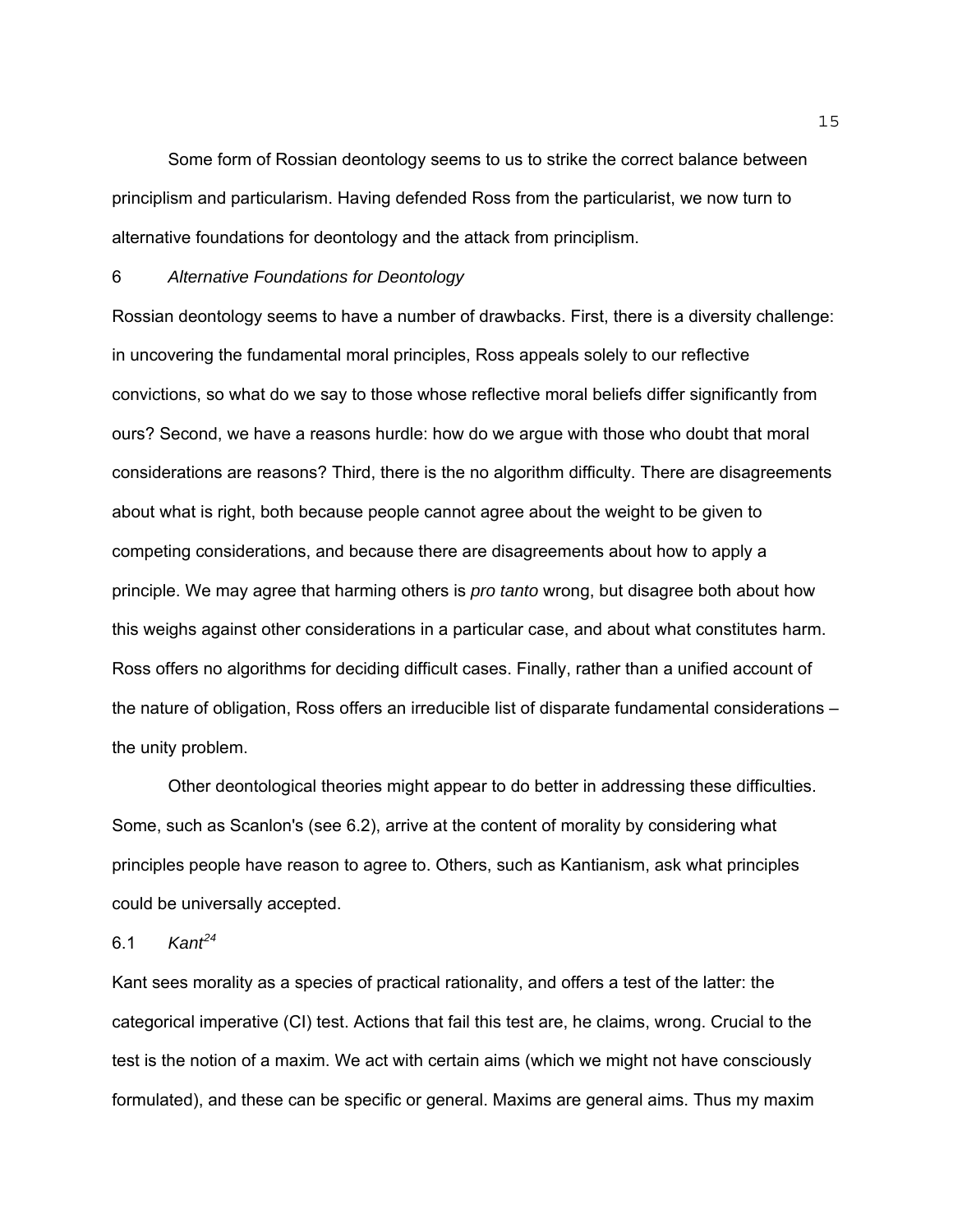may be: make lying promises (i.e., ones I intend not to keep) whenever it benefits me. The CI test asks first on what maxim I propose to act, and then enquires whether this maxim is one that I could will to be a universal law. Here is a rough illustration<sup>[25](#page-50-1)</sup>: the maxim to make lying promises whenever it benefits me cannot be universally willed because its universal adoption would lead to the demise of the very practice on which it relies – namely the practice of promising. Hence making lying promises for my own benefit is wrong. (One issue here is whether the fact that the maxim on which you acted cannot be universally willed is even relevant to the issue of why the action is wrong.)

How exactly the CI test is to be understood and what it would rule out are matters of scholarly dispute<sup>[26](#page-50-1)</sup>. But there is general agreement that Kant's ethics has a deontological structure. The test yields constraints, for agents are forbidden, on an alternative formulation of the test, to treat others *merely* as a means. Exactly what this entails is again in dispute, but it is intended to rule out such things as lying and killing the innocent even to minimize lying and the killing of innocents by others. To kill an innocent yourself to prevent other killings, for example, would be to use your victim as a means to minimize victimization. From SC's perspective, these constraints forbid one to maximize the good. Kant's system also admits options: we have only a limited duty to help others $27$ .

 The rationale for Kant's test lies in a certain conception of rationality. If something is a reason for one agent then it must be capable of being a reason for all. Thus a maxim is not a good reason for action unless it is one on which all agents can act. Any maxim that could not consistently be followed by all, or could not consistently be willed as one that all should follow, is not rationally acceptable – it fails to show respect for the autonomy of all other rational agents.

Kant's theory seems to overcome the supposed drawbacks of Rossian deontology. It meets the diversity challenge because Kant's test for right action is a purely formal one, appealing only to what can be willed consistently. It does not presuppose any substantive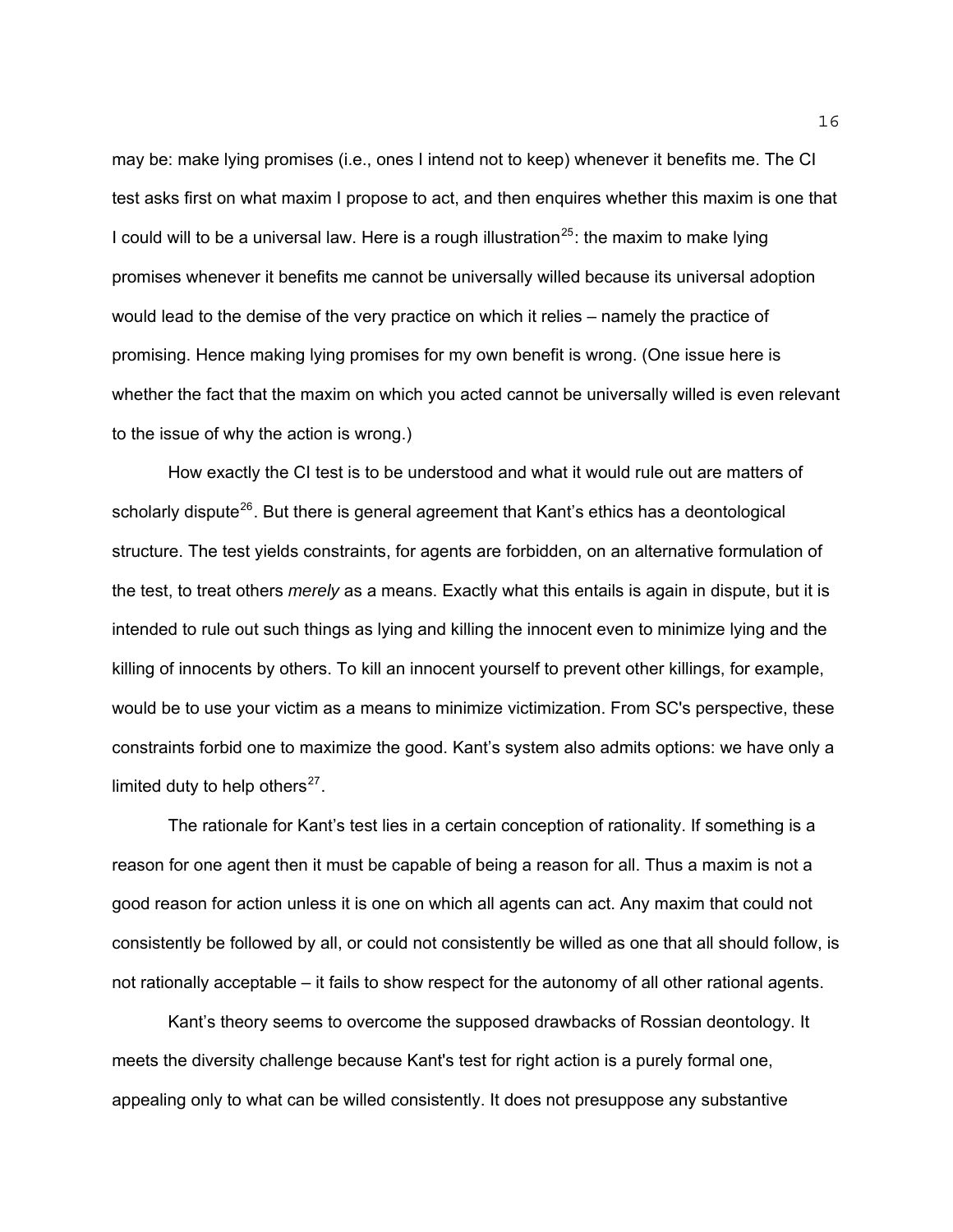evaluative or deontic claims. It leaps the reason hurdle by claiming that it would be irrational to act on a maxim that could not be universally adopted. It avoids the unity problem because the test offers a unified underpinning to our disparate duties. Finally, it goes some way to surmount the algorithm difficulty, in claiming that certain kinds of consideration are morally decisive. Some duties – the duty not to lie<sup>[28](#page-50-1)</sup>, or kill the innocent, for example – are held to be absolute; i.e. they can never be overridden by other moral considerations. Clear and unequivocal moral guidance is, however, here bought at a high price. For the claim that it is always wrong to lie, even to save a life, runs counter to most people's moral intuitions.

Equally counter-intuitive is Kant's claim that only other persons have moral claims on us – non-rational creatures have no independent moral standing (for instance, the fact that an action would cause suffering to an animal is itself no reason not to do it, according to Kant). These and other well-known objections to Kant's theory prevent it fulfilling its ambitious programmed.

6.2 *Scanlon*

Whereas Kant asks of a principle whether rational agents could universally will it, Scanlon asks whether reasonable persons could reject it. (Scanlon sees his position as continuing the social contract tradition, hence the name 'contractualism'.) On Scanlon's view:

An act is wrong if its performance under the circumstances would be disallowed by any set of principles for the general regulation of behavior that no one could reasonably reject as a basis for informed, unforced general agreement. (1998, 153)

Our aim is 'to find principles [for the general regulation of behavior] that others who share this aim also could not reasonably reject' (Scanlon 2002, 519), where someone may only object to some proposed principle if its general acceptance would place excessive or arbitrary burdens on her. Whether the objection constitutes grounds for reasonable rejection depends on whether there is a comparable principle available that is not subject to similar objection (1998, 205).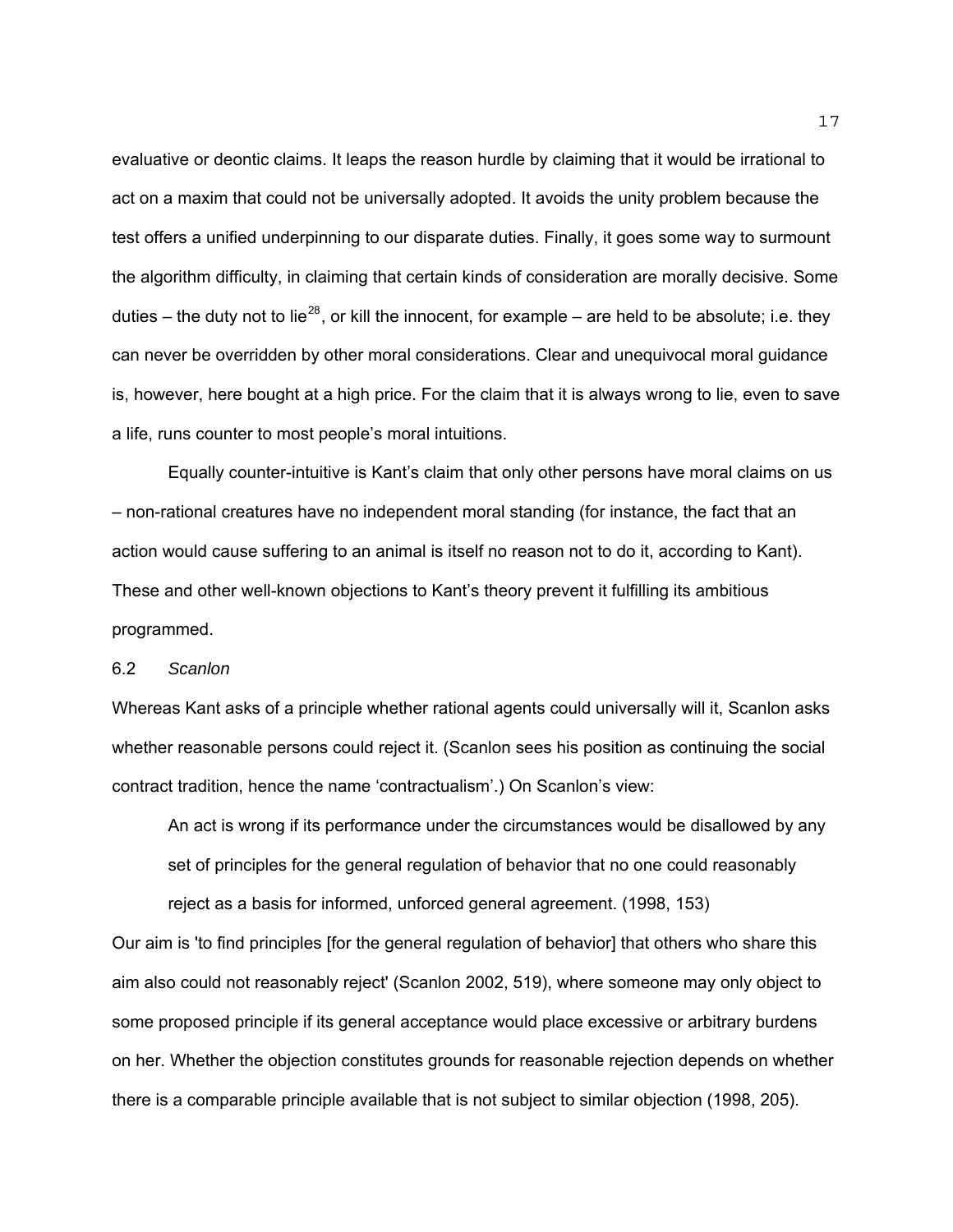Scanlon distinguishes between narrow and broad morality (1998, 6-7, 171 ff). Narrow morality is his central focus: it is this that concerns wrongness as defined above, and is captured by the phrase 'what we owe to each other' (1998, 7). While Scanlon agrees, for instance, that 'pain – whether that of rational creatures or nonrational ones – is something we have prima facie reason to prevent, and stronger reason not to cause' (1998, 181), there is (ceteris paribus) more reason to respond to the pain of a rational creature: not only is the rational creature's pain bad, but in addition 'we may owe it to him to help relieve it.' The fact that A-ing is wrong is a reason not to A that augments the other reasons against A-ing (1998, 11) (where wrong-doing cannot be committed against nonrational creatures).

Scanlon is sympathetic to deontology<sup>[29](#page-50-1)</sup>, so how does his view differ from SC? SC requires us to aggregate value across persons, which requires significant sacrifice on the part of a few in order to produce a relatively small benefit for each of the many if more good is produced thereby. Contractualism, by contrast, holds that 'the justifiability of a moral principle depends only on various *individuals'* reasons for objecting to that principle and alternatives to it' (1998, p. 229; italics his). And this, Scanlon thinks, is sufficient to block objectionable aggregation.

Aggregation is counter-intuitive if values are not on a par, and contractualism captures this. Suppose we can rescue an electrician in a TV transmitter station, but only by switching off the transmitter and depriving millions of World Cup football. No viewer could reasonably reject the principle that one must 'save a person from serious pain and injury at the cost of inconveniencing others or interfering with their amusement … no matter how numerous these others may be' (1998, 235). Each viewer's complaint is so trivial that, no matter how many are affected, the electrician should be rescued.

A consequentialist who sees values as lexically ordered, however, would aggregate only when values are on a par. But Scanlon denies any appeal to aggregation. Suppose there are

18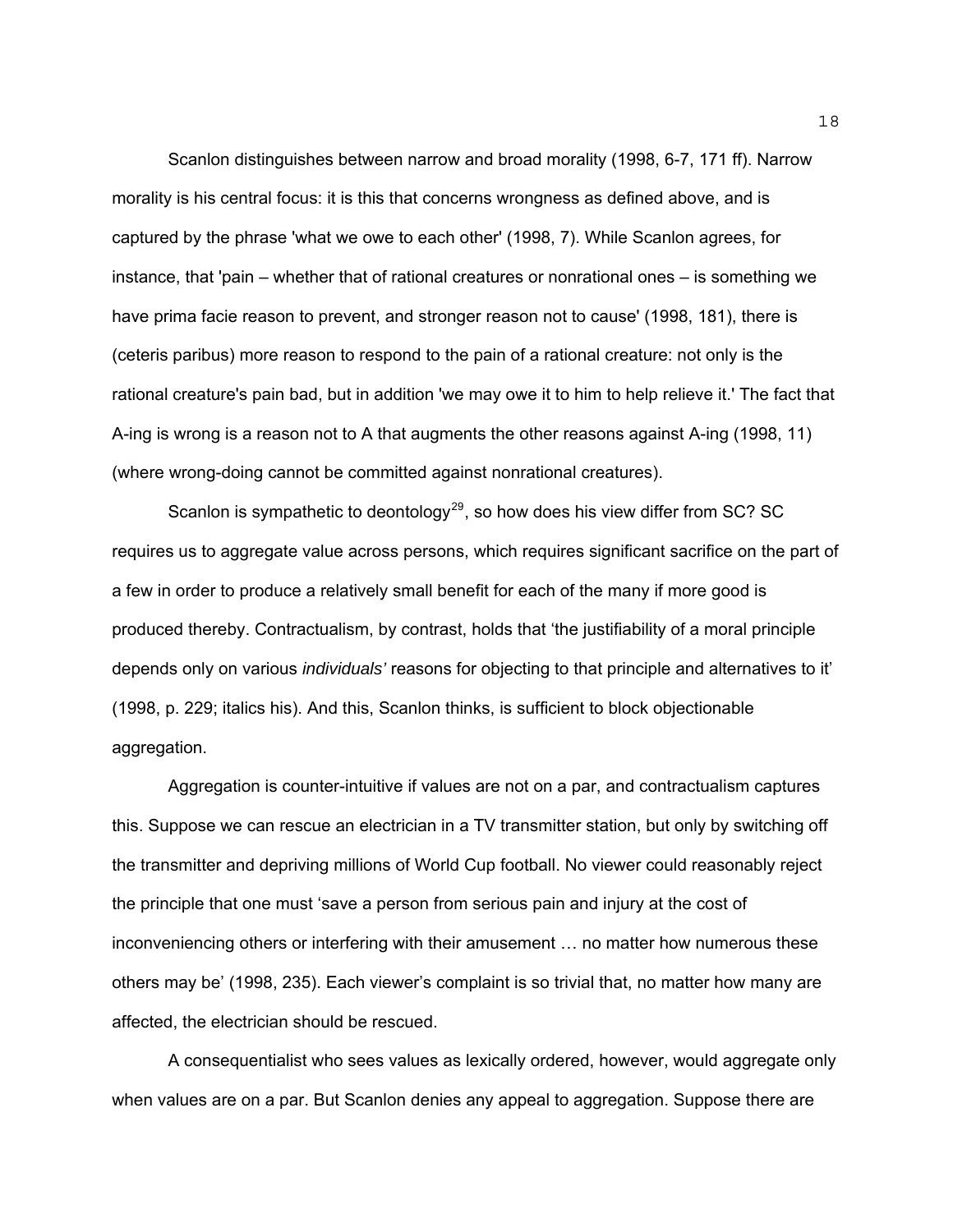two groups of people, the second more numerous than the first. Suppose, further, that I am morally required to save at least one group but cannot save both. On aggregative grounds I should obviously save the second group. However, since all the individuals apparently have the same complaint, none of them, it seems, can reasonably reject a principle that permits the saving of either group. Scanlon rightly sees this as counter-intuitive. But he cannot appeal directly to aggregation on pain of turning consequentialist and rejecting the central importance of individual complaints:

It therefore seems that as long as it confines itself to reasons for rejection arising from individual standpoints contractualism will be unable to explain how the number of people affected by an action can ever make a moral difference (1998, 230).

Scanlon saves contractualism here by noting that a person from the second group can protest against a principle permitting the saving of either group that, were she not present, it would still be permissible to save either group. Thus her presence apparently makes no difference – it is as if her life has no 'moral significance' (1998, 232). But her life, she protests, has the same moral significance as everyone else's. And this is a complaint from an individual standpoint.

Does this appeal to individual standpoints make Scanlon's system deontological? Scanlon intends that the individual complaints for rejecting principles be agent-relative (for instance, a complaint that the adoption of a principle would not maximize the good is not an individual complaint), thus the theory acknowledges underivative agent-relative considerations. On the other hand, Scanlon's theory has agent-neutral elements. Given several competing principles, Scanlon's theory would presumably require us to rank-order the complaints against them in accord with their seriousness, and then select the principle that suffers the fewest complaints at the most serious rank: we have the common aim of minimizing the number of complaints at the most serious rank. We can also ask, of course, whether the principles that are so selected will be agent-relative or agent-neutral.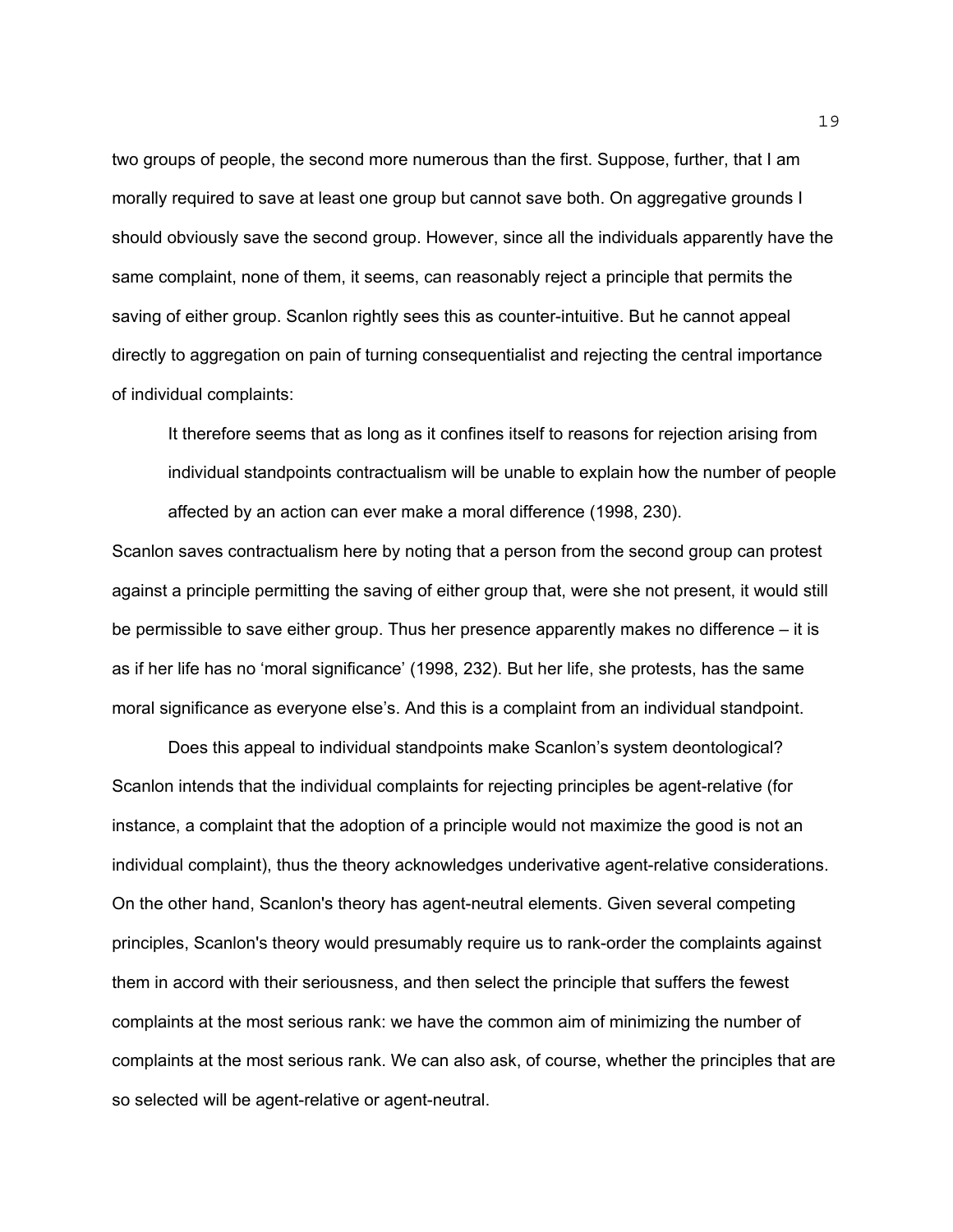For example, each of us has reason to want a principle concerning the wrongness of taking of human life.<sup>[30](#page-50-1)</sup> But what form should this principle take? We might begin with 'killing people is wrong'. But, as Scanlon notes, 'what about self-defense, suicide, and certain acts of killing by police officers and by soldiers in wartime? And is euthanasia always strictly forbidden?' (1998, 199) He continues:

The parts of this principle that are clearest are better put in terms of reasons: the fact that a course of action can be foreseen to lead to someone's death is normally a conclusive reason against it; the fact that someone's death would be to my personal advantage is no justification for aiming at it; but one may use deadly force when this seems the only defense against a person who threatens one's life; and so on.

Perhaps Scanlon has in mind a principle along the following lines:

*Principle K:* If A sees that X can be foreseen to lead to someone's death, then, in the absence of special justification (such as self-defense), A must not do X.

Whether K is reasonably rejectable depends, of course, on what counts as 'special justification'. This is a phrase lifted from Scanlon's principle F (1998, 304), and a key question is whether the fact that my killing one would save several others from being killed by another is such a justification. If so, then K is not a deontological constraint, but is, rather, consistent with an agent-neutral prescription to minimize killing – ordinarily the best way to do this is not to kill anyone yourself, but there are exceptional circumstances where this is not so.

 There are parallels here with the case of saving the more numerous of two groups. Suppose by killing Jane I can thwart your effort to kill John and Joe. And suppose K is interpreted as forbidding this. Then John (or Joe) can complain that it is as if his life has no 'moral significance'. There is some question, then, as to whether Scanlon's theory incorporates a deontological constraint against killing. And to the extent this 'moral significance' argument can be generalized, there may be similar questions raised about other principles. Additionally,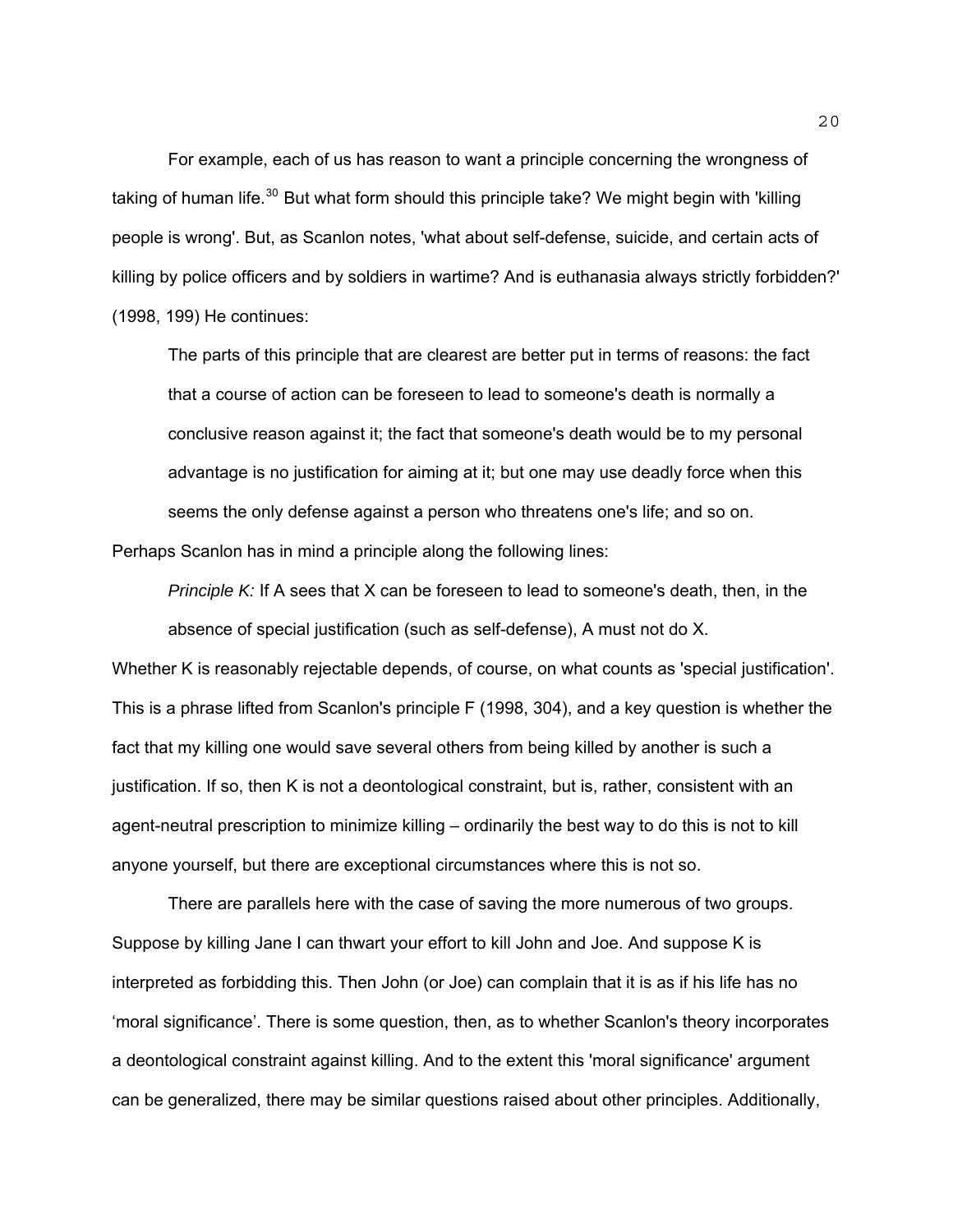Scanlon departs from traditional deontology in not seeing special obligations to one's friends and family as *moral* obligations (1998, 162).

Suppose, however, that Scanlon's contractualism is a deontology: how does it compare with Rossian deontology? The Rossian agrees that:

Principles … are general conclusions about the status of various kinds of reasons for action. So understood, principles may rule out some actions by ruling out the reasons on which they would be based, but they also leave wide room for interpretation and judgment (1998, 199).

So, for example, the Rossian concurs that killing solely for personal gain is wrong. And Scanlon manifests particularist tendencies when he notes (1998, 51) that some feature may be a reason in one context, but not in another.

Furthermore, Scanlon appeals to Rossian reasons in his discussion of broad morality: as we have seen, he thinks that 'pain – whether that of rational creatures or nonrational ones – is something we have prima facie reason to prevent, and stronger reason not to cause' (1998, 181). But what about narrow morality? In Scanlon's view: 'What is basic to contractualism … is the idea of justifiability to each person (on grounds that he or she could not reasonably reject)' (1998, 390, note 8). But what does the claim that justifiability on reasonable grounds is central add to the claim that reasons are central? Any rejection that is reasonable must be supported by reasons. Hence the digression through reasonable rejectability appears unnecessary $^{31}$  $^{31}$  $^{31}$ . Scanlon maintains that: 'What *makes* an act wrong are the properties that would make any principle that allow it one that it would be reasonable to reject ([such as] the needless suffering and death of [a] baby)' (1998, 391, note 21). But why can't we appeal, in Rossian fashion, to the reasons directly? A-ing would be wrong because it would result in the needless suffering and death of a baby, as opposed to: A-ing would be wrong because it would be in violation of a principle that it would not be reasonable to reject, and it would not be reasonable to reject this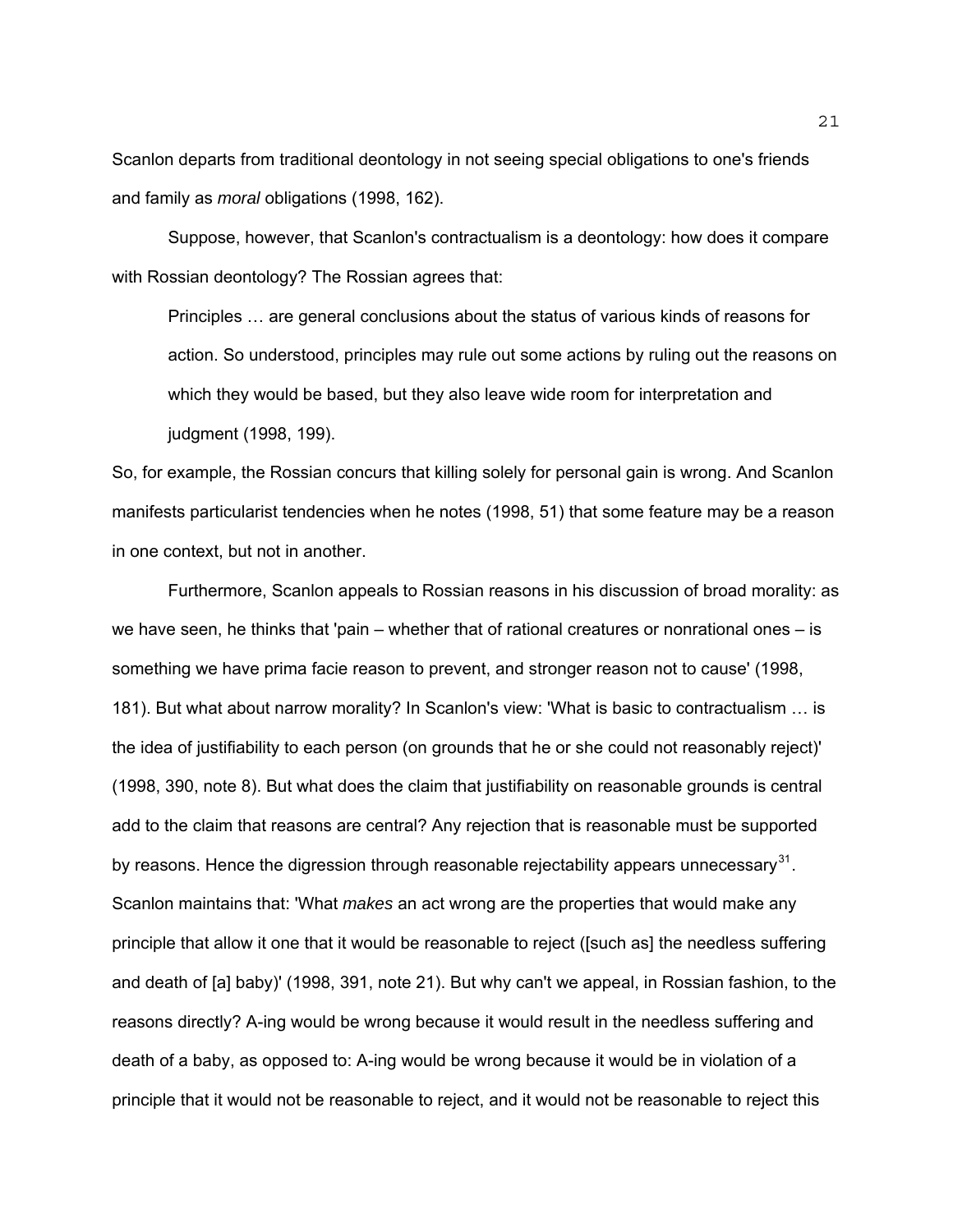principle because it would permit the needless suffering and death of babies.

 Scanlon and the Rossian differ on their views concerning whether wrongness is itself a reason. The Rossian identifies wrongness with the presence of decisive negative moral reasons, whereas Scanlon thinks that wrongness is itself a decisive negative reason: 'The fact that an act is wrong seems itself to provide us with a reason not to do it, rather than merely indicating the presence of other reasons (although it may do that as well)' (1998, 11). Indeed: 'the fact that an action would be wrong constitutes sufficient reason not to do it (almost?) no matter what other considerations there might be in its favor' (1998, 148). We do not see this difference as redounding to Scanlon's advantage, however.

One worry is that Scanlon's account might lead to 'double-counting'. Suppose it would be wrong for A to kill B. Then the wrongness is a reason against the killing. But Scanlon acknowledges that there will be other reasons against the killing (such as B's reasonable complaint that it would unfairly harm him). The danger is that these other reasons against the killing will also be part of the reason why the killing is wrong and thereby get counted twice.

In his favor, perhaps Scanlon makes progress on the unity problem – at least when it comes to narrow morality.<sup>[32](#page-50-1)</sup> Moral agents have the unifying aim of seeking principles of a certain kind. And narrow morality concerns 'what we owe each other', which is cashed out in terms of reasonable rejectability. But as we have seen, reasonable rejectability appeals to a wide range of reasons: Scanlon seems to allow an irreducible list of disparate fundamental considerations. We doubt, then, that Scanlon's claim to unity is any stronger than the Rossian's, particularly in light of the fact that the Rossian is considering broad morality.

On the issue of a decision algorithm for testing or generating moral verdicts, Scanlon readily allows that his 'principles … leave wide room for interpretation and judgment' (1998, 199).

Concerning the reasons hurdle, Scanlon takes it as given that 'everyone has reason to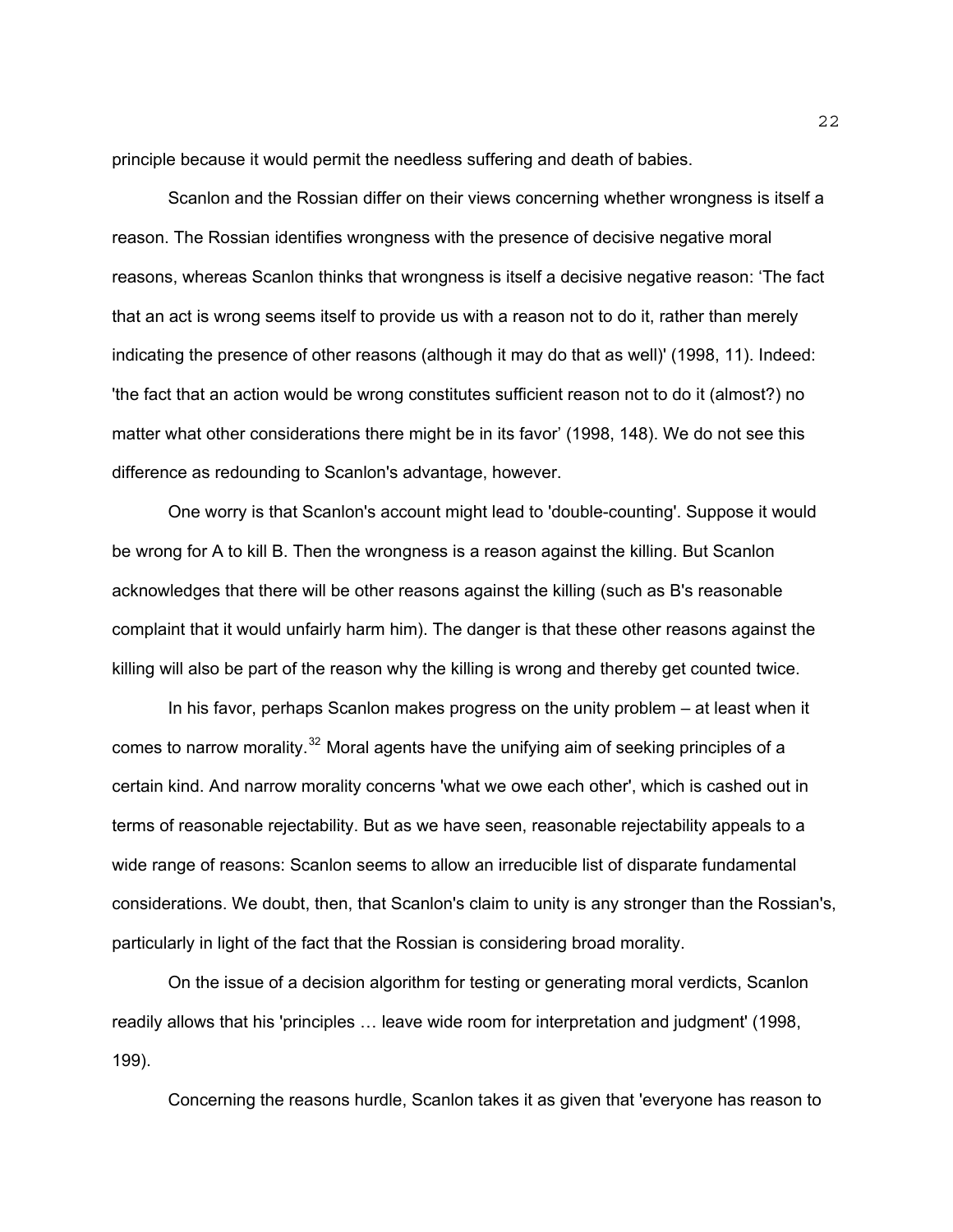seek and be guided by … principles [for the general regulation of behavior that no-one who shares the aim of finding such principles could reasonably reject]' (2002, 519) But this is not going to be accepted by those who doubt that moral considerations are reasons. Like the Rossian, Scanlon does not present arguments against such a skeptic.

Such objections only appear worrying, however, if we judge moral theories by more stringent standards than we deploy elsewhere. First, are there decision procedures in all other areas of knowledge? Second, the Rossian contends that there are a variety of moral considerations, and faces the apparent challenge of explaining what makes them all moral – but is there some underlying feature that explains what makes, say, all logical considerations logical? Third, the diversity challenge is no more of a problem in ethics than it is in many areas of enquiry. Finally, all normative enquiries face the reasons hurdle, including theoretical reason and logic. We can explore the status of any consideration's claim to be a reason. Why think the status of moral considerations is especially dubious?<sup>[33](#page-50-1)</sup>

### 7 *Defending Deontology*

We turn now to the defense of our Rossian deontology against its two main contenders: consequentialism and virtue ethics. The latter we address briefly in section 7.4. There are many well-known objections to the former. SC, it is claimed, would over-burden us with calculations, and would demand too many sacrifices of us. MC and Sophisticated C may also seem unreasonably demanding in this latter sense: given the dispositions that others actually have, the best disposition for you to have might be to make continuous significant sacrifice on behalf of those in poverty. RC gets around this by asking, not what rules I should follow in the current situation, but what rules would be best if (almost) everyone accepted them – in which case (provided that those who accept rules tend to follow them), quite a modest level of self-sacrifice would eliminate avoidable suffering.<sup>[34](#page-50-1)</sup> But RC suffers the charge of irrational rule-worship:<sup>[35](#page-50-1)</sup> if the rules rest on considerations of value, how can it be insisted that it is wrong to override the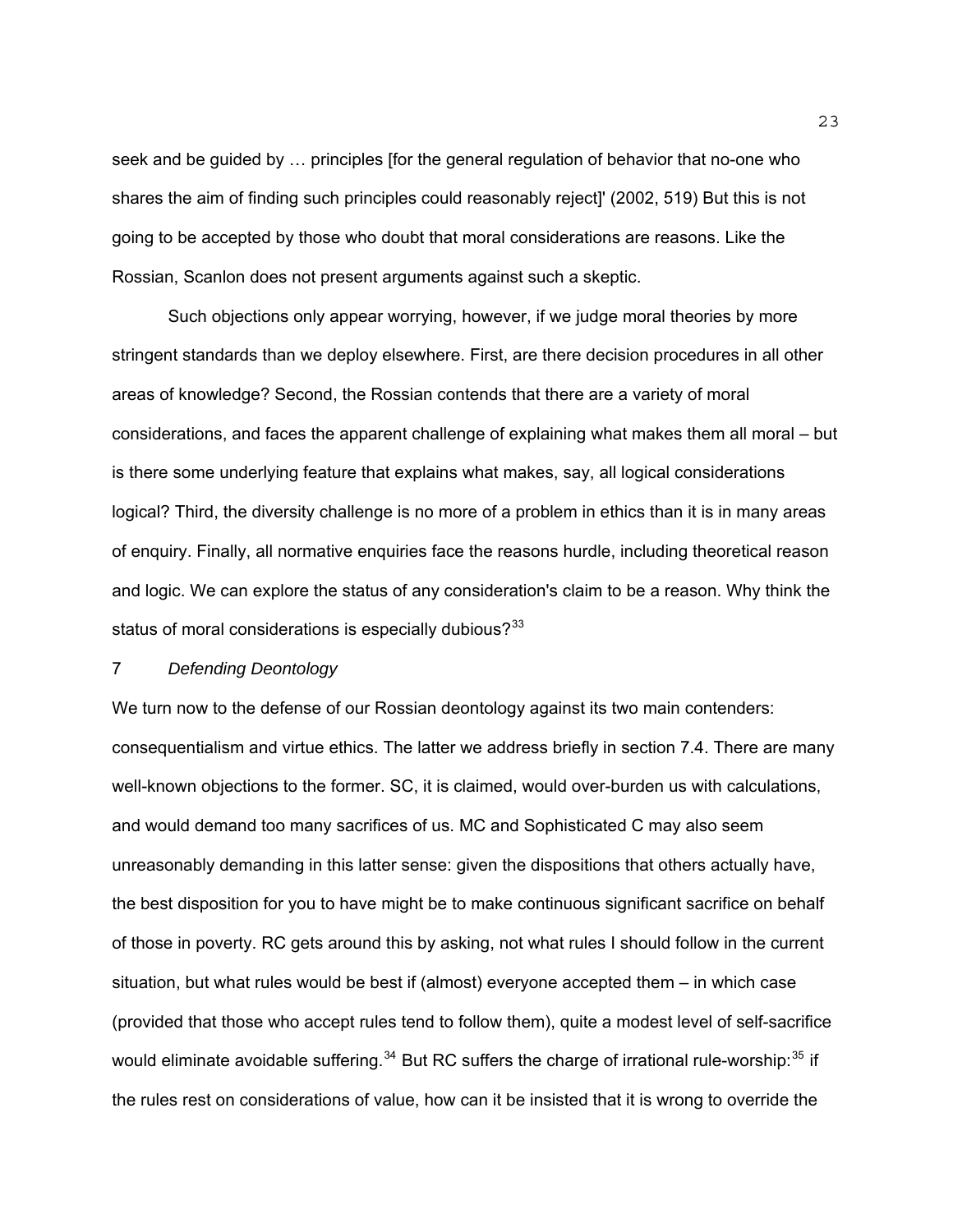rules in pursuit of value?<sup>[36](#page-50-1)</sup> And the list of objections continues. In sections 7.1 and 7.2 we focus on social relations and autonomy, respectively, and maintain that deontology does better than consequentialism with regard to them. In section 7.3, however, we are concessive to consequentialism in our discussion of constraints, but we maintain that our view remains, nevertheless, distinctively deontological.

### 7.1 *Special Relationships*

Deontology holds that there are underivative agent-relative moral ties between those who stand in certain social relationships to each other. *Agent-relative*, because reference to the fact that *I*  am in the relationship is an ineliminable part of the reason why I should do something for the other person: 'I owe it to her because she is *my* colleague, child, fellow-citizen etc.' *Underivative*, because that reason does not rest on considerations about the general value of people being in such relationships, or behaving in certain ways when they are. You have a right, for example, to expect that I will give you a ride because I promised you, and not because of the general utility of supporting the useful institution of promise-keeping. A *moral* tie, because it is pro tanto wrong to be in breach of your special obligations to others.

 On this matter, common sense concurs with deontology. Consider loyalty between friends. It is not just that friends spend time with each other, support each other, and so on. In addition, a friend has the right to expect *your* loyalty and support because she is *your* friend. If you betray her, she has a moral complaint against you that no-one else has. Moreover, the (tacit) acknowledgement of a moral tie between friends appears essential to friendship (as placing oneself under an obligation is essential to 'successful' promising – i.e., promising where none of the countervailing conditions are in play). Friends come through for one another; someone who neither came through for you, nor believed she should, would not be loyal and so would not be a friend.

If this is right, then consequentialism has a serious strike against it. Loyalty is essential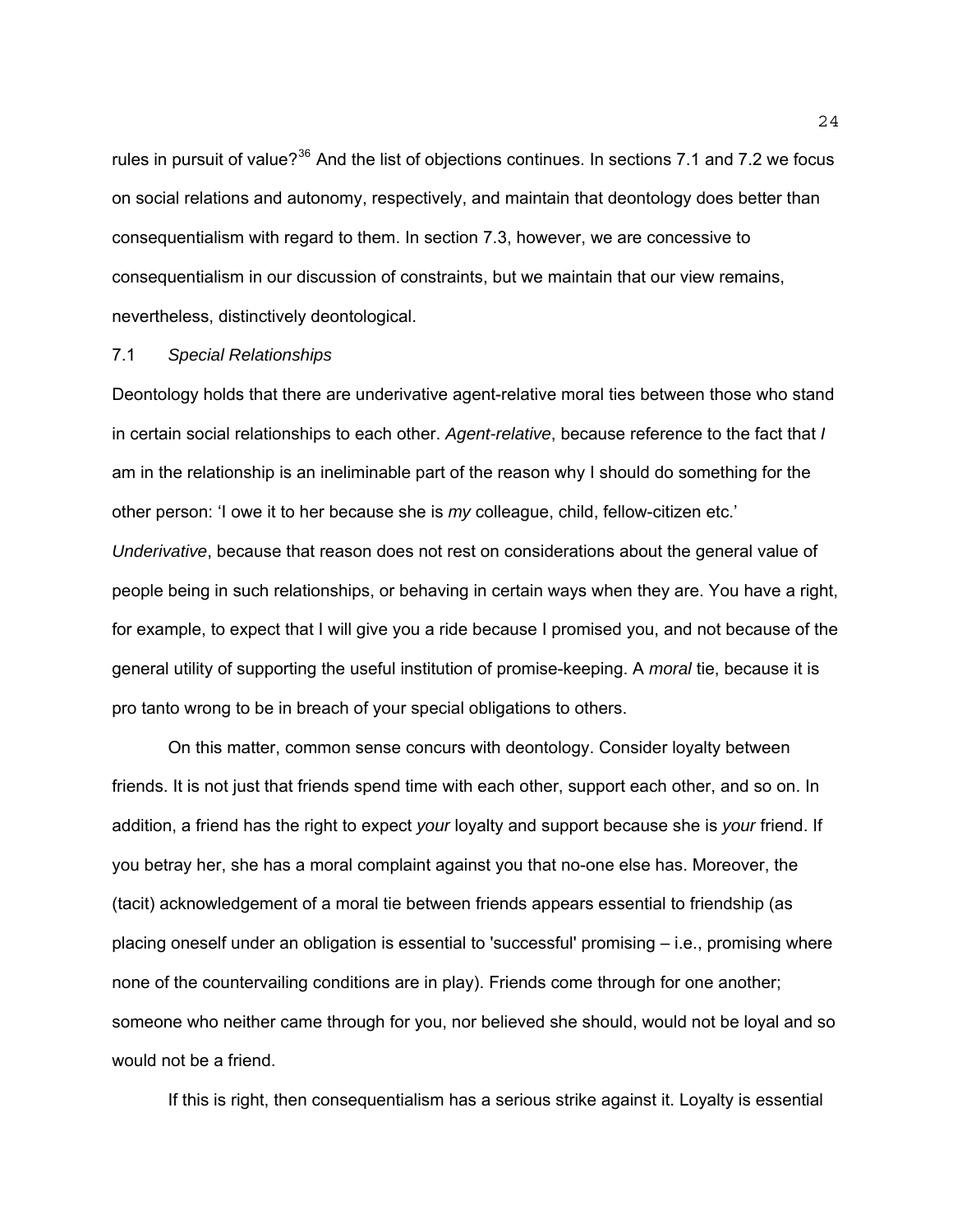to friendship. Loyalty involves the recognition of an underivative agent-relative obligation to my friends. Consequentialism has no place for underivative agent-relative obligations; thus it has no room for friendship. But friendship, as is generally acknowledged by consequentialists, is an important intrinsic good. Consequentialism holds that the good is to be promoted; but here is a good that it cannot accommodate.

We have posed this as a problem for consequentialism generally, because although consequentialists of different stripes can respond differentially to this objection, they all deny the existence of agent-relative, underivative, moral obligations. SC simply denies that there are agent-relative obligations. RC, MC, and Sophisticated C deny that they are underivative. And self-effacing theories, which we introduce below, share SC's denial that there really are such obligations, while maintaining that it would be better if people believed there were. Let us look in more detail.

 SC has no room for moral ties, and hence for friendship, because it has no place for agent-relative moral reasons. But can it accommodate a different account of friendship based on the idea that there are special psychological (and non-moral) bonds of affection between friends? We contend not. Even if we abandon the thought that we are *required* to favor friends, surely we must be *permitted* to favor them if our bonds to them are to be special. That is, we must be permitted to favor our friends even when we could do more good overall by not doing so. But SC denies us this permission: an act is wrong if it fails to maximize the good. All bonds are of equal importance: your bonds to your friends are of no more importance than bonds between others and their friends. You might have reasons of efficiency to tend to those nearest to you: it does more good for less effort to give flowers to *your* spouse. But reasons of efficiency do not allow room for *special* bonds of affection. Your spouse would not be heartened to discover that you, being a conscientious SC, have given him flowers only because love relationships are good, and this is the most efficient way to promote such relationships.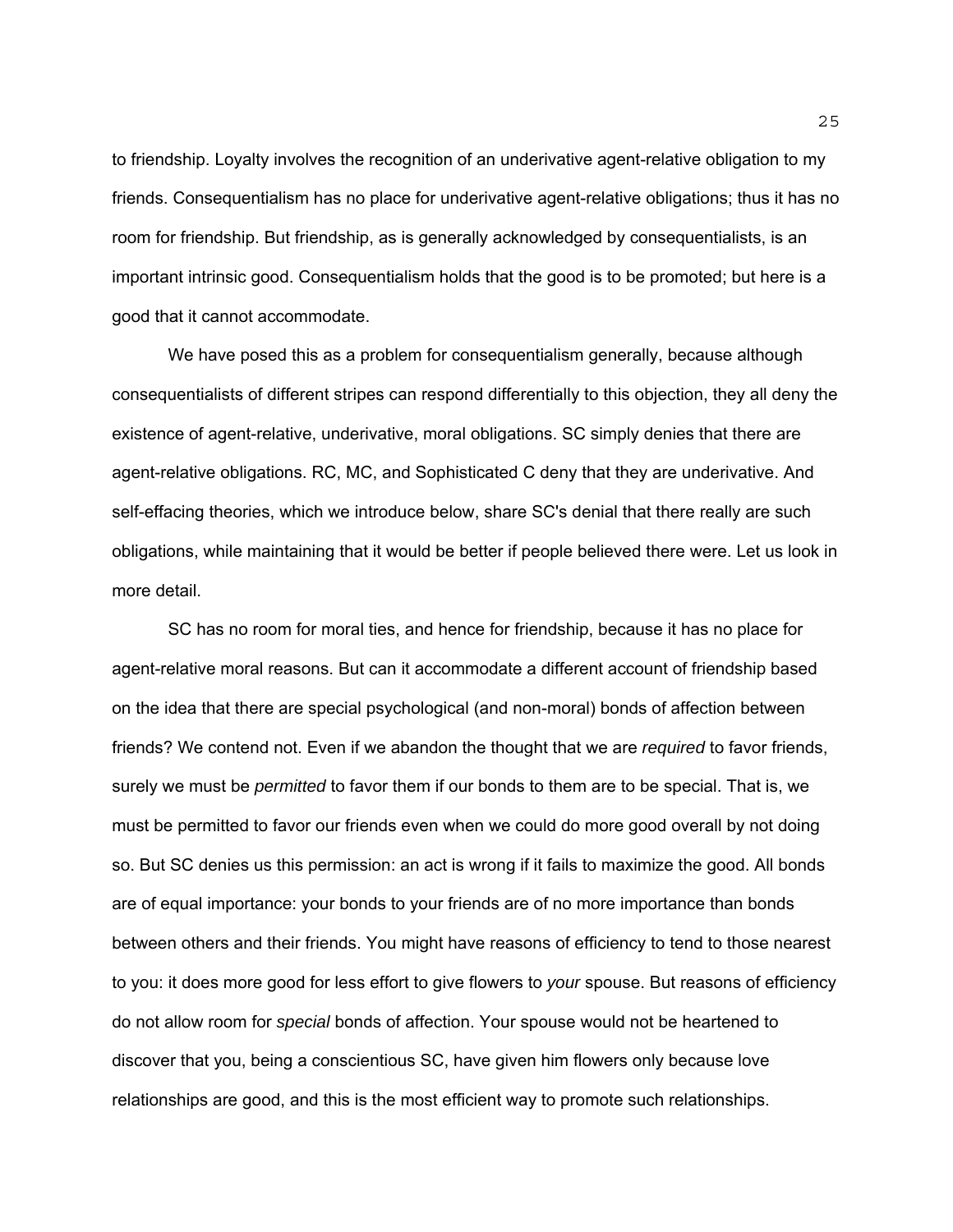Does Sophisticated C do better? Assuming that a disposition to be loyal to those for whom one has special affection forms part of the motivational set that produces the best results, Sophisticated C requires loyalty in the sense that following its recommended decision procedure will result in loyal behavior. Thus virtuous agents are disposed to act loyally – even in some circumstances when disloyalty would produce more good. By Sophisticated C's lights, however, loyal action in such circumstances is wrong (there can be occasions when the virtuous agent knowingly does the wrong thing). Hence, like SC (both being forms of AC), Sophisticated C not only rules out moral obligations to friends, but acts of friendship are morally permitted only when they maximize the good. Sophisticated C might leave room for friendship, but only at the expense of endorsing immoral action.

How does MC fare? By MC's lights, one is permitted not to maximize value if that failure is in accord with the best motivations. Thus if the best motivational set contains friendly dispositions, it is permissible to favor friends. But if the MC asks herself why the fact that someone is her friend has moral significance, she will find herself ultimately appealing to considerations of the general good: she has a disposition to be loyal to Mary because the disposition to be loyal to friends is a good general disposition to have, not because of her particular relation to Mary – this relationship has no special moral importance for her.

Like MC, RC acknowledges that non-optimific acts need not be wrong, but like MC it fails to capture friendship because it maintains that preferential treatment of friends can be justified only by appeal to the general good:

Moral requirements of loyalty are … needed … when affection isn't up to the job. … [S]pecial moral obligations towards family and friends can then be justified on the ground that internalization of these obligations gives people some assurance that some others will consistently take a special interest in them. Such assurance answers a powerful psychological need (Hooker, 2000, 141).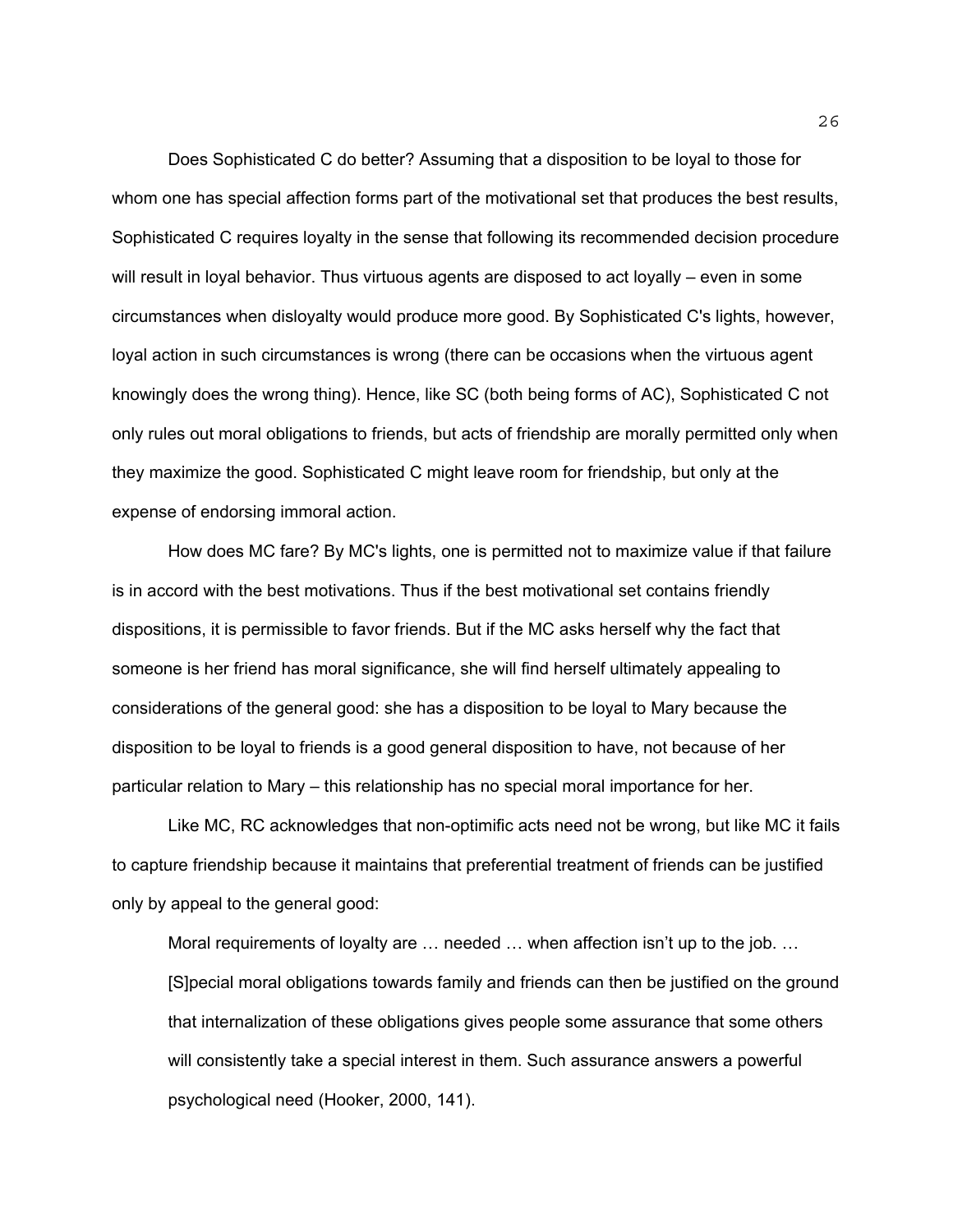This does not yield genuine loyalty. Friends have moral reason not to let us down, and assurance is engendered in part by a belief that they will respond to this reason. (This is not to say that the only reasons here are moral.) But on RC, the *moral* reason for John not to let Mary down is the assurance that results from the internalization of a rule requiring the special treatment of 'friends', not anything special about his relationship with Mary.

RC's position is: given human psychology, it is best if each of us has special others who can be relied upon to reciprocate, thus the best set of rules takes account of this. And given the human tendency to feel special psychological connections to certain others, the least costly option is to inculcate a rule requiring their preferential treatment. However, if we now contemplate our reasons to favor them, we see that these reasons rest not on our putative special relationships with those others, but on the impersonal calculus of costs and needs. $37$ 

 Some of our objections thus far have hinged on the possibility of an agent reflecting on her reasons for being loyal to friends and finding that these ultimately rest on considerations of the general good. Psychological indirection is of some help in addressing this concern: the virtuous agent does not consult the relevant theory each time she acts, be it towards friends or otherwise. But, we contend, were an agent to ask herself why she should be loyal to her friends, she would have to abandon her psychological indirection and would then see that her relationships with her friends are of no special moral importance to her.

 At this point a further move is possible: the theory's psychological indirection could be strengthened so that the theory directs us not to believe it, thus placing the considerations we are directed to ignore permanently and completely out of reach. This would be to make the theory self-effacing<sup>[38](#page-50-1)</sup>. Thus even though you should behave loyally to friends because, ultimately, this is a good thing, you never see this far, and falsely believe that there are genuine reasons of loyalty. And this might be the best state of affairs.

Why is this objectionable? Williams<sup>[39](#page-50-1)</sup> objects that, if self-effacing consequentialism were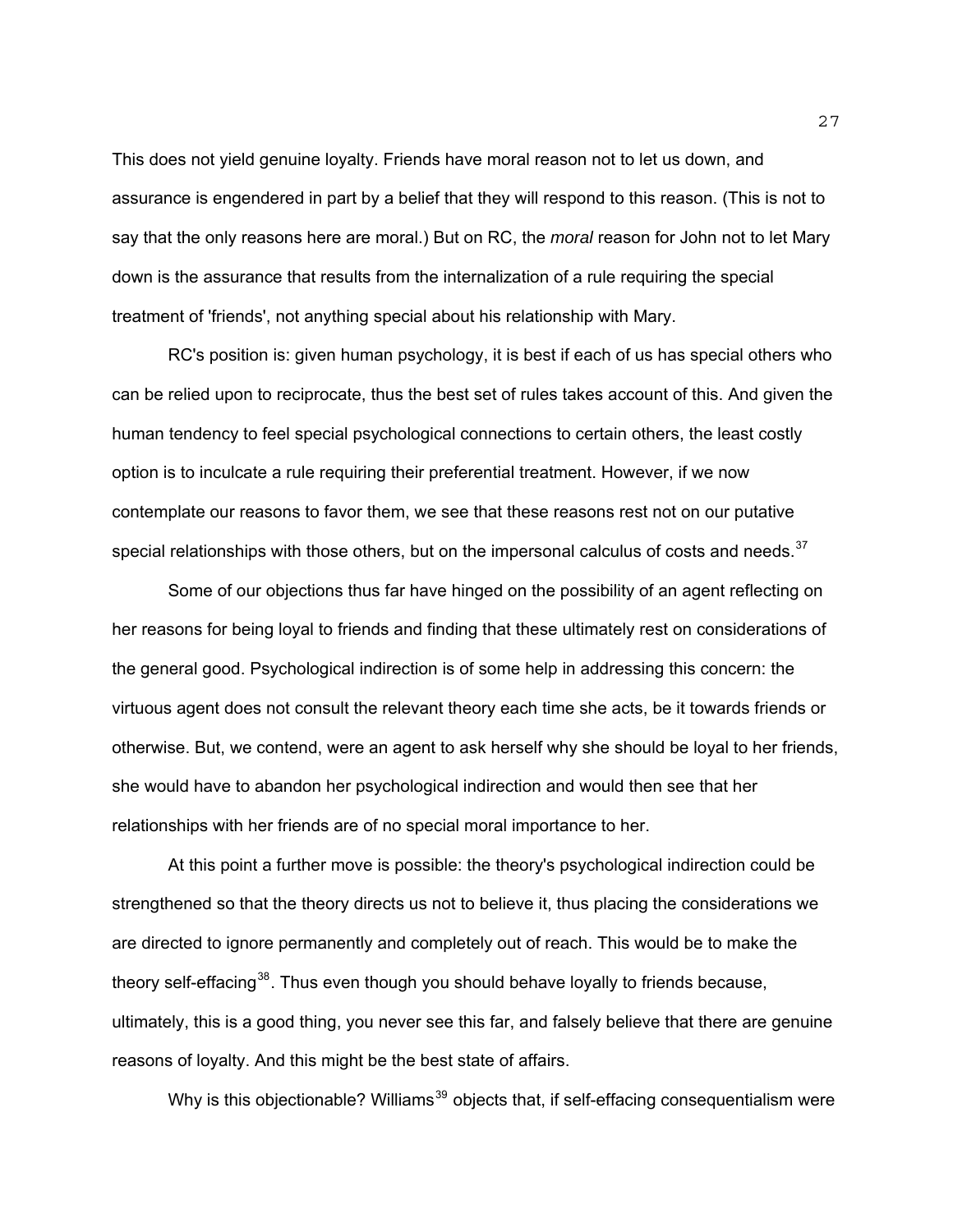true, then nobody ought to believe it. Self-effacing consequentialism tells us to see certain considerations as practical reasons when they are, by its lights, not. And it tells us to deny that certain factors are practical reasons when, by its lights, they are. We take it that moral reasoning is a species of practical reasoning concerning moral rectitude. And we have a picture of practical reasoning according to which practical reasoning involves determining which considerations are practical reasons. A self-effacing consequentialism is inconsistent with this conception in the sense that, by the lights of the theory, things go best only if we remain ignorant of (many of) our fundamental practical reasons. We are debarred from being robust practical reasoners.

Is this coherent? Self-effacing consequentialisms give practical grounds for our having false beliefs about our practical reasons (grounds of which we must, of course, remain ignorant lest we lose the false beliefs). But there are cases where this seems quite coherent. If you knew about the lurking lion, this would cause you to sweat, thereby enabling it to smell you. Thus there is a practical ground for remaining ignorant. You have a reason for believing in the absence of lions that has no bearing on the claim that they are absent. Self-effacing consequentialisms simply embrace such beneficial ignorance on a larger scale. But while this may be coherent, there are theoretical costs. In the case of the lurking lion there is a backdrop of practical ends (not being devoured being a prominent one) of which the agent is aware and towards the achievement of which the ignorance contributes. But self-effacing consequentialisms require general false beliefs about practical ends, and it seems less plausible that adept practical reasoners could be *generally* mistaken about their practical *ends.*

 Rossian deontology does not have to bear such theoretical costs. It gives a straightforward account of our obligations toward our friends: there are basic agent-relative reasons to favor friends, some of which are of sufficient exigency in certain circumstances to constitute obligations.

28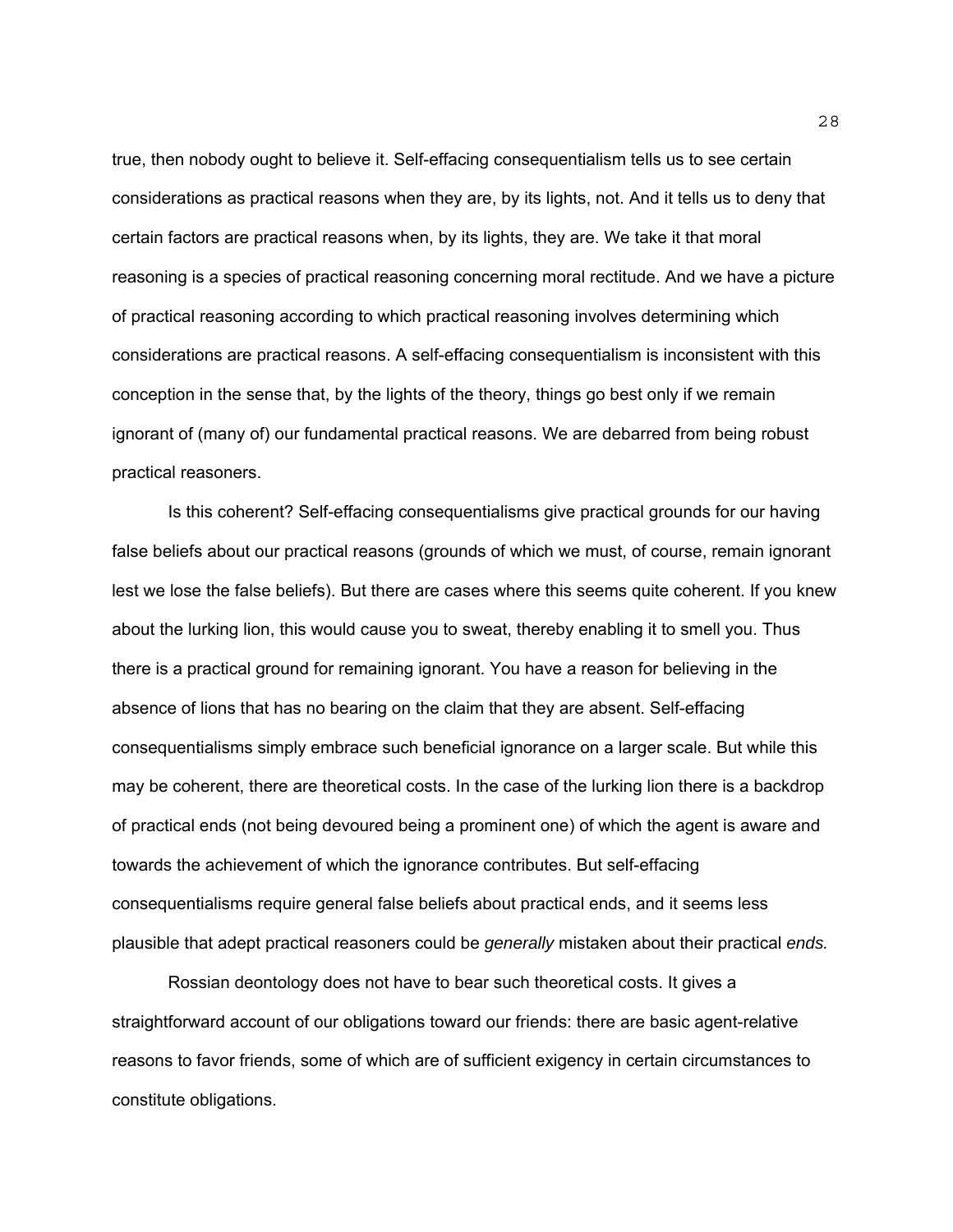But are these special obligations unacceptably partial? No. In our view, we show partiality in allocating goods only if we give the claims of one person or group more weight than we are *warranted* in doing (partiality is an irreducibly normative notion). The different theories all respect the need to be impartial, but offer competing conceptions of what features are relevant in assessing whether one person's claim is weightier than another's. If, as welfare consequentialism maintains, people's claims are proportional to the effect on their interests, then we would show partiality if we gave greater weight to the interests of some particular person(s). Unlike consequentialism, Kantianism and contractualism put obligations to other people centre-stage. But they treat persons impartially by making no distinction among persons: each owes the same to every other, simply in virtue of all being persons. Thus Korsgaard, a leading Kantian, (1996b, 126-128) and Scanlon (1998, 160-162), while admitting that friendship has many of the structural features of morality, deny that it is a basis of *moral* obligation. If, however, as we are claiming, we have moral ties to friends and family we are not showing partiality to them merely in virtue of putting their interests above those of others. We act partially only if, like the clannist, we give *undue* weight to those interests, more than is warranted by the relationship.

 Must the Rossian deny that friendship is valuable? No. Friendship is valuable and there are reasons to promote friendship in general, but your reasons to favor your own friends do not derive from these. And that you could better promote friendship by abandoning your friends would not furnish you with sufficient reason to do so.

Nor does the Rossian see duties of special obligation as inexplicable. But the explanation does not appeal to the value. Rather, reasons of friendship, such as reasons to be loyal, cannot be derived from anything more fundamental, just as for the consequentialist the proposition that, say, human welfare is a good, cannot be derived. But basic reasons of friendship, like fundamental propositions about what is valuable, can be explained by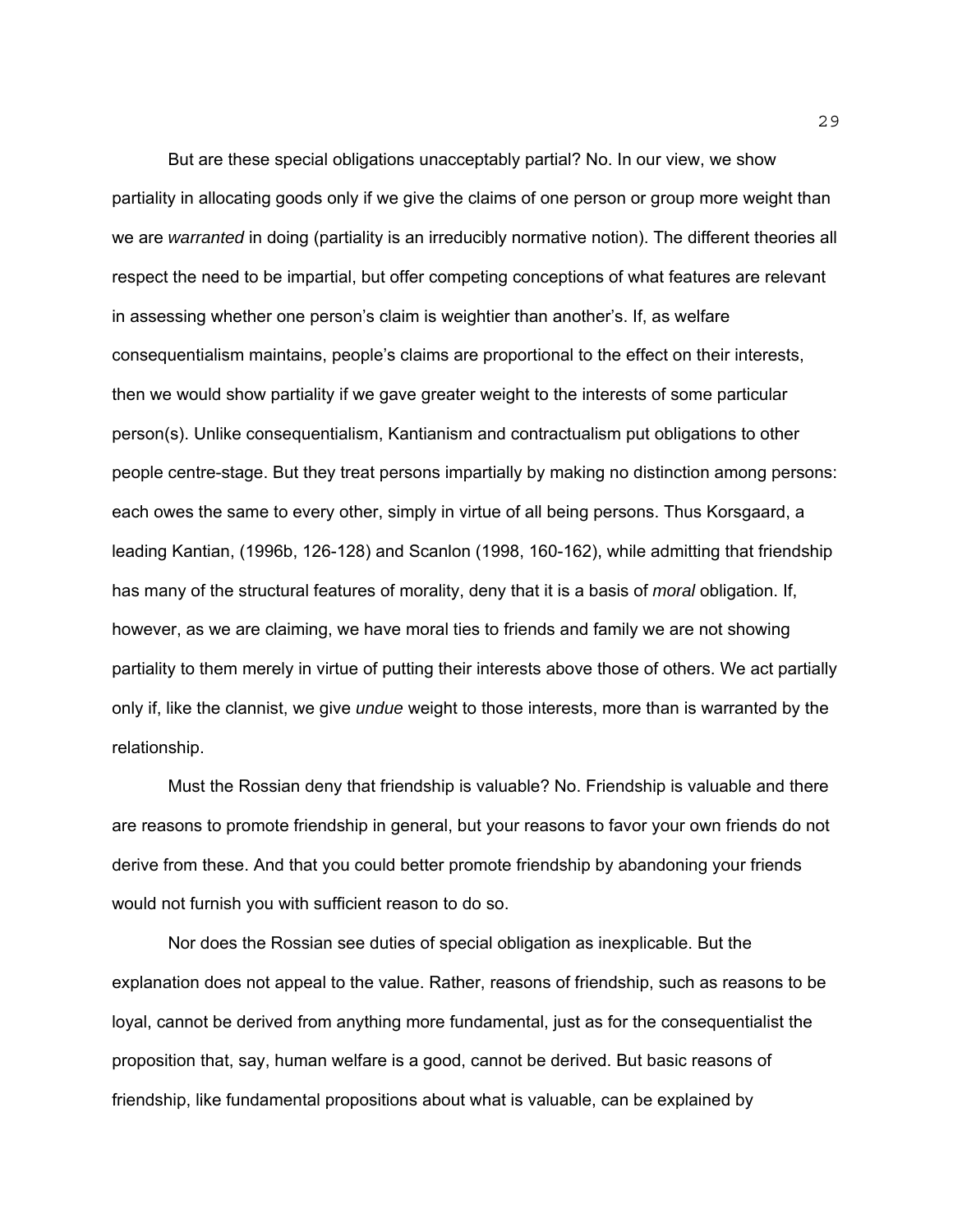incorporating them into a well-articulated account of morality. The choice is ultimately between differing overall such accounts. We have suggested that consequentialist accounts fare worse than Rossian accounts when it comes to special relationships.

We are not wholly in agreement with Ross, however. On his view there is a duty to be beneficent provided that one is not subject, in the circumstances, to a duty more stringent. Thus all reasons to favor friends must be moral, lest they carry no weight against the duty to be beneficent. On our view, there is a duty to be beneficent on occasion, but it is not pervasive. Thus there is room for non-moral reasons to favor friends. More generally, Ross's duty of beneficence rules out options – our next topic.

# 7.2 *Options*

Suppose pleasure is a good. And suppose that on some occasion Al receives some pleasure and Betty experiences pain, with the result that the net amount of pleasure in the world is increased. On one view, perhaps, the amount of good in the world is increased, but Al does not receive a benefit that Betty is denied. Benefits cannot go to individuals, and thus the debate about distribution cannot get off the ground. We set aside this position, however, on the grounds that most consequentialists would find it as counterintuitive as we do (one of the initial attractions of consequentialism is the thought that we should make as many lives as possible go as well as possible; but to make a life go well is to provide its liver with benefits).

On the assumption that benefits can go to individuals, we can ask whether each person has special reason to pursue her own benefit. We think she does. But on SC, it seems, she does not: she only has reason to pursue her own benefit insofar as its pursuit will contribute to her maximization of the general good, and this is not a special reason that she has and others lack.

SC, then, leaves no room for the pursuit of, say, personal projects, unless their pursuit maximizes the good. However, there seems to be a rationale for their pursuit even in the face of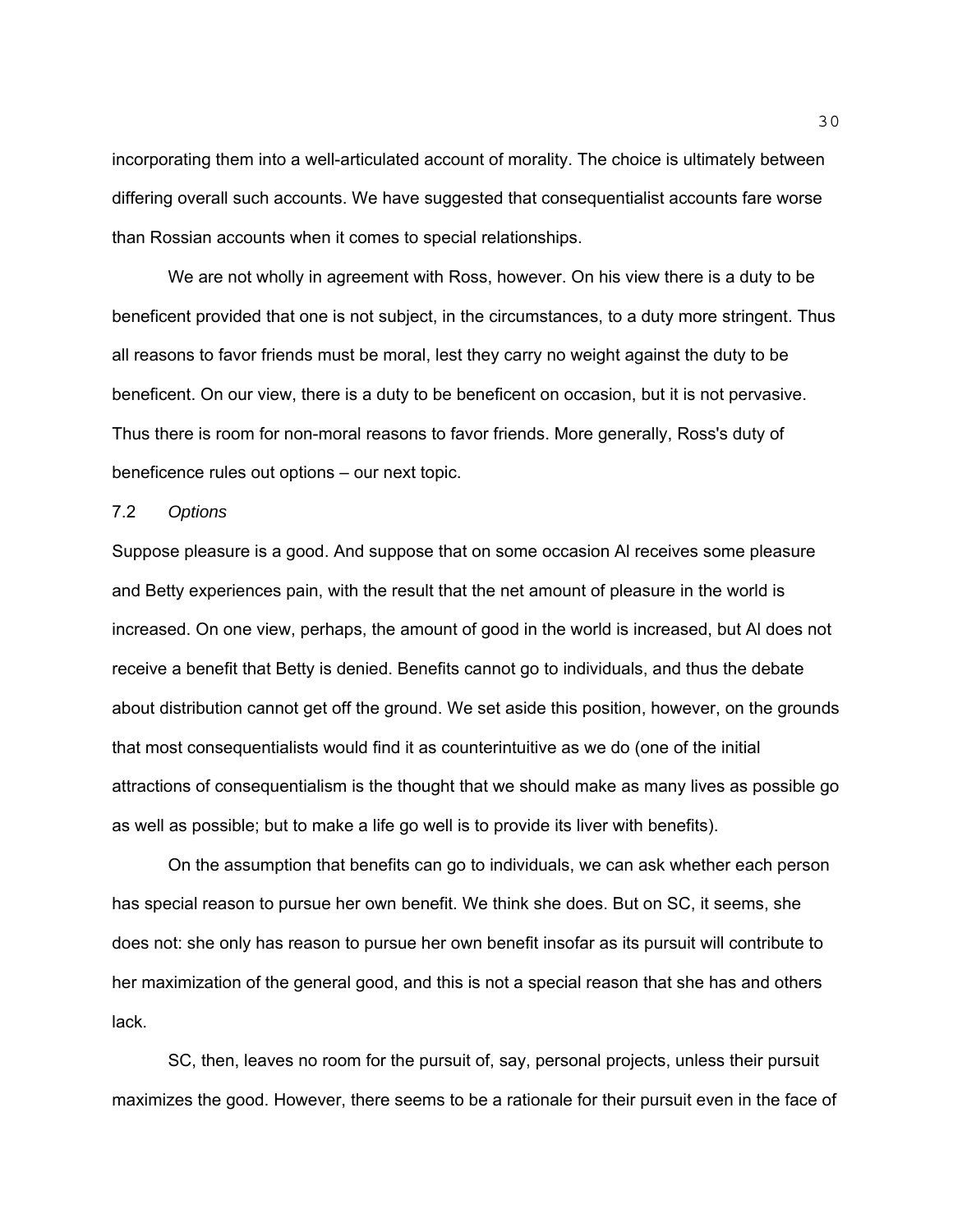their sub-optimality. We each have special 'personal reason' to care about our own interests and concerns just because they are ours. These agent-relative personal reasons arise because each of us has our own point of view. I have a personal reason to care about my pain that I cannot have to care about yours, namely that it is mine. This does not mean that I have no reason to care about your pain, nor does it commit me to denying that pain is equally bad whoever has it. Personal reasons, then, (to state matters in consequentialist terms) give each agent moral permission – i.e., the option – not to maximize the good when the cost to *her* would be significant<sup>[40](#page-50-1)</sup>. An agent is allowed, in determining what she is morally required to do, to accord greater weight to the cost borne by her than is warranted by its impersonal disvalue.

 How can this be? Since I am a creature with a personal point of view, who has personal reasons, a morality that required me to transcend that point of view and think of the world as if I had no particular place in it, would not merely be unreasonably demanding, it would deny all moral significance to the fact that my life is, in a sense, all I have. There has, therefore, to be some balance between the demands that the needs of others put on us and our right to live our own lives. Determining where that balance lies is notoriously difficult. No doubt we are inclined to suppose that morality is less demanding than it is. But this does not entail that there is no balance to be struck.

 SC cannot accommodate personal reasons if it sees all reasons as stemming from agent-neutral value – it can then at best hold that, since people care disproportionately about their own good (though they have no reason to), their failure to maximize good is understandable when the cost to them is high. But to understand is not to justify.

A weaker thesis is that all *moral* reasons are agent-neutral. SC might allow that personal reasons can mount up to give us sufficient reason not to do the right act. That concession, however, will not give us options, for we will not have *moral* permission to bring about less good than we could. Sophisticated C may appear to give us such moral permission since it tells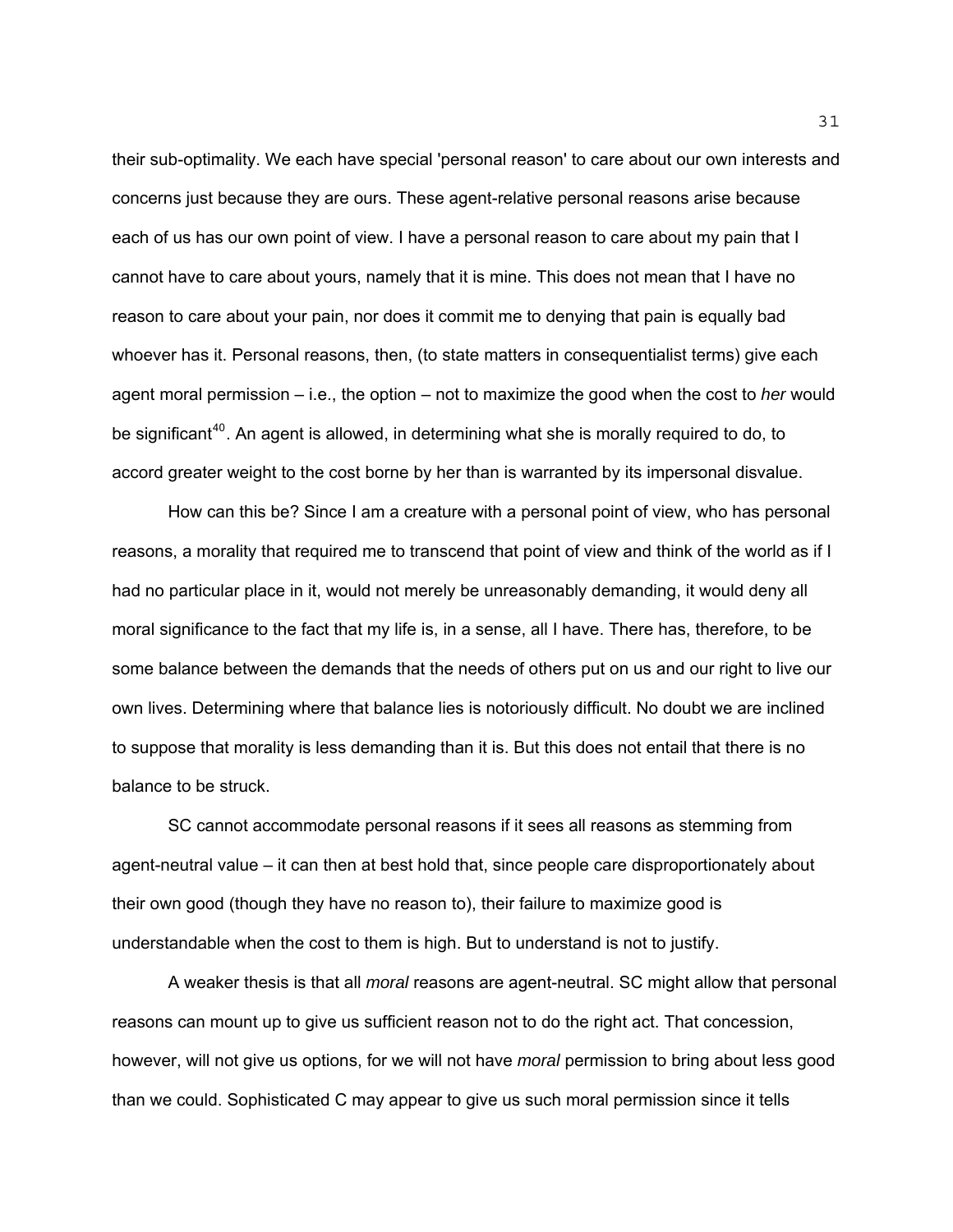agents that they *should* develop dispositions that may lead them to do wrong. However the justification for that advice lies not in the moral significance of personal reasons, but in the claim that giving some priority to our own concerns will bring about better long-term results than if we try to act rightly on each occasion.

AC, then, cannot accommodate the moral significance of personal reasons. Given the AC framework, this denies room for supererogation (acting beyond the call of duty): the person who bears great personal cost in maximizing the good, although admirable in the extreme, would be doing something morally wrong if she did otherwise.

 RC does better. An agent who follows the rules does not act wrongly: she does enough good – it is meritorious but not required to do more. The presence of this personal space, however, stems from impersonal costs: we are psychologically resistant to making significant sacrifices, and this makes it too expensive to inculcate a more demanding rule. But this resistance is a regrettable flaw, not a mark of personal reasons. Even if RC concedes that the resistance has a rational basis, it is still committed to denying the *moral* significance of personal reasons at the fundamental level. They matter morally only because of the cost of training people to ignore them.

On one deontological view, in deciding what to do the virtuous agent balances the good to be achieved, and for whom, against her cost. Although her cost makes no moral claim on her, personal reasons are nevertheless morally significant because she is morally permitted not to bear the cost if it is disproportionately heavy. On this picture, the agent may not be morally required to satisfy the weightiest moral claim – but if, under these circumstances, she does, she is praiseworthy not only for doing good but also for doing it supererogatorily.

Deontology also permits us to choose how to exercise our beneficence, if no other obligations are in play. People are free to take up causes dear to their hearts, without this being part of a strategy for maximizing the good.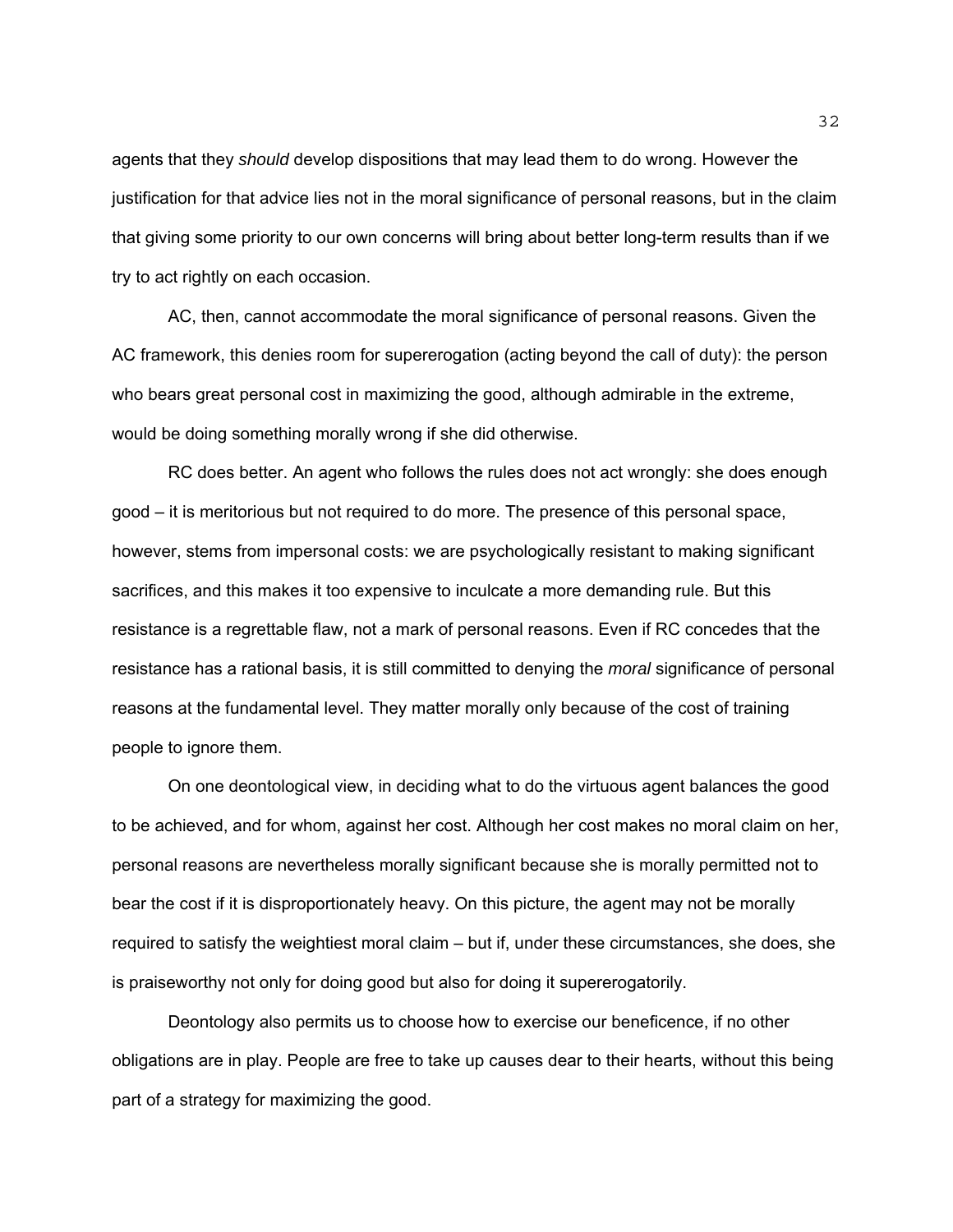Supererogatory acts do not require either saintly or heroic qualities. Small sacrifices can be supererogatory. Many quite trivial acts of kindness are like this. Whether helping others is supererogatory as opposed to morally required depends on, among other things, the relative size of the benefit and the sacrifice, and the relation in which you stand to the beneficiary.

Most contemporary defenses of supererogation rest on the claim that agents cannot be required to do good if the cost would be disproportionately great. Some believe that this concedes too much to consequentialism from the start. It implies that we would have a duty to do as much good as we could, if it were cost free. Traditional theology<sup>[41](#page-50-1)</sup> has denied this. God has a duty, perhaps, to grant us lives worth living, but not to grant anything more, even though to Him it is cost free.

### 7.3 *Constraints*

Constraints, though often regarded as the most distinctive feature of deontology, seem hard to justify. Consider an absolute constraint (C) against (intentionally) killing an innocent person. Suppose Anne and several other innocents are about to be shot by Bert, but he agrees to let the others go if you shoot Anne. (C) forbids you to do it. Yet, as Scheffler<sup>[42](#page-50-1)</sup> points out, this appears inexplicable: Anne is going to be shot, but at least you can prevent the other shootings. The standard objection to constraints is that they forbid their own violation *even to minimize such violation.* Another difficult case is one in which violation will result in some other good that outweighs the bad of the violation. The general SC complaint against constraints, be they absolute or *pro tanto*, is that they can *forbid* you to do good.

 There are proscriptions acceptable to both SC and us – but they are not constraints. Recall Scanlon's remark that 'the fact that a course of action can be foreseen to lead to someone's death is normally a conclusive reason against it; [and] the fact that someone's death would be to my personal advantage is no justification for aiming at it' (1998, 199). This implies that there is an absolute prohibition against killing purely for personal gain. That is, there is an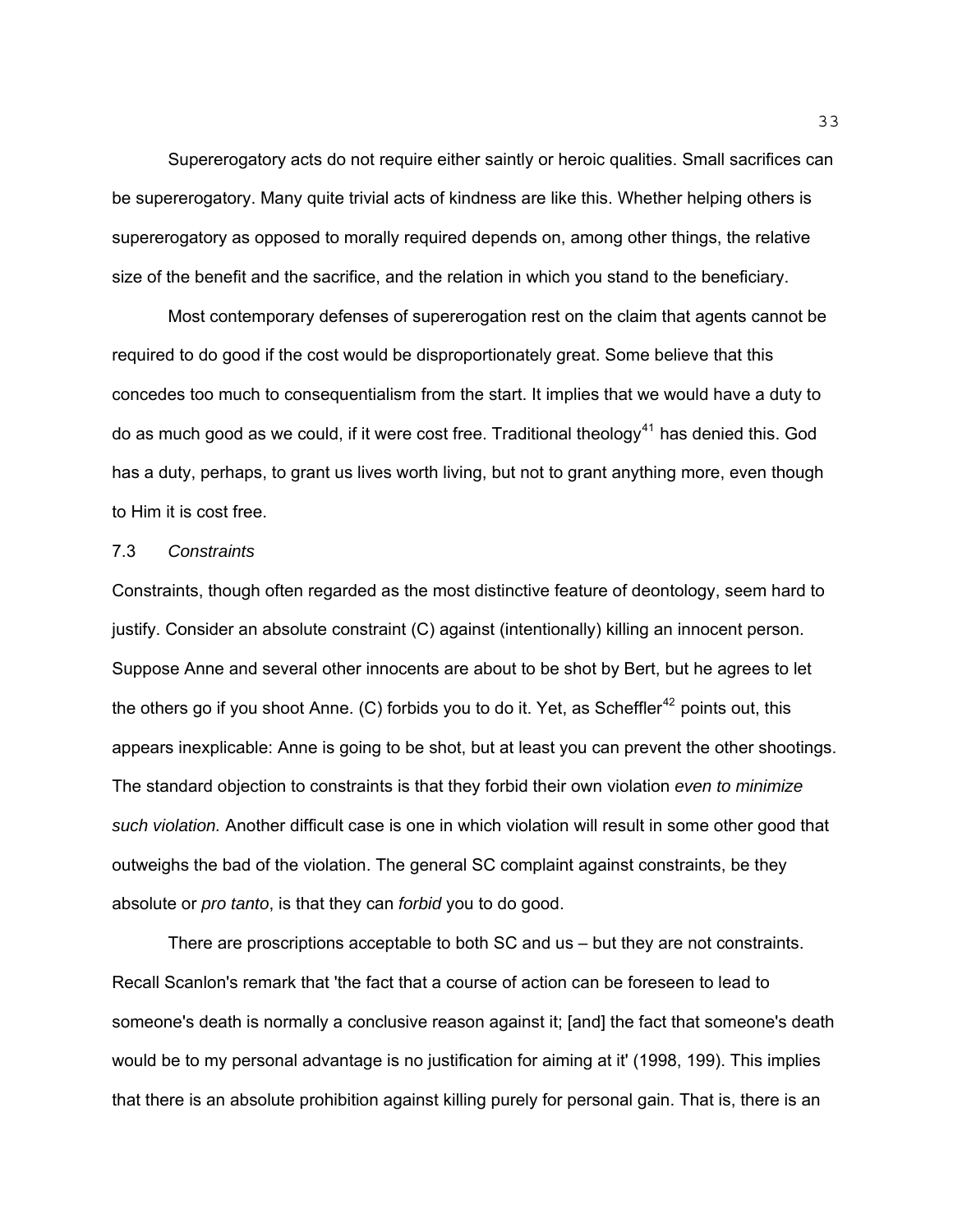absolute prohibition against killing another person when one's only motivation is personal gain, and when, in fact, there are no (other) reasons to kill. (This is not quite our final position on this issue; but laying out our final position would take us too far afield from the concerns of this essay.) Such a ban is acceptable to us since one could only violate it for reason of one's own personal gain, which is no reason to kill someone. And since killing someone purely for personal gain does not increase the good, one cannot violate the ban in order to do so, hence it is acceptable to SC. Constraints, on the other hand, are proscriptions that admit the possibility of, and forbid, their own violation to good effect.

Another important feature of constraints as understood by traditional deontology is that they are underivative. RC, for example, incorporates proscriptions, but these are 'justified by their role in promoting agent-neutral value' (Hooker 2000, 110).

We have defended special obligations and options by contending that, in addition to the amount of good we do, positional facts – that the good would accrue to *my* friend or to *me* – are also morally relevant. Constraints, however, cannot be similarly defended. What justifies constraints? That their violation is bad is no answer: for then how could it be forbidden for someone to violate a constraint in order to prevent worse actions by others? The strategy of introducing morally relevant positional facts does not help. Constraints single out no group on the basis of my relationship to its members, thus they cannot rest on my being more closely related to some than others. Hence the only positional possibility is to claim that my violating a constraint, even to prevent worse actions by others, is a bad *for me.* But although such a violation may matter to me, since I have a perfectly understandable, if perhaps not always commendable, reluctance to get my hands dirty, this, at best, *might* ground a *permission* not to violate the constraint under these conditions. It cannot ground a *requirement* not to do so. It is implausible to suppose that a constraint violation is wrong because we have an aversion to it; and to say that we have an aversion to it because it is wrong does nothing to explain why it is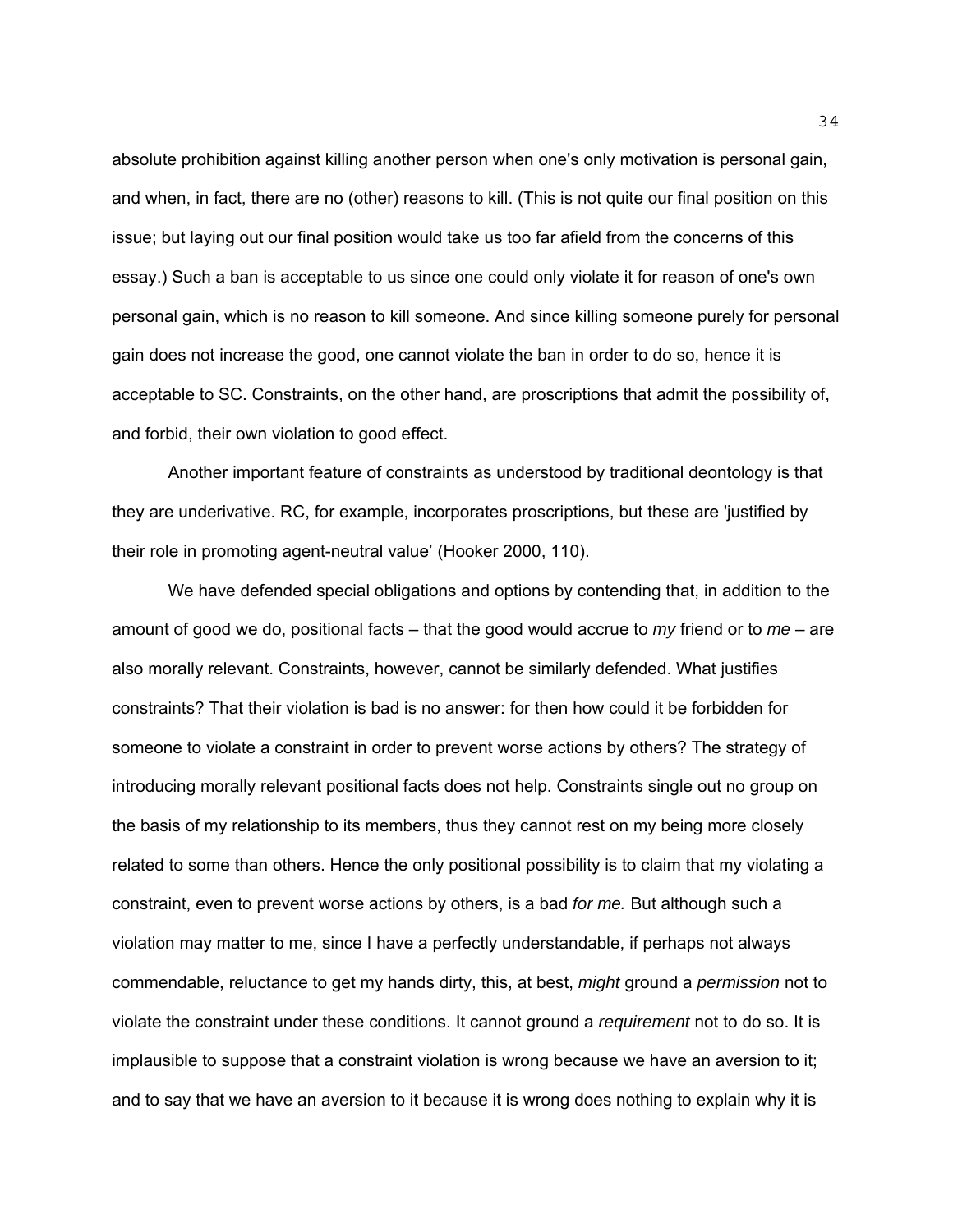wrong.

 Constraints embody as fundamental the fact of my agency. I should not, claims the defender of a constraint against killing, aim directly at someone's death myself, even when my ultimate goal in doing so is to thwart the similar killing aims of several others. But why, SC asks, should this disposition of the will matter, from the moral point of view, when my ultimate goal is good (fewer killings)? One response is simply to claim that, in addition to doing good, I should respect constraints, and the latter takes priority. Constraints are fundamental so we should not expect to find a deeper justification for them. Their being fundamental does not, however, preclude our defending constraints, as we did with special obligations and options, by explicating their nature in ways that make their force clearer. The problem is that we can find no explication of constraints that dispels their air of irrationality in light of cases such as that of Anne and Bert.

 Many deontological attempts to explain why agency matters, for example, seem to presuppose the very point at issue<sup>[43](#page-50-1)</sup>. Thus it is said (in a Kantian vein) that persons deserve respect in view of their unique importance as rational moral agents. But why does such respect forbid you to harm others rather than requiring you to minimize harm? It may be said that, just as we owe particular duties to others in view of our special relationships with them, so we owe to everyone else a duty not to harm them because of our general relationship with them. But what is that relationship? Perhaps that of being fellow humans, or fellow persons. Whatever the answer, the problem remains: why does our standing in that relationship to all ground a *constraint* against harming them as opposed to a duty to minimize harm? Similarly, Natural Law theorists move from the claim that there are certain basic values, including life, to the claim that we should never act directly against a basic value, even in seeking to protect that value elsewhere. But how is that move to be justified?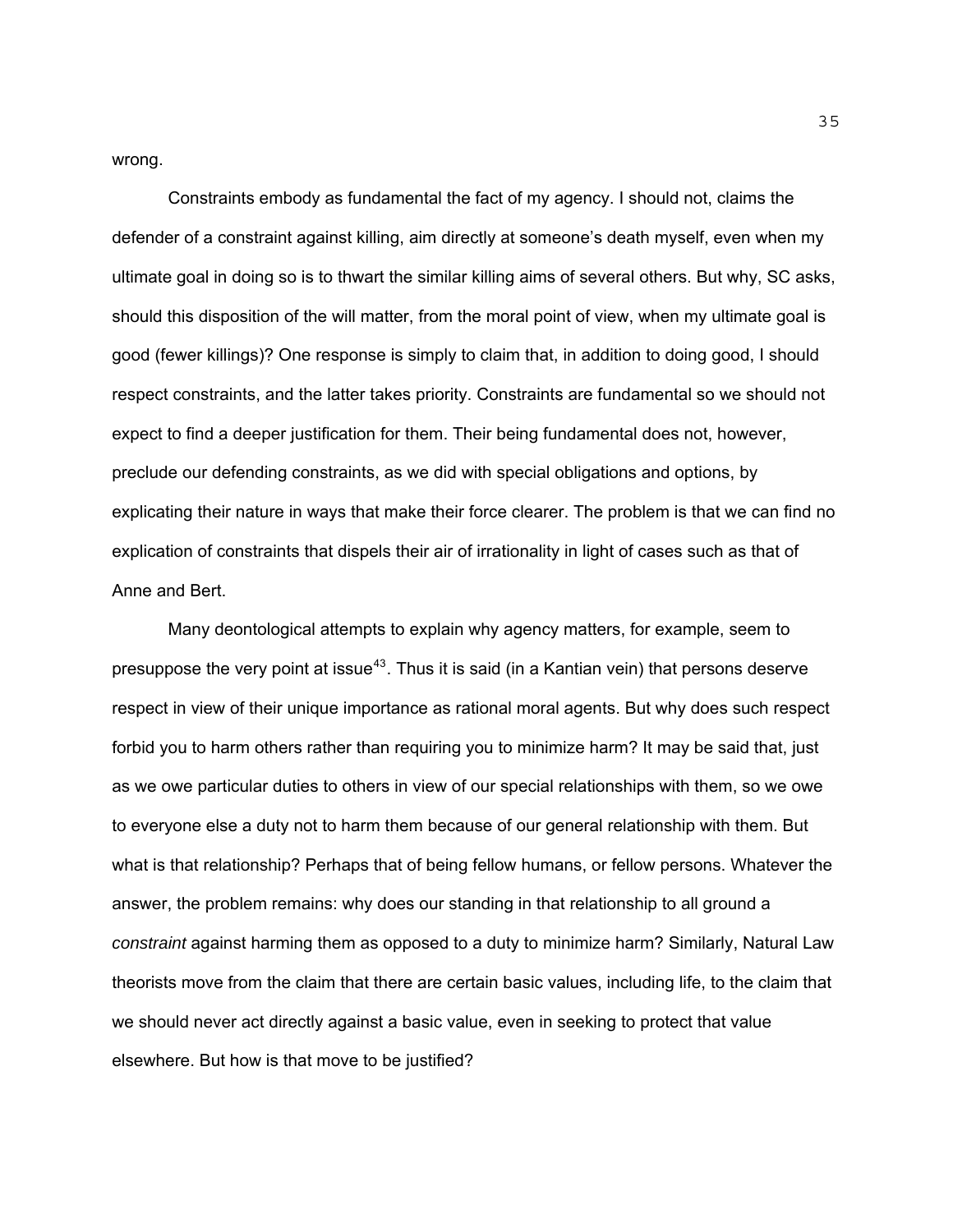Another Kantian line is to claim that we cannot be responsible for another's will. Thus even though you may prevent others, say, killing innocents by killing one yourself, you would not thereby have prevented those others harboring evil intent. And you are neither responsible for those intentions nor for their fulfillment. Whilst we have some sympathy with this line, nevertheless standing idly by when you could achieve an overall net saving of human life on the grounds that its loss is not your responsibility suggests a squeamish desire to keep *your* hands clean.

Some defenders of constraints<sup>[44](#page-50-1)</sup> have complained that, in seeing constraints as *agent*relative, recent attempts to ground constraints have wrongly focused on agency. Rather, they claim, we should focus on a *patient*-centered justification – on what it is about innocents that entails the existence of constraints against harming them. But this does not seem to help. By the nature of innocence, innocents do not deserve to be harmed, so that, ideally, we should not harm them. But what are we to do in our non-ideal world in which innocents are under threat?

Quinn, Kamm and Nagel<sup>[45](#page-50-1)</sup> suggest that it is impermissible to kill the innocent (even to prevent further such killings) because the world is better for having such an innocencerespecting constraint. Fewer innocents might be killed in a world where such a constraint is lacking – it being permissible to kill innocents there to minimize the number of innocents killed. But, the claim runs, the reduction in the amount of killing in this latter world notwithstanding, our constrained world is better because innocent life is more valuable here due to the impermissibility of its sacrifice. Even if this is correct, however, why is the constrained world actual? It is not valid to argue from betterness to truth (for instance our longevity does not follow from the premiss that it would be better if we all lived longer). Nagel sees the difficulty, but thinks that such reasoning 'may have a place in ethical theory, where its conclusion is not factual but moral' (1995, 92). In our view, however, this is to justify constraints at the expense of standards of justification.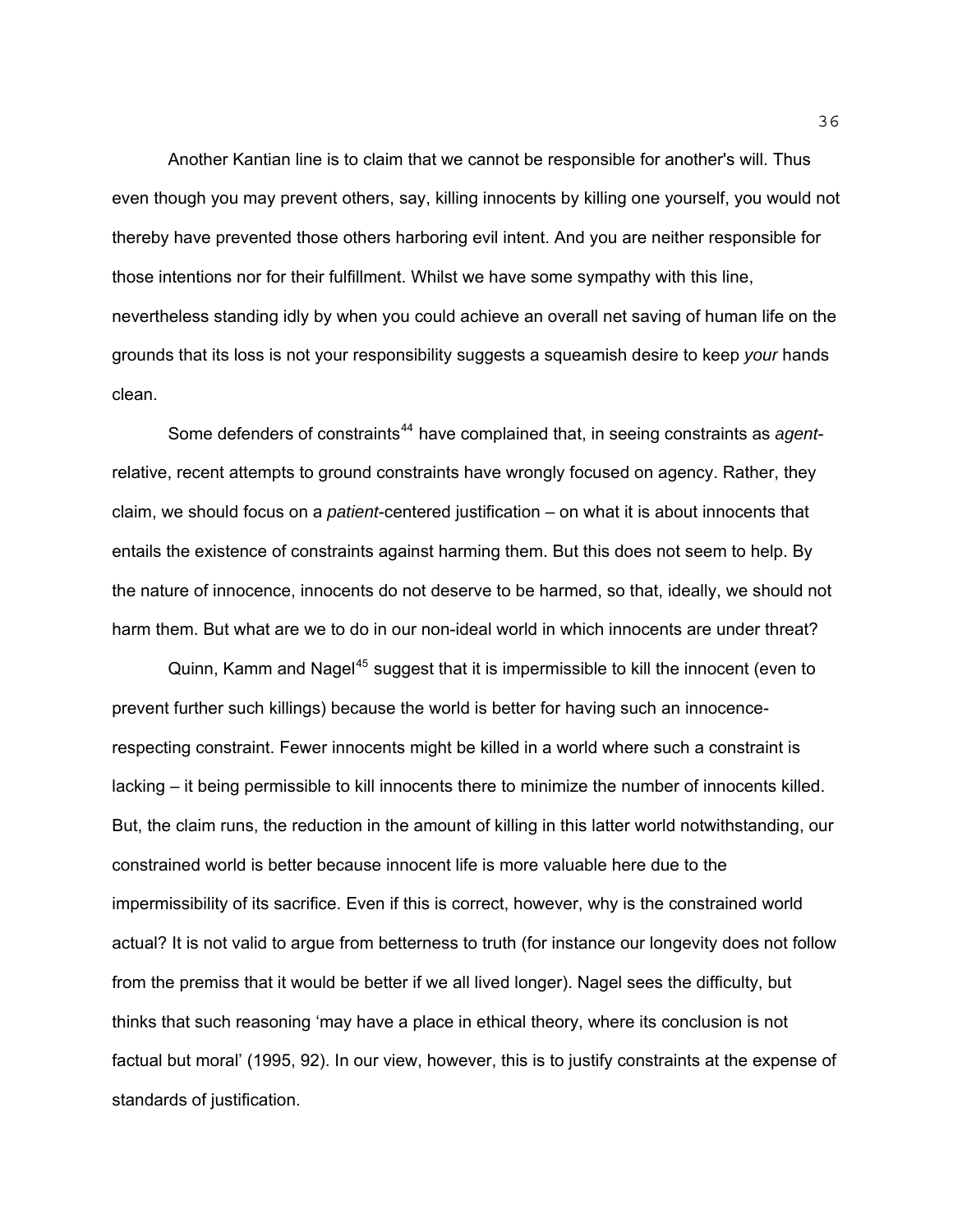If we deny the existence of constraints, however, won't we have to abandon many of our intuitions? No. First, as we have seen, certain proscriptions are acceptable: they are bans on doing things *for inappropriate reasons*. Second, many intuitions that appear to be based on constraints are actually based on other features. We may, for example, think it wrong to take \$10 from one person in order to enrich another by \$20. But our grounds for that (depending on the circumstances) might be that the harm of taking \$10 *honestly possessed* outweighs the benefit of bestowing \$20 *unearned*. Or we may think it wrong to do considerable harm to one person in order to prevent small harms to a large number. But that may be because harms are lexically ordered. Finally, acts that are considered by traditional deontologists to be violations of serious constraints will increase good only in dire circumstances.

 We are tentatively proposing, then, a morality devoid of constraints (as traditionally understood) but incorporating duties of special obligation and options. Hence we must answer arguments to the effect that constraints are required to 'protect' our relations with our friends and family, and our option, say, to limit our charitable donations.<sup>[46](#page-50-1)</sup>

 Suppose I am proposing to buy a house, and you note, correctly, that I could do more good by buying a cheaper house and donating the savings to Oxfam. I reply that doing so would be supererogatory. You then argue that you are permitted to maximize the good, and will set about frustrating my attempt to purchase the more expensive house. Or suppose that I refuse to be disloyal to a friend. You see that my loyalty here is not maximizing the good, and set about undermining it.

 We have argued that each of us has reasons, say, to favor friends and pursue personal projects. I can acknowledge that your friendships are valuable, and that at least some of your personal projects are worthwhile. Thus insofar as I have reason to promote the good, I have reason to promote your friendships and your pursuit of those projects of yours that are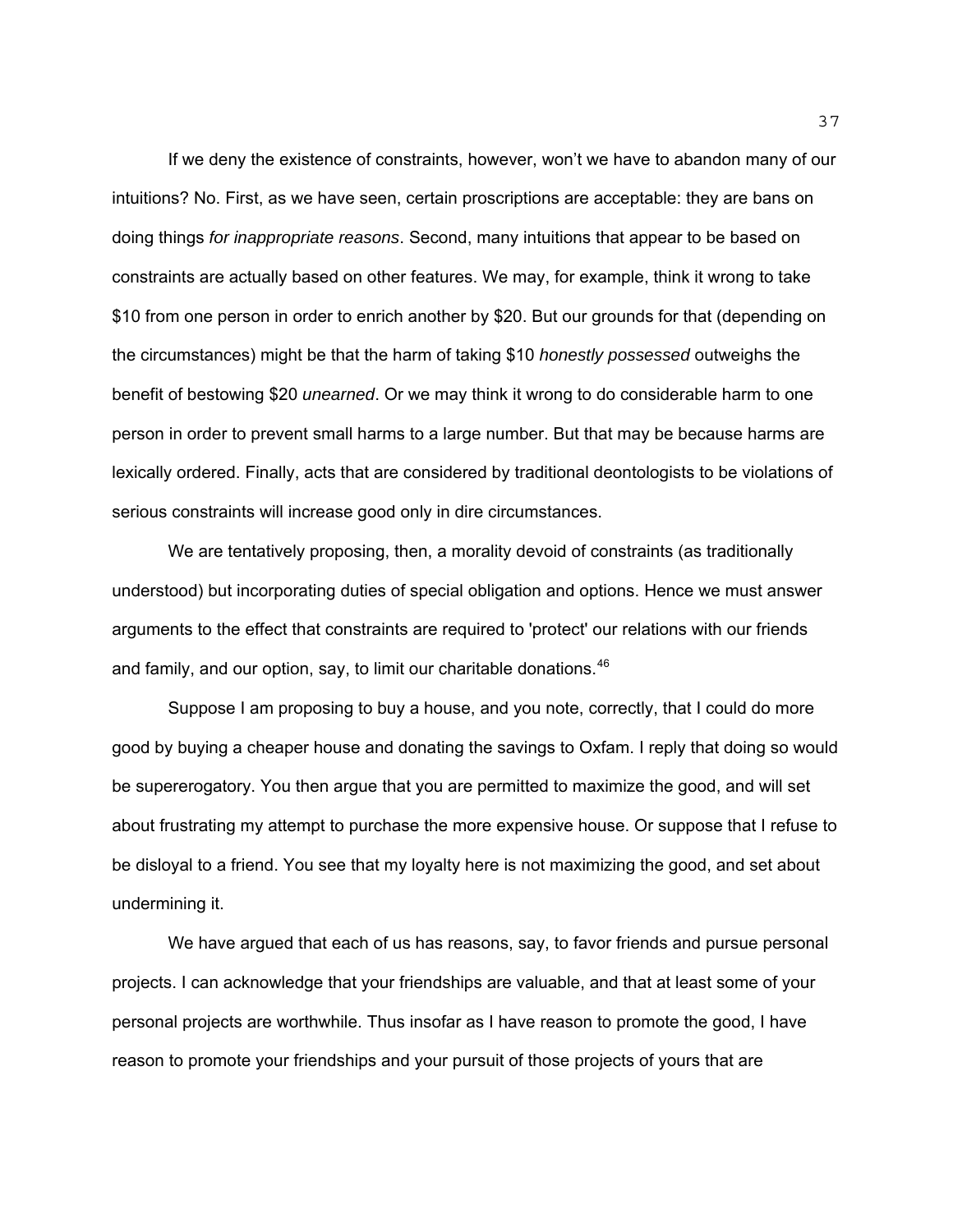worthwhile. But perhaps I can do more good by interfering with your friendships and your projects. What reason is there to desist, unless there are constraints against my so interfering?

 However, the standard difficulty with constraints applies here also. Suppose there is a constraint against interfering with another's pursuit of his friendships. Then I am forbidden to interfere with your friendships even to prevent much greater such interference by someone else. It seems to us more plausible to maintain that non-interference is itself valuable. So that, in addition to the general value of your friendships and worthwhile pursuits, there is an additional reason for my non-interference. This even affords some protection for your trivial pursuits. But in no case is the protection absolute, of course: there can be greater values at stake, for example.

Kagan<sup>[47](#page-50-1)</sup> mounts a different argument against Scheffler's attempt to have options without constraints. Suppose there is an option to forego saving the life of a stranger if it will cost you \$10,000. Then why are you not permitted to kill a stranger to gain \$10,000?<sup>[48](#page-50-1)</sup> The former permission seems reasonable, but the latter is not. Thus, it appears, any moral system that incorporates the first option must incorporate a constraint against killing.

If one notes that it is not a constraint against killing simpliciter that is required, but an acceptable ban against killing for personal gain, one must face the issue of why there is not also an acceptable ban against refusing to save the life of a stranger for selfish reasons. (Note that there is an acceptable ban against doing nothing to save the lives of strangers for selfish reasons – i.e., there is a requirement to do something for charity.) Kagan's opponent might argue that refusing to save here can be outweighed by the relevant personal reasons whereas the proposed killing cannot. There are at least three potentially relevant differences (whether they are actually relevant depends upon the circumstances) that support this. First, killing may be in itself worse than not saving. Second, there may be a morally relevant difference between donating a sum of significance to you and not gaining that sum. Both these claims of moral difference are hotly contested, $49$  but our position is that they can be relevant on occasion.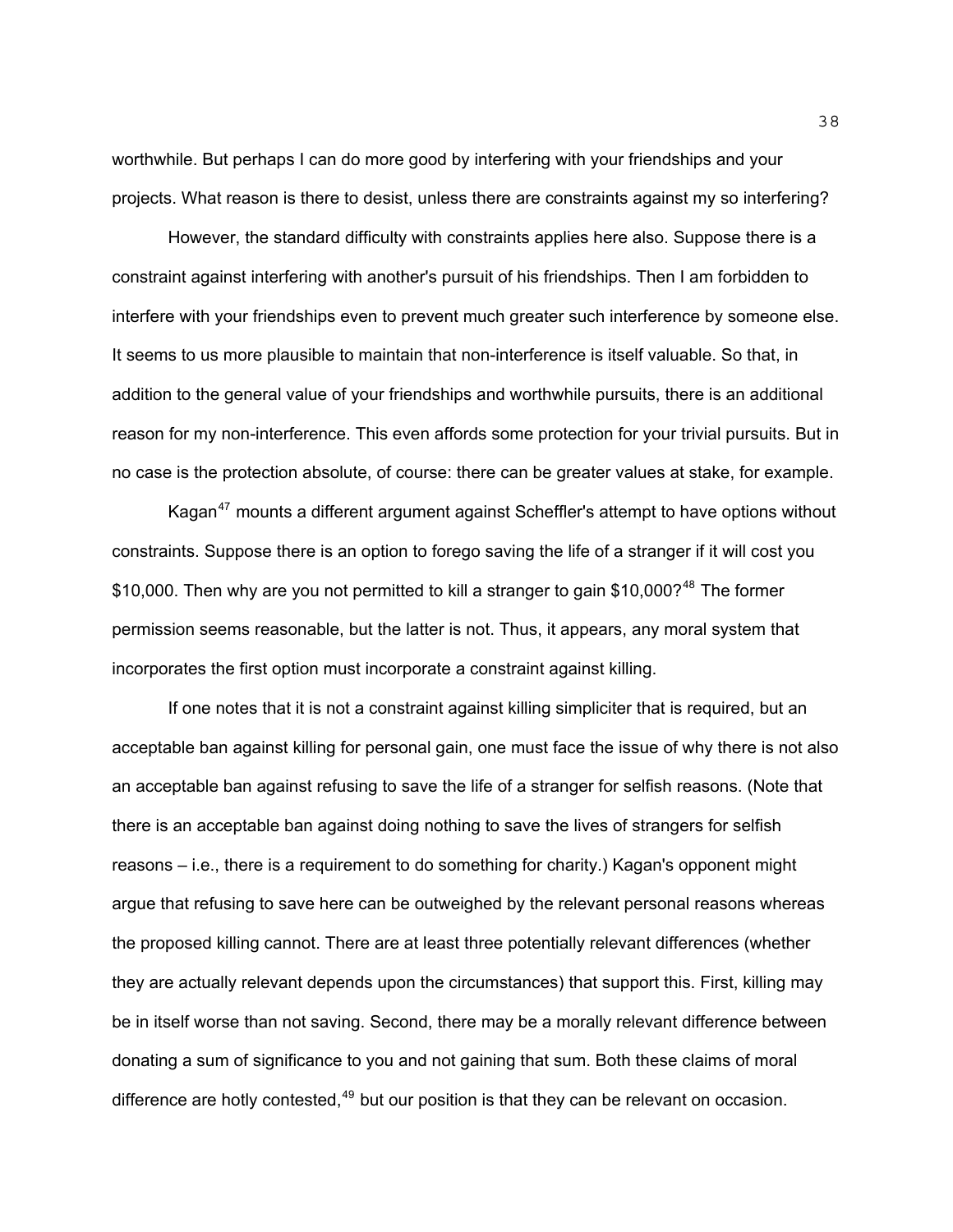The third difference is that, in the case of the killing, you would be solely responsible, whereas in the case of not saving you would typically share responsibility with all the others who could have contributed but didn't. Where you would not share responsibility, and there are no other relevant differences between the killing and the refusal to save, we suspect that there is no option not to save. Suppose, say, that, by no fault of yours, your life savings are about to be burned at the local incinerator, and you are rushing to retrieve the money. If you delay, you know you will lose it. In case (1) you must stop if you are not to kill a stranger lying unconscious in the road. In case (2) you are the only person capable of saving a stranger from being killed by an oncoming vehicle, but you must stop if you are to do it. Are we committed to saying that you are morally required to stop in case (1) but not case (2)? No. Our view is that you must stop in both cases. The fact that you are the *only* person capable of saving this life is a crucial morally relevant consideration in case (2): it is one of the factors that here renders irrelevant the difference between harming and failing to prevent harm. But to conclude from this that such a difference is never relevant is to over-generalize.

We are not, then, in Kagan-like examples, generally committed to the permissibility of harming to gain a benefit *b* in cases that are analogous to cases in which it is permissible to fail to prevent a similar harm in order to save oneself from a cost of *b*, because there may be relevant differences between harming and failing to prevent harm, or between gaining a benefit and saving oneself from a cost, that disrupt the purported analogy.

A theory with special obligations and options, but without constraints, is still deontology: agent-relative considerations are underivatively relevant, and agents are forbidden in certain circumstances to maximize the good. On Ross's view there are, of course, no *absolute* constraints. But Ross may nevertheless be interpreted as claiming that there is a constraint against harming. If so, we tentatively disagree with him. On our alternative, personal reasons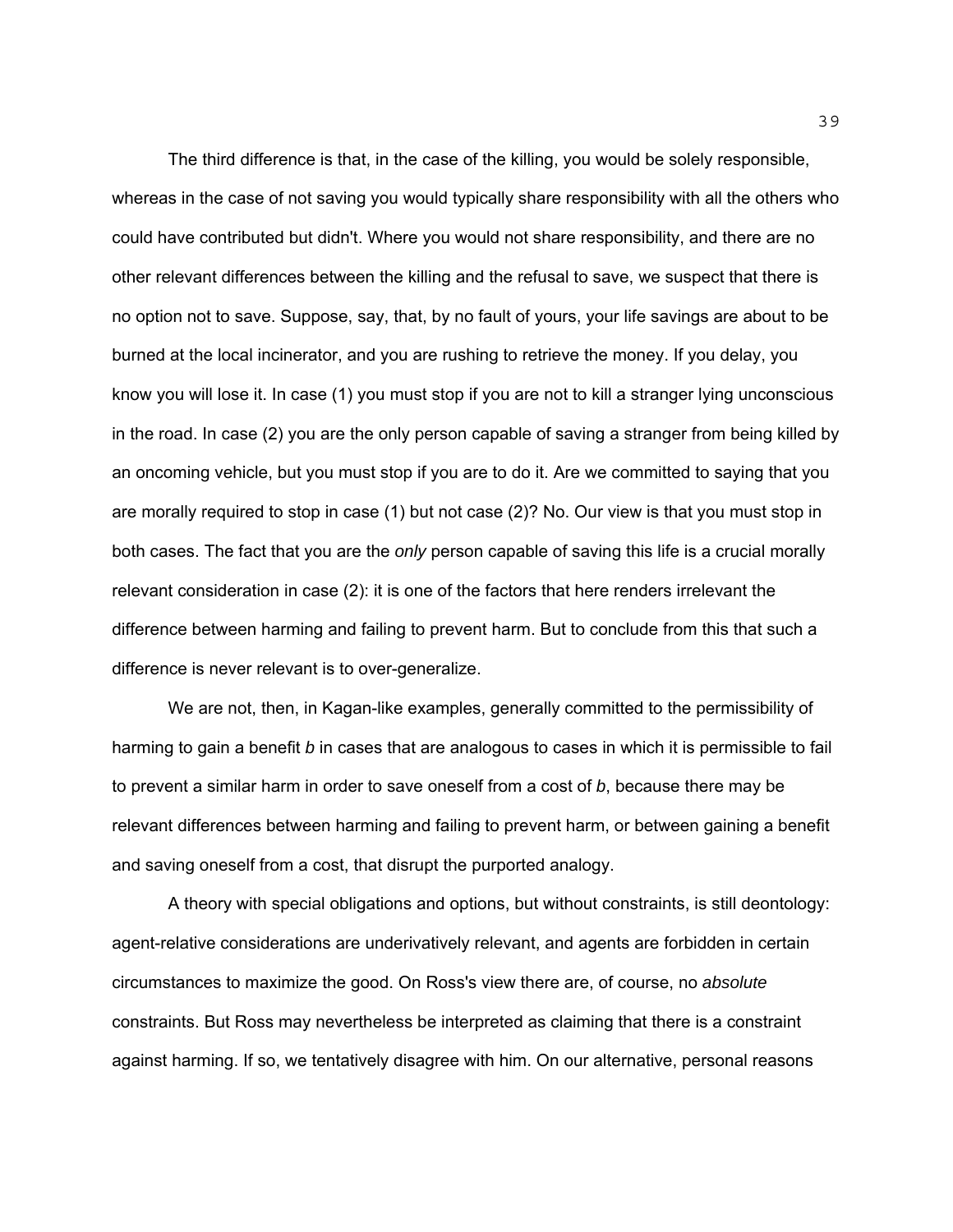and those stemming from special relationships carry significant weight on the moral scales, but mere reluctance to harm in the service of good that outweighs that harm carries none.

### 7.4 *Virtue Ethics*

Consequentialism and deontology do not exhaust the options for a moral theory. Virtue ethics rejects what it sees as serious defects in both approaches, particularly their focus on the deontic status of acts, and their belief that moral theory should formulate precise moral principles from which to read off conclusions about what to do. Good moral judgment requires sensitivity, experience, and discernment, rather than slavish adherence to pre-determined rules. The virtues are valuable in their own right, and not just as a guarantor of reliably choosing the right act. And only those who possess them can discern what is morally salient in any particular situation. The moral emotions play a crucial role not only in determining how one should act but also in motivating the agent; the sense of duty is to be harnessed only when better motives fail. Moral philosophy should focus more, therefore, on what kind of person it is best to be, rather than on what principles we should invoke to solve artificially constructed moral dilemmas.

 There are two views concerning the purport of virtue ethics. On the less radical, virtue ethics is proposed as a welcome corrective to various distortions that have afflicted many versions of both deontology and consequentialism. On the more radical, it is put forward as an alternative theory in its own right. With the less radical approach we are entirely in sympathy. The deontological theory we favor, which is broadly Rossian in spirit, takes the above points on board. We see overly principled approaches as distorting moral thinking by downplaying the need for judgment and imagination in discerning, in a particular case, which features are relevant, how they interact with each other, and what weight should be given to each. And it has often been pointed out that deontology and virtue ethics make common cause against consequentialism<sup>[50](#page-50-1)</sup>. But we are skeptical of the more radical approach, which maintains that the right is metaphysically dependent upon the judgments of the virtuous. In difficult cases we may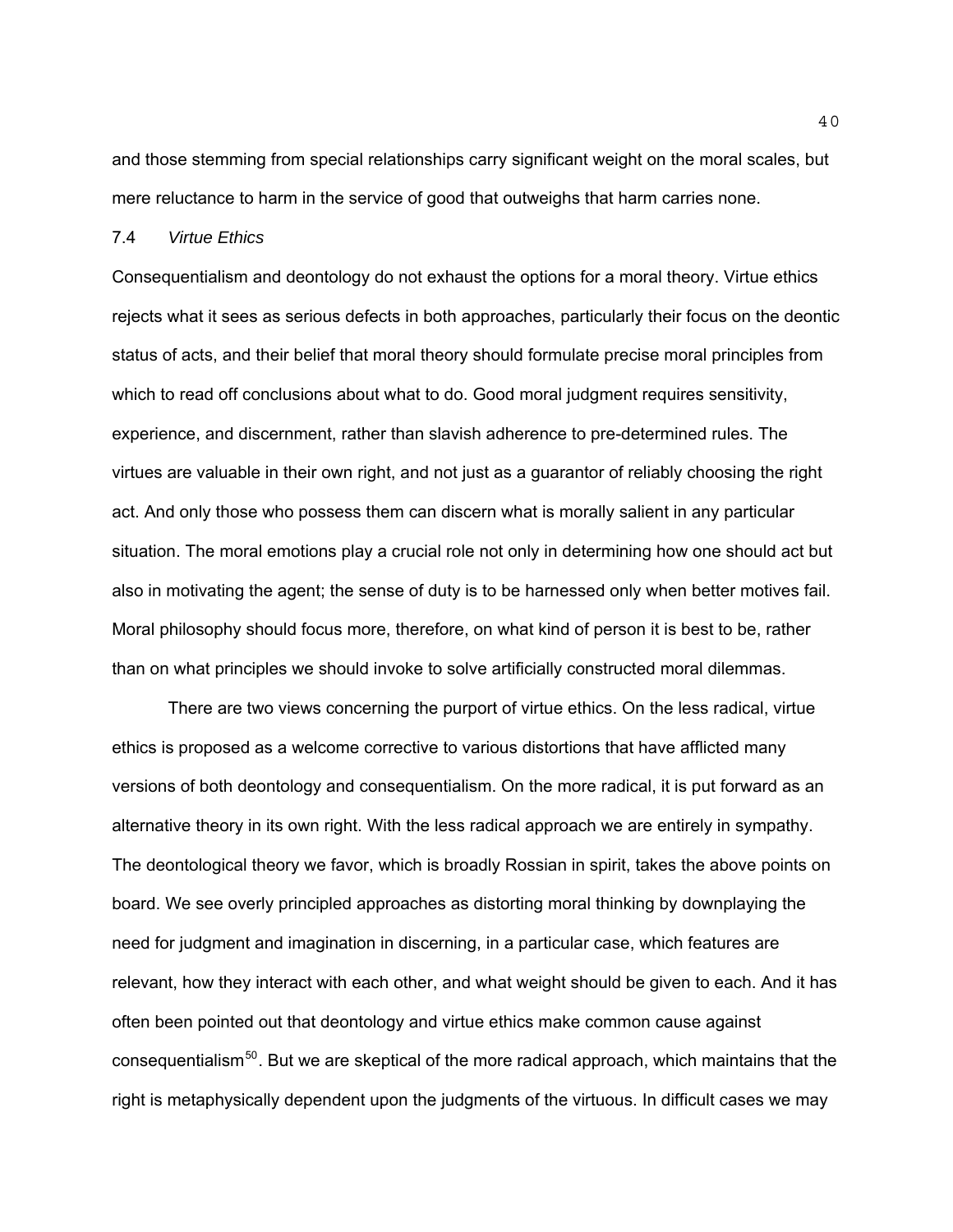have no *epistemic* access to which act is right other than via the judgment of virtuous agents. But the virtuous agent judges an act right because it is right, not the other way around. Otherwise, on what does she base her judgment? It must be responsive to reasons, and those reasons, if she is appropriately sensitive, lead her to the truth. The latter is there for her to find; she does not construct it. Virtue ethics is thus best seen as a crucial part of the best deontological theory.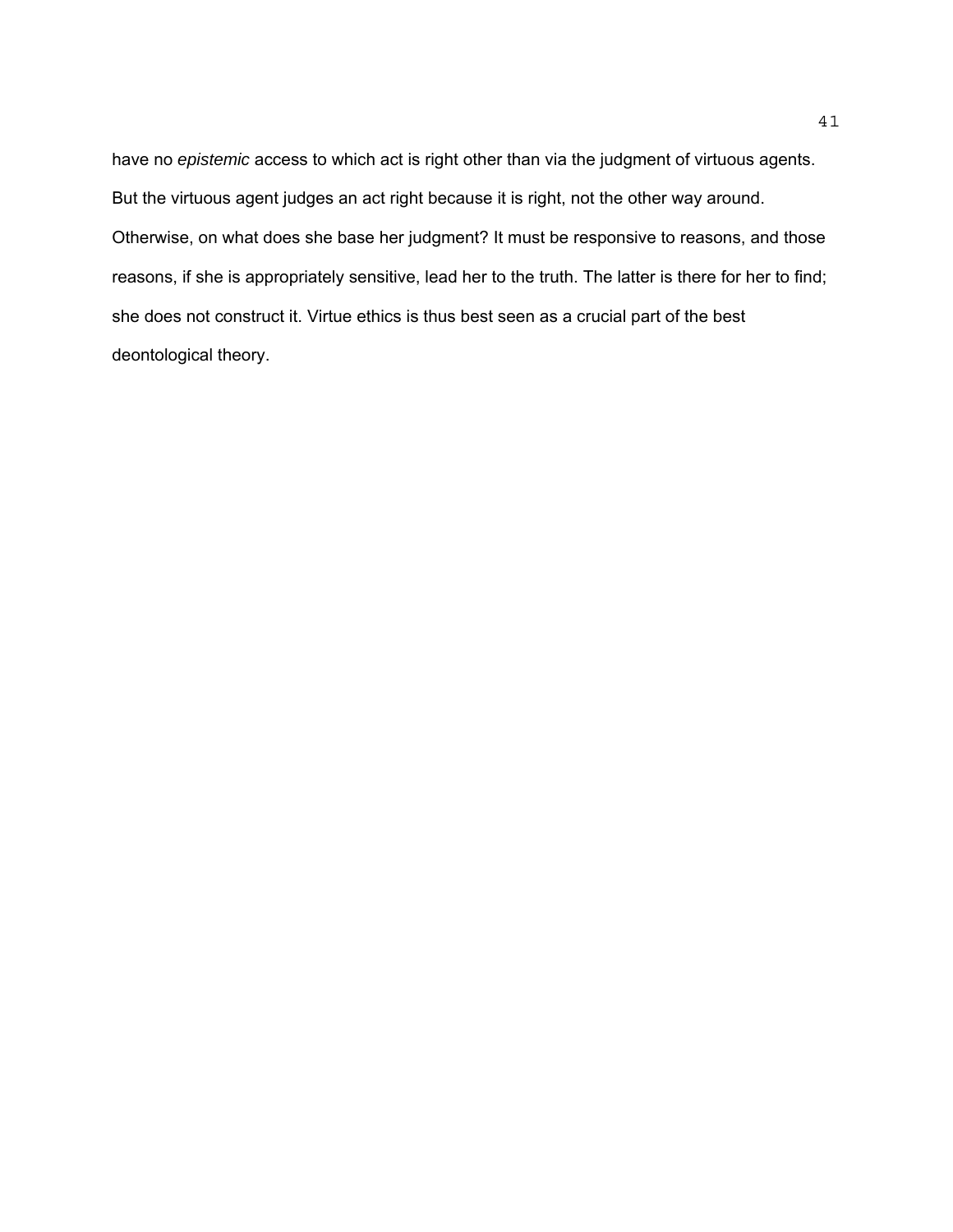# **Bibliography**

Adams, R. (1976) 'Motive Utilitarianism', *Journal of Philosophy* 73, 467-481.

Arneson, R. (2003) 'Consequentialism vs. Special-Ties Partiality', *Monist* 86, 382-401.

Audi, R. (1996) 'Intuitionism, Pluralism, and the Foundations of Ethics', in Sinnott-Armstrong, and Timmons (1996), 101-136.

Blackburn, S. (1999) 'Am I right?' *New York Times* February 21.

Brink, D. (forthcoming) 'Some forms and limits of consequentialism' in Copp (forthcoming).

Brook, R. (1991) 'Agency and Morality', *Journal of Philosophy* 88, 190-212

Crisp, R. and Slote, M. (1997) *Virtue Ethics*. Oxford: Oxford University Press.

Copp, D. (1979) 'The Iterated-Utilitarianism of J.S. Mill', *Canadian Journal of Philosophy*, Suppl Vol V, 75-98.

Copp, D. (1995) *Morality, Normativity and Society*. Oxford: Oxford University Press.

Copp, D. (1997) 'Does moral theory need the concept of society?', *Analyse & Kritik* 19, 189-212.

Copp, D. (ed.) (forthcoming) *The Oxford Handbook on Moral Theory*. Oxford: Oxford University Press.

Dancy, J. (1983) 'Ethical Particularism and Morally Relevant Properties', *Mind* 92, 530-47.

Dancy, J. (1993a) *Moral Reasons*. Oxford: Blackwell.

Dancy, J. (1993b) 'An Ethic of *Prima Facie* Duties', in Singer (1993), 230-240.

Darwall, S. (1986) 'Agent-Centered Restrictions from the Inside Out', *Philosophical Studies* 50, 291- 319.

Darwall, S. (forthcoming) 'Morality and Practical Reason: A Kantian Approach' in Copp (forthcoming).

Driver, J. (2001) *Uneasy Virtue*. Cambridge: Cambridge University Press.

Hare, R. M. (1963) *Freedom and Reason*. Oxford: Clarendon Press.

Hare, R. M. (1981) *Moral Thinking: Its Levels, Method, and Point.* Oxford: Clarendon Press.

Hill, T. (forthcoming) 'Kantian Normative Ethics' in Copp (forthcoming).

Hooker, B. (2000) *Ideal Code, Real World*. Oxford: Clarendon Press.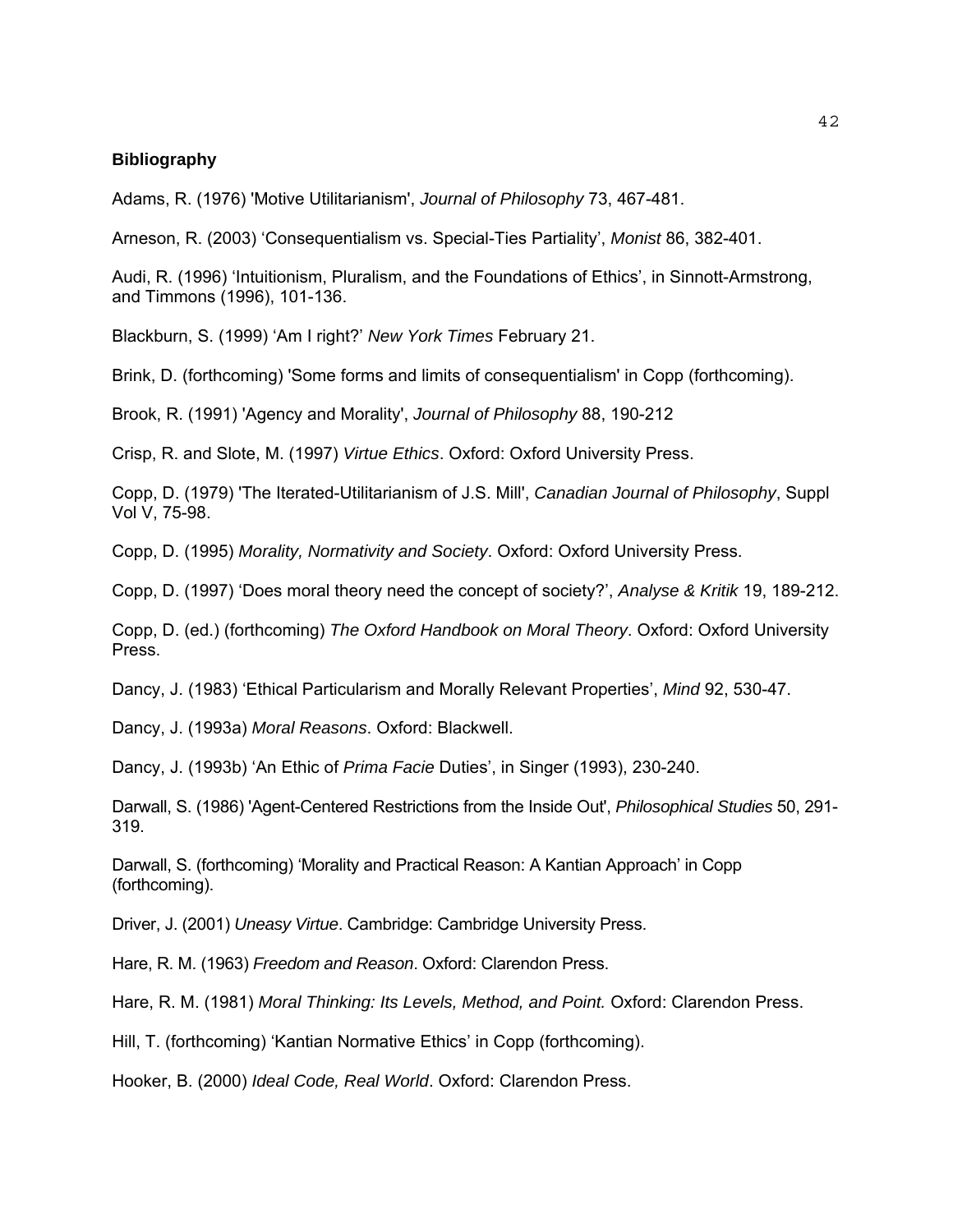Hooker, B. (1994) 'Is Rule-Consequentialism a Rubber Duck?' *Analysis* 54, 62-7.

Hooker, B. and Little, M. (eds.) (2000) *Moral Particularism.* Oxford: Clarendon Press.

Howard-Snyder, F. (1993) 'Rule Consequentialism is a Rubber Duck', *American Philosophical Quarterly* 30, 271-8.

Hurka, T. (2001) *Virtue, Vice and Value.* New York: Oxford University Press.

Hursthouse, R. (1999) *On Virtue Ethics*. Oxford: Oxford University Press.

Kagan, S. (1984) 'Does Consequentialism Demand Too Much?', *Philosophy and Public Affairs* 13, 239-54.

Kagan, S. (1989) *The Limits of Morality*. Oxford: Clarendon Press.

Kamm, F. (2000) 'Nonconsequentialism', in Lafollette (2000), 205-226.

Kamm, F. (1989) 'Harming some to save others', *Philosophical Studies* 57, 227-260.

Kamm, F. (1992) 'Non-consequentialism, the person as an end-in-itself, and the significance of status', *Philosophy and Public Affairs* 21, 381-389

Kant, I. (1993) *Grounding of the Metaphysics of Morals* (originally published 1785) trans. J. Ellington. Indianapolis: Hackett.

Korsgaard, C. M. (1996a) *Creating the Kingdom of Ends.* Cambridge: Cambridge University Press.

Korsgaard, C. M. (1996b) *The Sources of Normativity.* Cambridge: Cambridge University Press, 1996b.

Lafollette, H. (2000) *The Blackwell Guide to Ethical Theory*. Oxford: Blackwell.

McGinn, C. (19990 'Reasons and unreasons', *The New Republic*, May 24, 34-38.

McNaughton, D. (1988) *Moral Vision*. Oxford: Blackwell.

McNaughton, D. (1996) 'An Unconnected Heap of Duties?', *Philosophical Quarterly* 46, 433- 447.

McNaughton, D and Rawling, P. (1991) 'Agent-Relativity and the Doing-Happening Distinction', *Philosophical Studies* 63, 167-185.

McNaughton, D. and Rawling, P. (1993) 'Deontology and Agency', *The Monist* 76, 81-100.

McNaughton, D. and Rawling, P. (1998) 'On defending deontology', *Ratio* 11, 37-54.

McNaughton, D. and Rawling, P. (2000) 'Unprincipled Ethics' in Hooker and Little (2000), 256-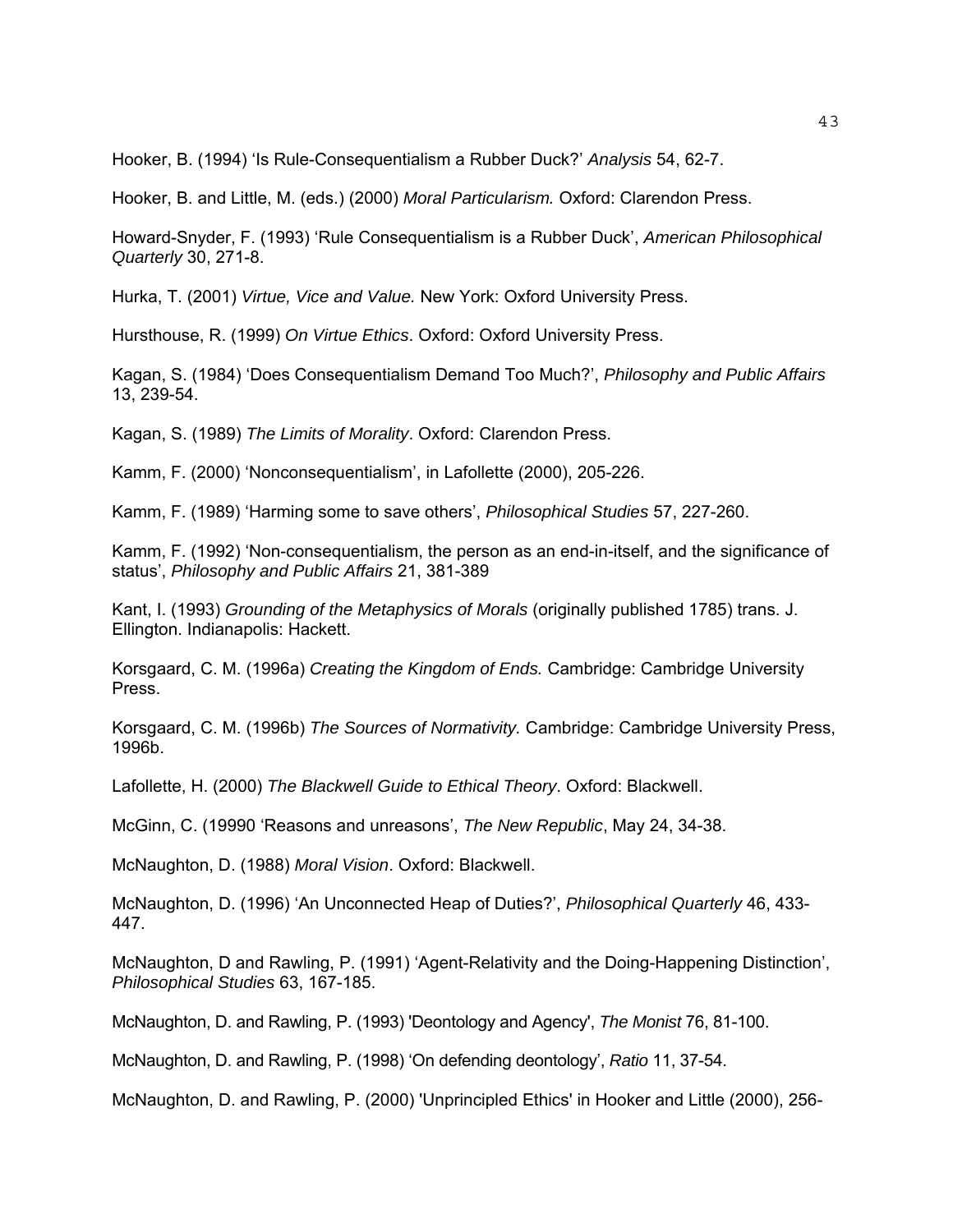275.

McNaughton, D. and Rawling, P. (2003a) 'Can Scanlon avoid redundancy by passing the buck?', *Analysis* 63, 328-331.

McNaughton, D. and Rawling, P. (2003b) 'Naturalism and Normativity', *Proceedings of the Aristotelian Society,* Supp. Vol. 77, 23-45.

Nagel, T. (1986) *The View from Nowhere*. Oxford: Oxford University Press.

Nagel, T. (1995) 'Personal rights and public space', *Philosophy & Public Affairs* 24, 83-107.

Parfit, D. (1987) *Reasons and Persons* (rev. edn.). Oxford: Clarendon Press.

Quinn, W. (1993) *Morality and Action.* Cambridge: Cambridge University Press.

Rachels, J. (ed.) (1998) *Ethical Theory*. Oxford: Oxford University Press.

Railton, P. (1988) 'Alienation, Consequentialism, and the Demands of Morality', in Scheffler 1988, 93-133. (Originally appeared in *Philosophy and Public Affairs* 1984, 13).

Regan, D. (1980) *Utilitarianism and Cooperation.* Oxford: Clarendon Press.

Ridge, M. (2001) 'Saving Scanlon: Contractualism and Agent-relativity', *The Journal of Political Philosophy* 9, 472-81.

Ross, W.D. (1930) *The Right and the Good.* Oxford: Clarendon Press.

Scanlon, T. (1998) *What We Owe to Each Other*. Cambridge, Mass.: Harvard University Press.

Scheffler, S. (1994) *The Rejection of Consequentialism*, rev. edn. Oxford: Clarendon Press.

Scheffler, S. (ed.) (1988) *Consequentialism and its Critics*. Oxford: Oxford University Press.

Singer, P. (ed.) (1993) *A Companion to Ethics*. Oxford: Blackwell.

Sinnott-Armstrong, W. and Timmons, M. (eds.) (1996) *Moral Knowledge: New Readings in Moral Epistemology*. Oxford: Oxford University Press.

Smart, J.J.C. (1998) 'Extreme and Restricted Utilitarianism' in Rachels (1998), 286-297.

Smart, J.J.C. and Williams, B. (1973) *Utilitarianism: For and Against*, Cambridge: Cambridge University Press.

Stratton-Lake, P. (2003) 'Scanlon's contractualism and the redundancy objection', *Analysis* 63, 70-76.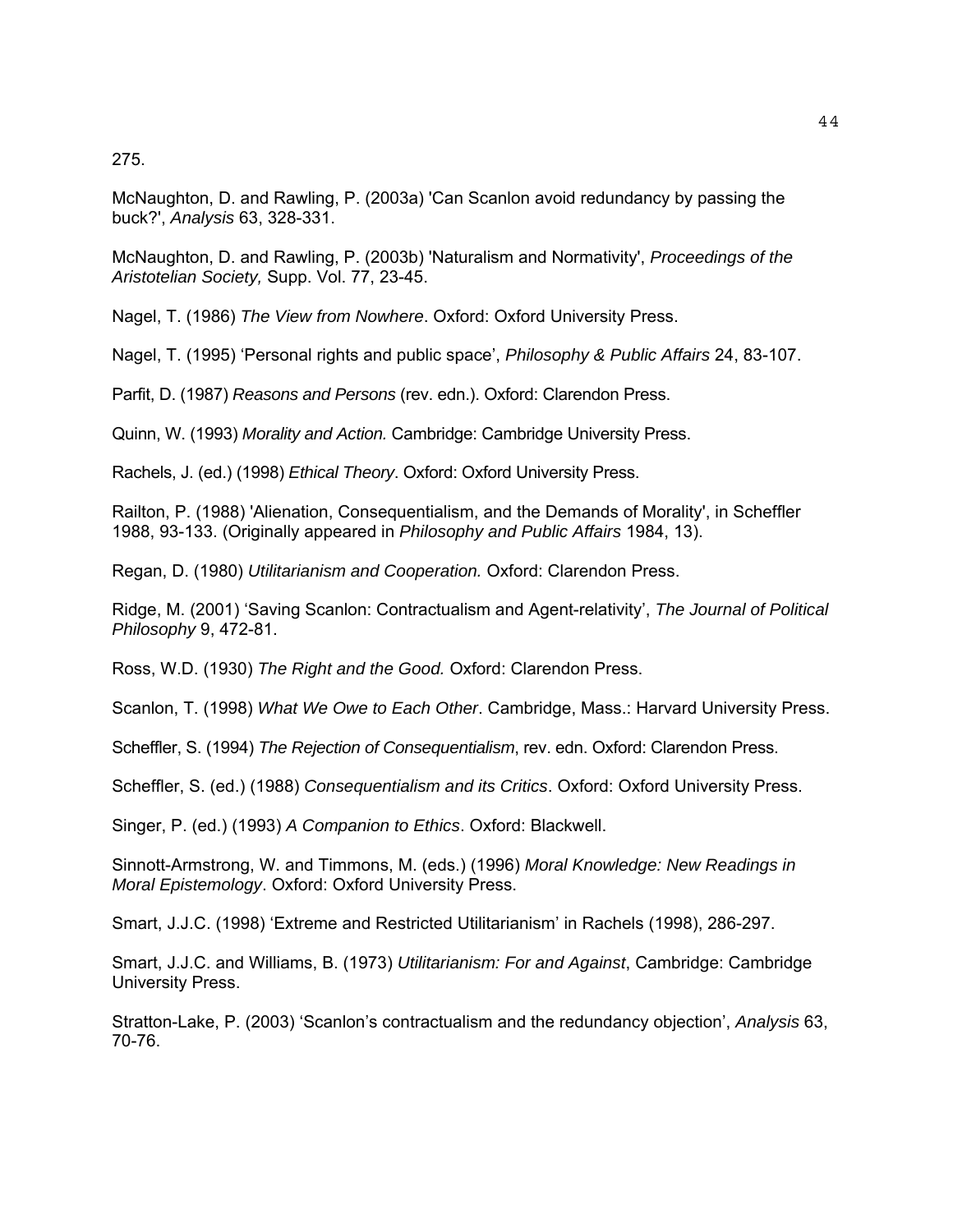1 For a careful statement of this position, see Arneson 2003 p. 382.

 $2$  For this terminology, see e.g. Nagel 1986, ch 9, and Kagan 1989.

 $3$  Note that some deontologists, such as W. D. Ross (1930), reject options, maintaining that we ought to do as much good as we can, limited only by duties of special obligation and constraints.

<sup>4</sup> This is not true of all forms of consequentialism: see below.

<sup>5</sup> Nagel 1986, Darwall 1986, Parfit 1987, Scheffler 1994, McNaughton & Rawling, 1991.

 $6$  But see McNaughton & Rawling 1991 for discussion of some problems for this approach.

7 Parfit 1987, 27.

 $8$  Parfit (1987, 40) notes that Sidgwick coined this phrase.

<sup>9</sup> See for instance Kagan 1989, Smart 1988, 288-89.

 $10$  E.g., Brink (forthcoming).

11 Parfit sees such actions as cases of 'blameless wrongdoing':

If we have one of the best possible sets of motives, we shall sometimes knowingly act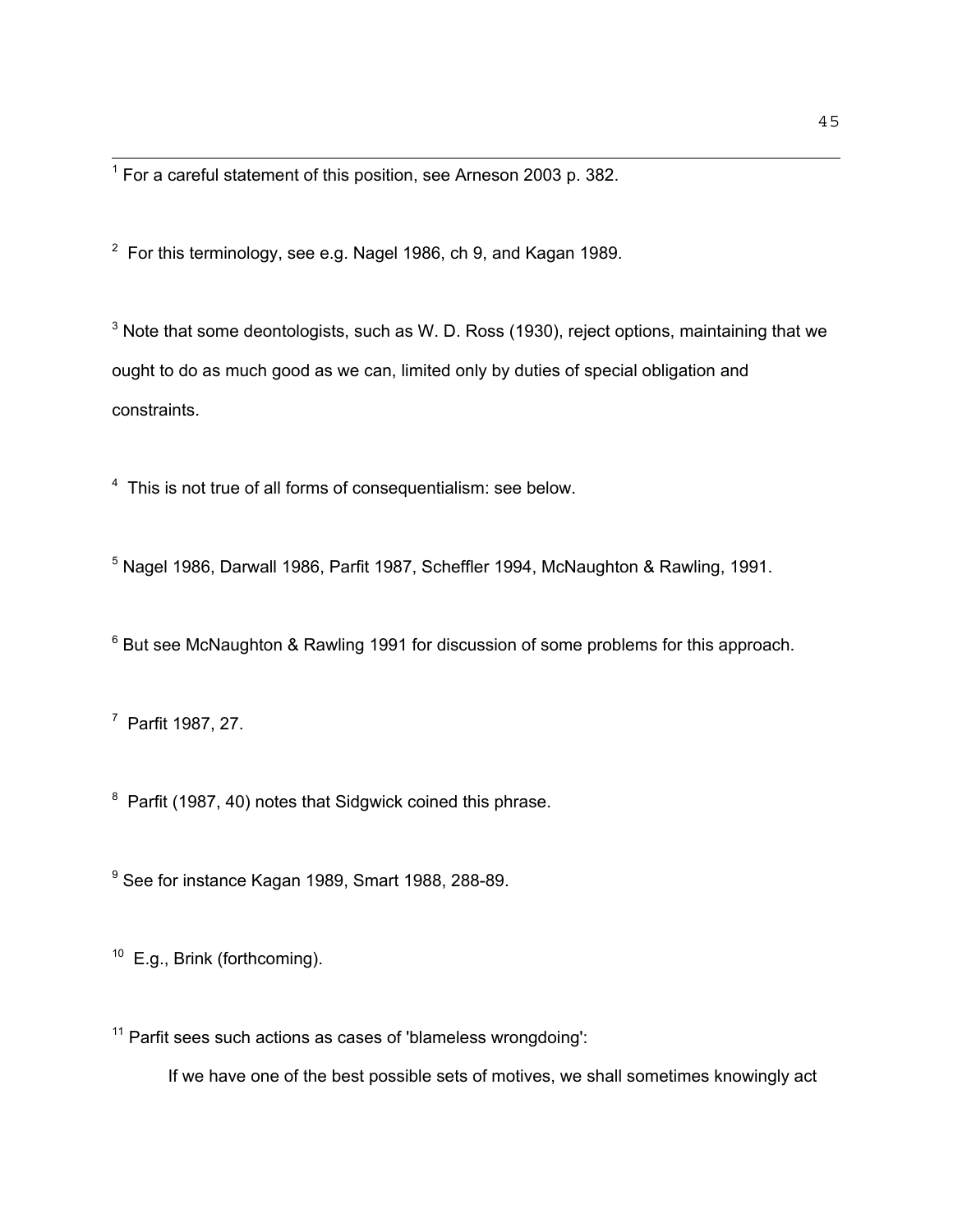wrongly according to our own theory [viz. Sophisticated C]. But, given the special reason why we are acting wrongly, we need not regard ourselves, when so acting, as morally bad. We can believe these to be cases of *blameless wrongdoing.* We can believe this because we are acting on a set of motives that it would be wrong for us to cause ourselves to lose. (Parfit, 1987, 49, italics his.)

 $12$  This issue perhaps does not arise if RC is seen as merely laying down a criterion of wrong action in terms of rules, where these rules need never have been formulated or internalized. But we shall assume that 'the rules are to be *public*' (Hooker 2000, 85, italics his), and are 'inculcated … by family, teachers, and the broader culture' (2000, 79).

 $13$  cf. Adams 1976

i<br>L

 $14$  Copp's Mill (1979) may be another case in point. On this interpretation of Mill: S's doing A would be wrong if, and only if, (a) there is a maximal alternative to S's doing A, and (b) it would be maximally expedient that if S did A, S would feel regret for this to some degree (Copp 1979, 84).

Thus if an act is wrong it is not best, but its failure to be best does not entail its wrongness. And, we suspect, Copp's Mill would not advocate that agents employ thoughts about clauses (a), (b) above in deliberating about what to do in every case.

 $15$  The best motives, it is claimed, need not produce the best acts – we set aside here discussion of the coherence of this claim (see Parfit, 1987, 31-35, 37-40 for discussion of this sort of issue); a similar worry about coherence might also arise in the case of Sophisticated C.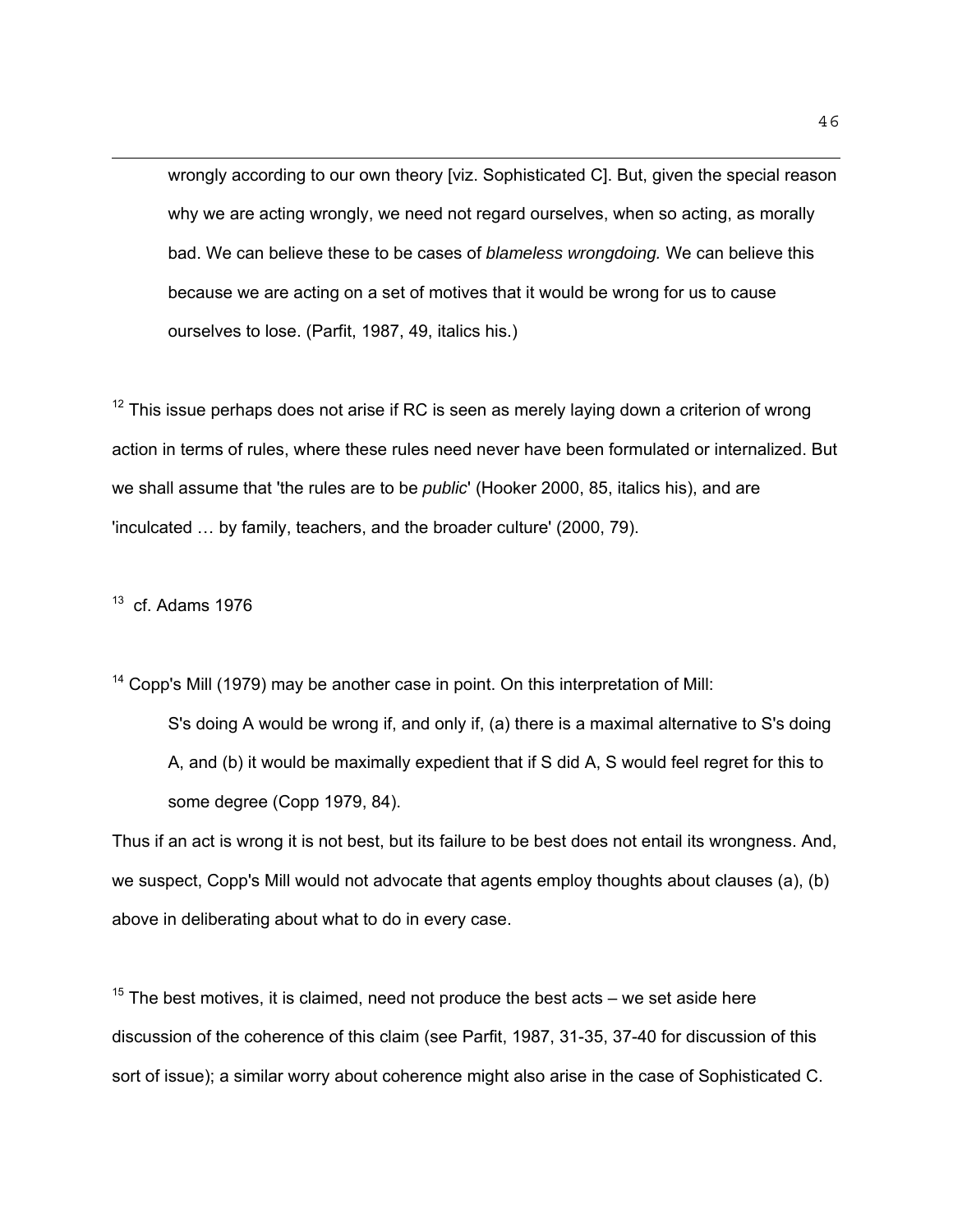$16$  RC incorporates options, but their justification is not agent-relative – it appeals, rather, to the cost of inculcating a rule that requires consistent significant sacrifice (and, perhaps, to the value of people being permitted to pursue personal projects?)

 $17$  For a dissenting voice on the issue of whether RC is genuinely consequentialist, see Howard-Snyder 1993. For Hooker's reply, see Hooker 1994.

<sup>18</sup> For a full exposition of Copp's view, see Copp 1995.

i<br>L

 $19$  This last is, we think, agent-relative for Ross; he does not appear to countenance doing harm oneself in order to minimize the total amount of harm. (For a rebuttal of the complaint that this is an unsystematic list see McNaughton 1996.)

 $20$  Audi (1996) points out that someone can know a self-evident truth without knowing that it is self-evident. Moreover, from the fact that a claim needs no justification it does not follow that it has none.

21 Ross's equation of the unconditional with the underivative might explain why he sees *prima facie* duties as on a par with simple mathematical truths. In the mathematical and the ethical cases one can see that certain truths are basic. Thus, thinks Ross, like the mathematical truth, the ethical truth is unconditional. Unfortunately for Ross, however, the ethical case, unlike the mathematical, may be conditional.

 $22$  A view stoutly maintained by R. M. Hare. See, for example, 1963, ch 2, esp. p. 7.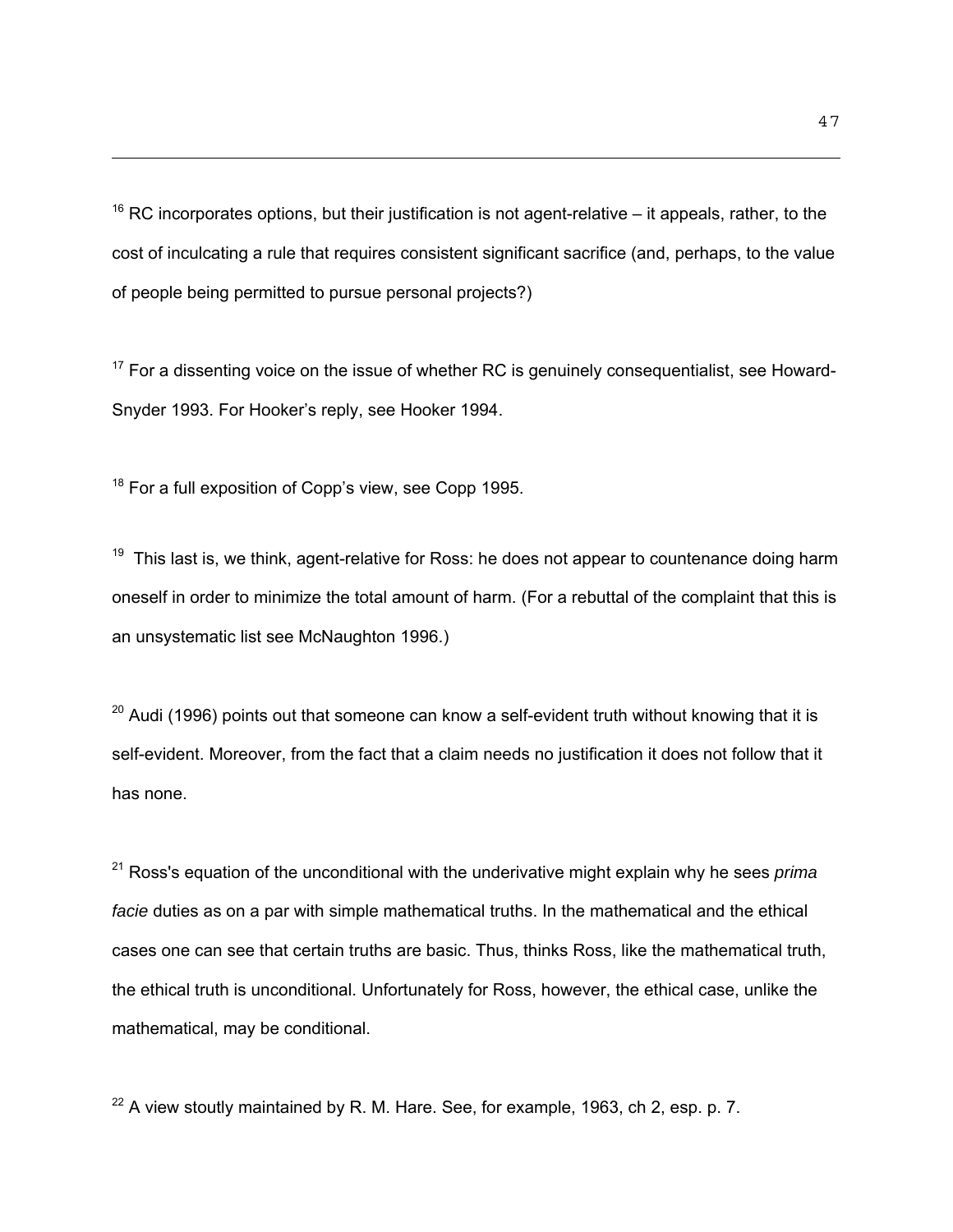<sup>23</sup> See McNaughton and Rawling 2000.

i<br>L

 $24$  Since Kant is so adequately covered elsewhere in this volume – see Hill and Darwall (forthcoming) – we shall be brief.

 $25$  Of one version of the CI test – contradiction in the world. There is also contradiction in willing.

<sup>26</sup> See Hill (forthcoming).

 $27$  This interpretation of Kant is disputed (see Hill (forthcoming), esp. footnote 2.) Kant does not appear to take this line in the *Grounding of the Metaphysics of Morals*. In discussing the second formulation of the categorical imperative which requires us to treat others always as ends in themselves, and never simply as means, he writes 'concerning meritorious duty to others' that merely refraining from impairing the happiness of others is not sufficient. For 'this, after all, would harmonize only negatively and not positively with humanity as an end in itself, if everyone does not also strive, *as much as he can*, to further the ends of others. For the ends of any subject who is an end in himself must *as far as possible* be my ends also, if that conception of an end in itself is to have its full effect in me.' (1993, 37, our emphasis)

<sup>28</sup> Korsgaard suggests that we can read Kant in a slightly less rigoristic manner in 'The Right to Lie: Kant on Dealing with Evil' in Korsgaard 1996a, 135-158. See also 'Two Arguments Against Lying' in the same volume, 335-362.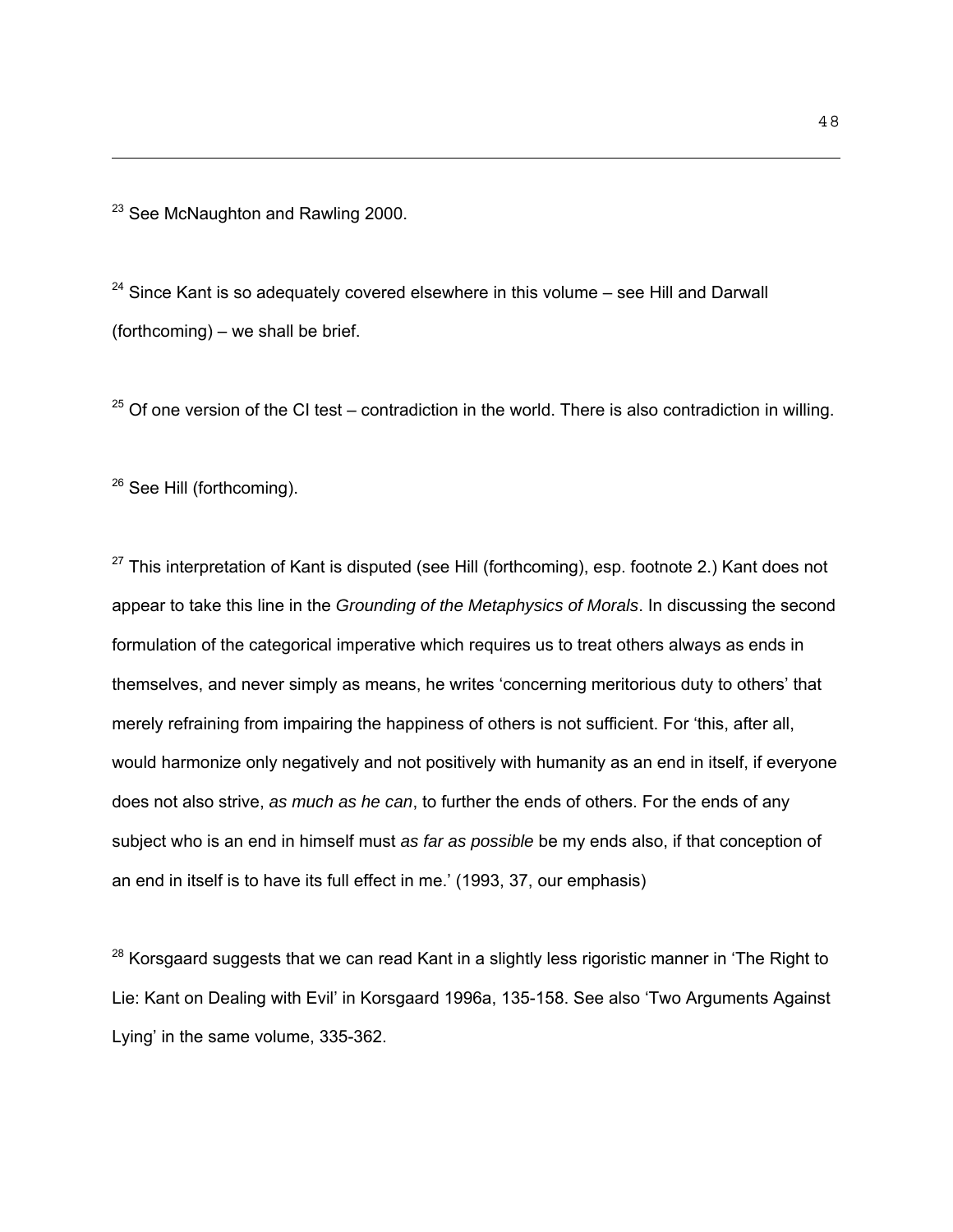<sup>29</sup> See his discussion of constraints, Scanlon 1998, 81-86.

i<br>L

 $30$  We are modelling this discussion on Scanlon's discussion of his principle F of fidelity on p.304, where he speaks of reasons to want a principle. Scanlon's principles lay out what is right and wrong; and the fact that some act would be, say, wrong, is itself a reason not to do it, on Scanlon's account. Thus, on this account it seems, we have reason to want there to be certain further reasons, and this is relevant in determining whether there are such further reasons. On our view, by contrast, you might have reason to want, say, that I φ because my doing so will benefit you; but whether the fact that my act will benefit you is a reason for me to do it is not dependent on whether you want it to be a reason.

 $31$  There has been much discussion of what has come to be called 'the redundancy objection' first raised by Pettit (1993, 302). See, for example, Blackburn 1999, McGinn 1999, Ridge 2001, Stratton-Lake 2003, and McNaughton and Rawling 2003a.

 $32$  Scanlon (1998, 7) thinks that 'it is not clear that morality in the broader sense is a single subject that has a similar unity.'

 $33$  On this last point we agree with Scanlon; see also McNaughton and Rawling (2003b).

<sup>34</sup> MC and Sophisticated C might respond by arguing that, given the tendencies many of us have to resentment and other forms of psychological resistance to altruism, the best disposition *for such individuals* might not be to make continuous significant sacrifice on behalf of those in poverty. RC, however, does not rely in this way on contingent empirical facts about differences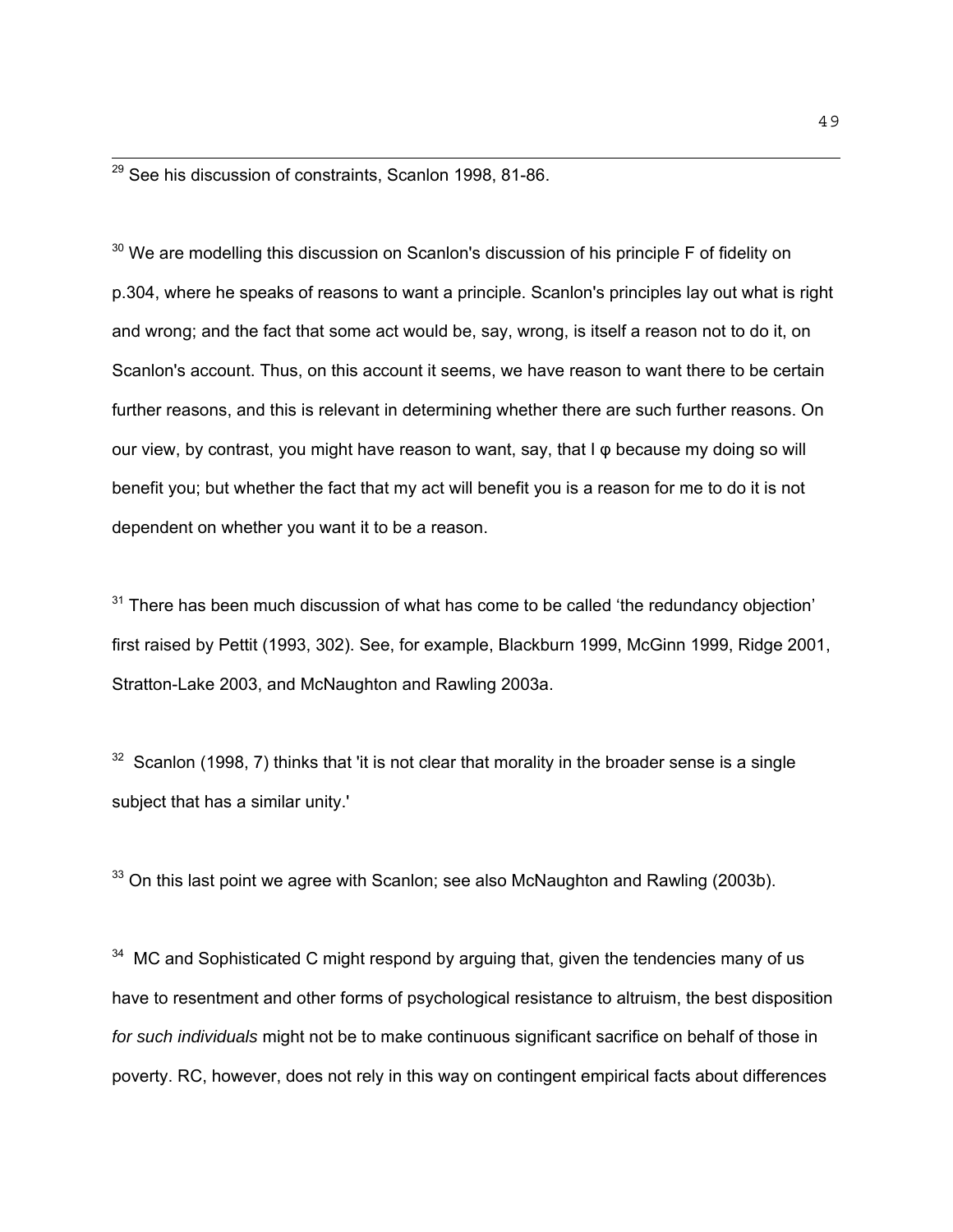in individual psychology. RC might maintain that the right act accords with those motives which are such that *if everyone had them*, things would go best.

35 Smart (1998, 292) accuses RC of 'superstitious rule-worship'.

36 Hooker, 2000, endeavors to circumvent this objection by resting the theory on value *plus impartiality*.

 $37$  Copp's Mill does not escape this sort of objection: according to him it is not wrong to favor friends at the expense of failing to maximize the good because it would not be maximally expedient to feel regret for doing so. But surely, rather, it is permissible to favor friends at the expense of failing to maximize the good because they are your friends.

38 Parfit, 1987, 40-43.

i<br>L

<sup>39</sup> in Smart and Williams, 1973, 135.

40 For an extended defense of this approach, see Scheffler *passim*.

41 See, e.g., Adams 1972.

42 Scheffler 1994.

43 A point made with force by Scheffler 1994, ch 4.